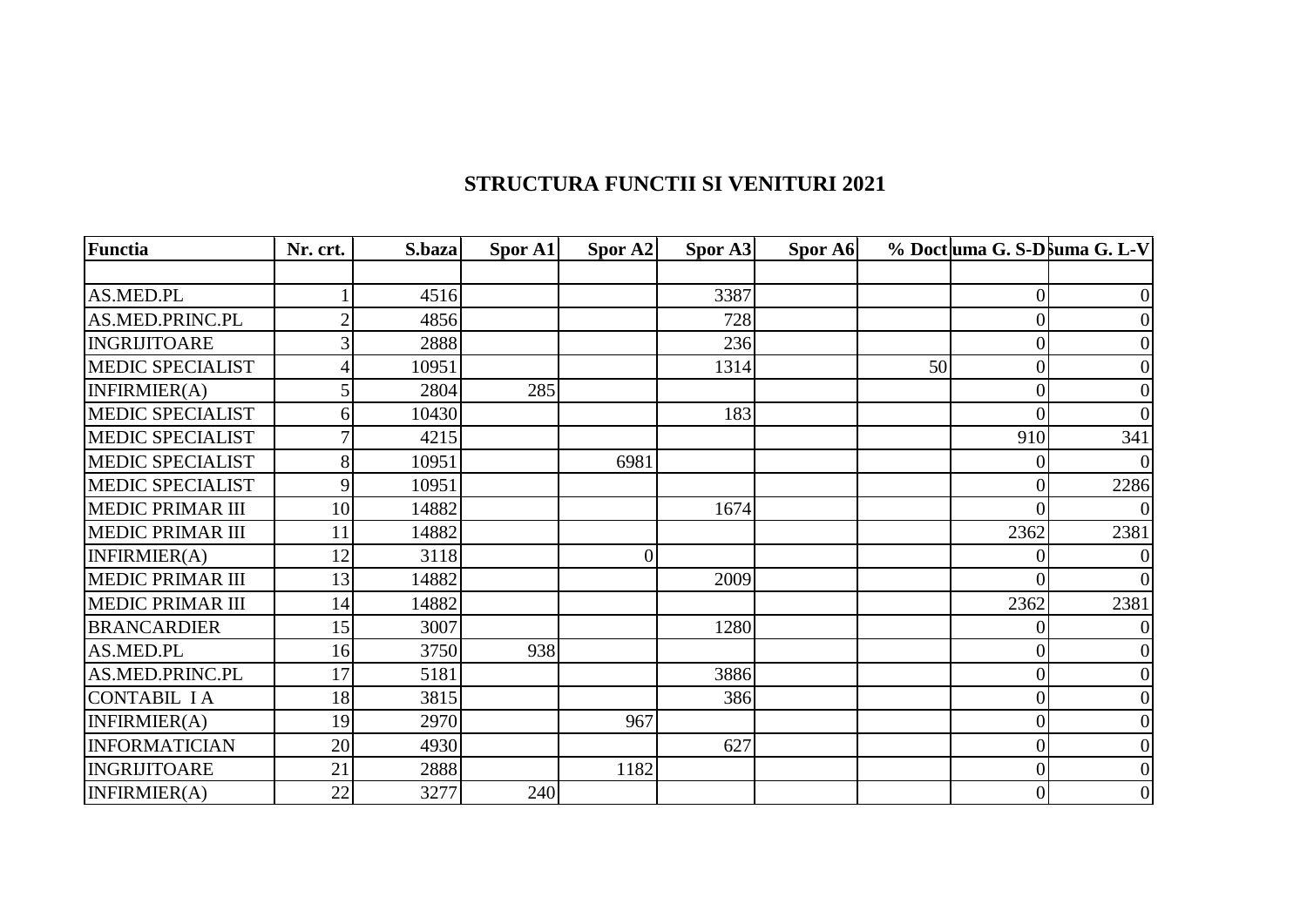| AS.MED.PRINC.PL      | 23 | 4402 |      |      | $\overline{0}$ |  | $\overline{0}$   | 0 |
|----------------------|----|------|------|------|----------------|--|------------------|---|
| AS.MED.PRINC.PL      | 24 | 4856 |      |      | 728            |  | $\overline{0}$   |   |
| <b>BRANCARDIER</b>   | 25 | 2818 |      |      | 718            |  | $\overline{0}$   |   |
| AS.MED.PL            | 26 | 4346 |      | 815  |                |  | $\overline{0}$   |   |
| AS.MED.PRINC.PL      | 27 | 4738 | 711  |      |                |  | $\overline{0}$   |   |
| AS.MED.PRINC.PL      | 28 | 4738 | 355  |      |                |  | $\overline{0}$   |   |
| INFIRMIER(A)         | 29 | 2970 |      | 725  |                |  | $\overline{0}$   |   |
| AS.MED.PRINC.PL      | 30 | 4856 |      |      |                |  | $\overline{0}$   |   |
| <b>INGRIJITOARE</b>  | 31 | 2617 | 475  |      |                |  | $\overline{0}$   |   |
| <b>BUCATARI</b>      | 32 | 3619 |      |      |                |  | $\overline{0}$   |   |
| INFIRMIER(A)         | 33 | 3277 |      | 1200 |                |  | $\theta$         |   |
| INFIRMIER(A)         | 34 | 3118 | 244  |      |                |  | $\overline{0}$   |   |
| INFIRMIER(A)         | 35 | 3277 |      | 1280 |                |  | $\overline{0}$   |   |
| AS.MED.PRINC.PL      | 36 | 4856 |      |      | 219            |  | $\overline{0}$   |   |
| AS.MED.PL            | 37 | 4563 |      | 3422 |                |  | $\overline{0}$   |   |
| AS.MED.PL            | 38 | 4794 |      |      | 719            |  | $\overline{0}$   |   |
| INFIRMIER(A)         | 39 | 3277 |      | 1600 |                |  | $\overline{0}$   |   |
| AS.MED.PL            | 40 | 4677 |      |      | 2105           |  | $\overline{0}$   |   |
| AS.MED.PRINC.PL      | 41 | 6159 |      | 2541 |                |  | $\overline{0}$   |   |
| AS.MED.PRINC.PL      | 42 | 4856 |      |      | 546            |  | $\overline{0}$   |   |
| CONDUCATOR AUTO      | 43 | 3588 |      |      |                |  | $\overline{0}$   |   |
| AS.MED.PRINC.PL      | 44 | 4856 |      | 3096 |                |  | $\overline{0}$   |   |
| AS.MED.PRINC.PL      | 45 | 5181 |      |      | 3109           |  | $\boldsymbol{0}$ |   |
| <b>MUNCITOR I</b>    | 46 | 3619 | 307  |      |                |  | $\overline{0}$   |   |
| AS.MED.PL            | 47 | 3750 |      | 2109 |                |  | $\overline{0}$   |   |
| <b>FARMACIST SEF</b> | 48 | 7202 |      |      |                |  | $\overline{0}$   |   |
| AS.MED.PRINC.PL      | 49 | 4856 |      | 2732 |                |  | $\overline{0}$   |   |
| AS.MED.PRINC.PL      | 50 | 4856 | 2307 |      |                |  | $\overline{0}$   |   |
| INFIRMIER(A)         | 51 | 2970 |      | 406  |                |  | $\overline{0}$   |   |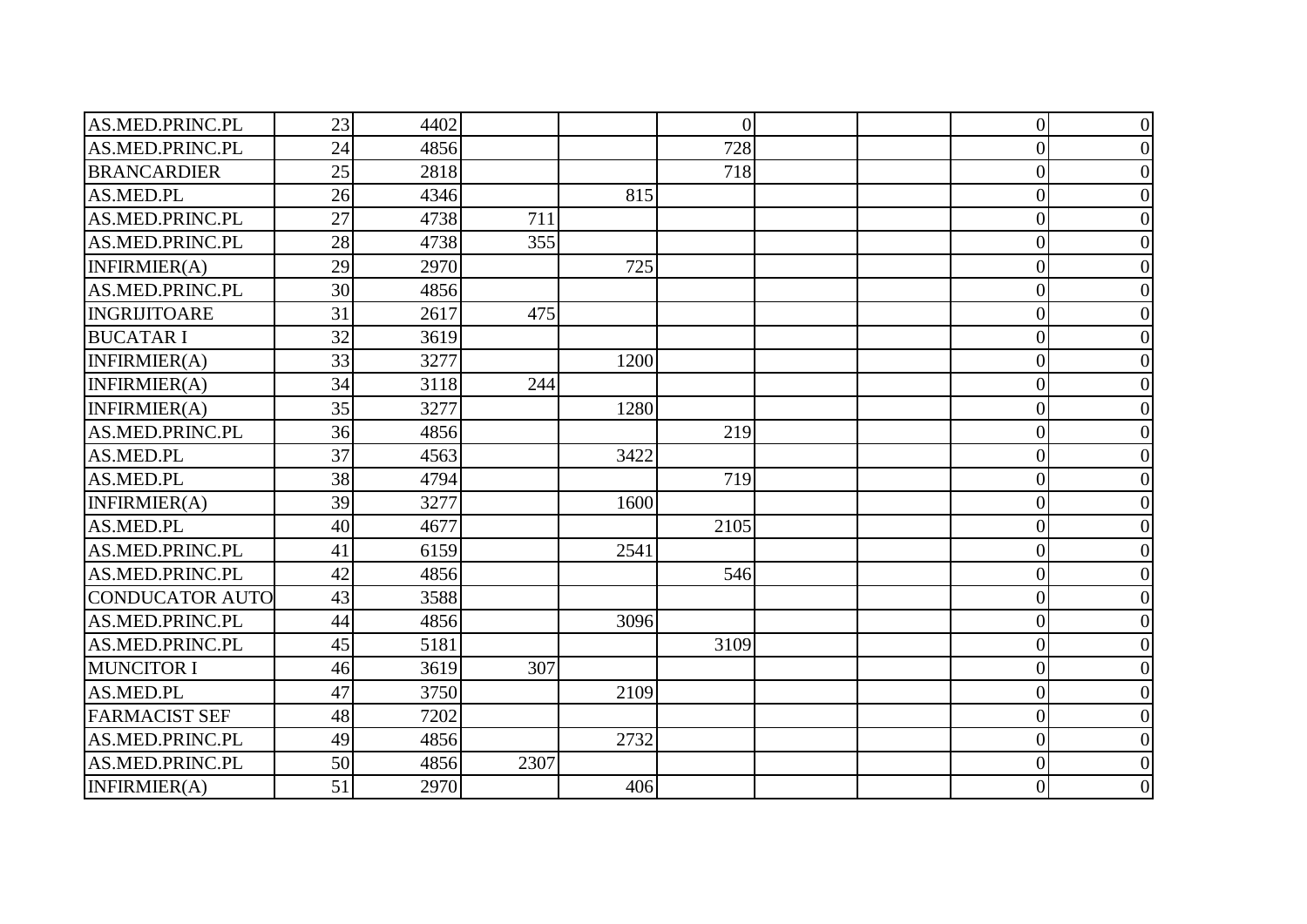| <b>MEDIC SPECIALIST</b>  | 52 | 10951 |      |                 | 1267           |  | $\overline{0}$ | $\Omega$         |
|--------------------------|----|-------|------|-----------------|----------------|--|----------------|------------------|
| <b>MEDIC SPECIALIST</b>  | 53 | 10951 |      |                 |                |  | 1434           | 2286             |
| AS.MED.PRINC.PL          | 54 | 5181  |      | 3886            |                |  | 0              |                  |
| AS.MED.PRINC.PL          | 55 | 4738  |      |                 | 1185           |  | $\theta$       |                  |
| AS.MED.PRINC.PL          | 56 | 4856  | 1093 |                 |                |  | $\overline{0}$ | 0                |
| <b>MEDIC SEF SECTIE</b>  | 57 | 16017 |      | $\vert 0 \vert$ |                |  | $\overline{0}$ |                  |
| <b>MEDIC SEF SECTIE</b>  | 58 | 15254 |      |                 |                |  | $\theta$       |                  |
| <b>MEDIC SEF SECTIE</b>  | 59 | 16017 |      |                 | 2282           |  | $\Omega$       |                  |
| <b>MEDIC SEF SECTIE</b>  | 60 | 15254 |      |                 |                |  | 6053           | 908              |
| INFIRMIER(A)             | 61 | 2970  |      | 1087            |                |  | 0              |                  |
| <b>INGRIJITOARE</b>      | 62 | 2888  |      |                 | 105            |  | $\overline{0}$ |                  |
| PAZNIC PORTAR            | 63 | 2883  |      |                 |                |  | 0              | 0                |
| <b>BUCATAR I</b>         | 64 | 3619  |      |                 |                |  | $\overline{0}$ |                  |
| AS.MED.PL                | 65 | 4794  |      | 3596            |                |  | $\overline{0}$ |                  |
| INFIRMIER(A)             | 66 | 3277  |      |                 | 256            |  | $\Omega$       |                  |
| AS.MED.PRINC.PL          | 67 | 4856  |      | 911             |                |  | $\overline{0}$ |                  |
| AS.MED.PRINC.PL          | 68 | 4856  |      | 2428            |                |  | $\theta$       |                  |
| <b>ASISTENT MEDICAL:</b> | 69 | 5911  | 709  |                 |                |  | $\theta$       |                  |
| <b>MEDIC SPECIALIST</b>  | 70 | 10951 |      |                 | 1467           |  | $\overline{0}$ | 0                |
| AS.MED.PL                | 71 | 4563  |      | 2567            |                |  | $\theta$       |                  |
| <b>ASISTENT MEDICAL</b>  | 72 | 5911  | 399  |                 |                |  | $\overline{0}$ |                  |
| <b>MUNCITOR II</b>       | 73 | 3425  |      |                 | 409            |  | $\overline{0}$ | 0                |
| <b>OPERATOR CALCULA</b>  | 74 | 3754  |      |                 | 264            |  | $\theta$       |                  |
| AS.MED.PRINC.PL          | 75 | 4856  |      |                 | 182            |  | $\theta$       |                  |
| AS.MED.PRINC.PL          | 76 | 4738  |      | 2369            |                |  | $\theta$       |                  |
| <b>MEDIC SEF SECTIE</b>  | 77 | 16017 |      |                 | 2162           |  | $\theta$       |                  |
| <b>MEDIC SEF SECTIE</b>  | 78 | 15254 |      |                 |                |  | 2421           | 2440             |
| <b>MEDIC PRIMAR III</b>  | 79 | 15254 |      |                 | 2157           |  | 0              |                  |
| AS.MED.PRINC.PL          | 80 | 4622  |      |                 | $\overline{0}$ |  | 0              | $\boldsymbol{0}$ |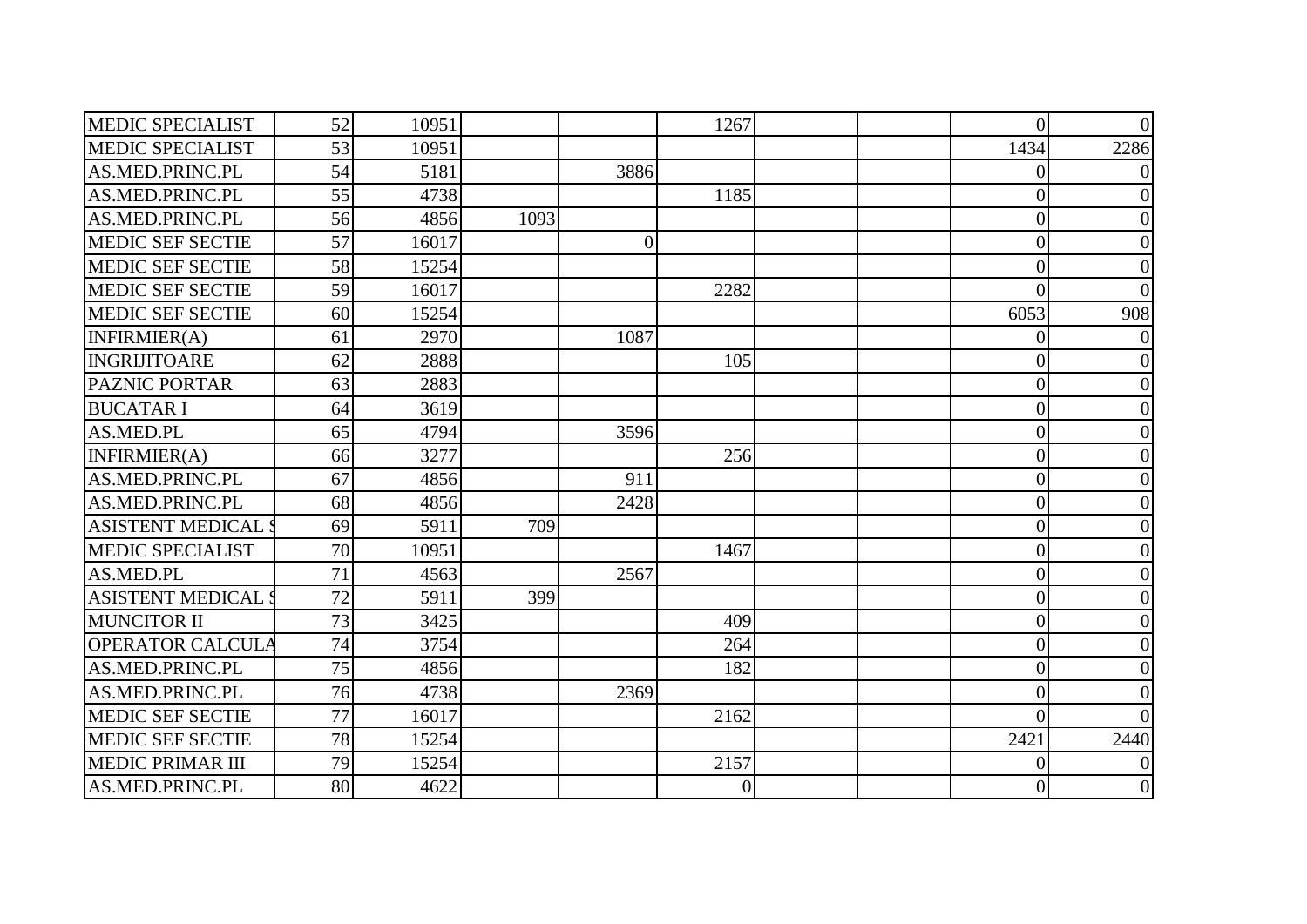| INFIRMIER(A)             | 81  | 2970  |      | 1450 |      |      | $\overline{0}$   | $\Omega$ |
|--------------------------|-----|-------|------|------|------|------|------------------|----------|
| AS.MED.PL                | 82  | 3750  | 938  |      |      |      | $\boldsymbol{0}$ |          |
| INFIRMIER(A)             | 83  | 3118  | 289  |      |      |      | $\overline{0}$   |          |
| <b>REGISTRATOR MEDIO</b> | 84  | 3556  |      |      |      |      | $\overline{0}$   |          |
| <b>MUNCITOR I</b>        | 85  | 3619  |      |      | 367  |      | $\overline{0}$   |          |
| AS.MED.PRINC.PL          | 86  | 4856  |      | 2003 |      |      | $\overline{0}$   |          |
| AS.MED.PRINC.PL          | 87  | 4856  |      |      | 728  |      | $\overline{0}$   |          |
| <b>INGRIJITOARE</b>      | 88  | 2817  |      |      | 308  |      | $\overline{0}$   |          |
| <b>REGISTRATOR MEDIO</b> | 89  | 3757  |      |      | 1199 |      | $\overline{0}$   |          |
| AS.MED.PL                | 90  | 4982  |      |      | 1868 |      | $\overline{0}$   |          |
| AS.MED.PL                | 91  | 4677  | 1169 |      |      |      | $\overline{0}$   |          |
| AS.MED.PL                | 92  | 3750  |      | 2109 |      |      | $\overline{0}$   |          |
| AS.MED.PL                | 93  | 4677  |      | 3508 |      |      | $\overline{0}$   |          |
| INFIRMIER(A)             | 94  | 3277  |      | 1200 |      |      | $\overline{0}$   |          |
| INFIRMIER(A)             | 95  | 3277  | 427  |      |      |      | 0                |          |
| <b>MEDIC SPECIALIST</b>  | 96  | 10951 |      |      | 548  |      | $\overline{0}$   |          |
| INGRIJITOARE             | 97  | 2888  |      |      | 736  |      | $\overline{0}$   |          |
| <b>INGRIJITOARE</b>      | 98  | 2617  |      | 929  |      |      | $\overline{0}$   |          |
| <b>MEDIC SPECIALIST</b>  | 99  | 11499 |      | 6037 |      |      | $\overline{0}$   |          |
| <b>MEDIC SPECIALIST</b>  | 100 | 4648  |      |      |      |      | $\overline{0}$   |          |
| <b>CONDUCATOR AUTO</b>   | 101 | 3588  |      |      |      |      | $\overline{0}$   |          |
| <b>ASISTENT MEDICAL:</b> | 102 | 5911  |      | 3103 |      |      | $\overline{0}$   |          |
| <b>BRANCARDIER</b>       | 103 | 3007  |      |      | 427  |      | $\overline{0}$   |          |
| <b>SPALATOREASA</b>      | 104 | 2818  | 133  |      |      |      | $\overline{0}$   |          |
| AS.MED.PL                | 105 | 4346  |      |      |      | 1195 | $\overline{0}$   |          |
| <b>MEDIC SPECIALIST</b>  | 106 | 11499 | 2444 |      |      |      | $\overline{0}$   |          |
| AS.MED.PRINC.PL          | 107 | 4856  |      | 1821 |      |      | $\overline{0}$   |          |
| AS.MED.PL                | 108 | 4563  |      |      | 856  |      | $\overline{0}$   |          |
| <b>PSIHOLOG</b>          | 109 | 5977  |      | 2200 |      |      | $\overline{0}$   |          |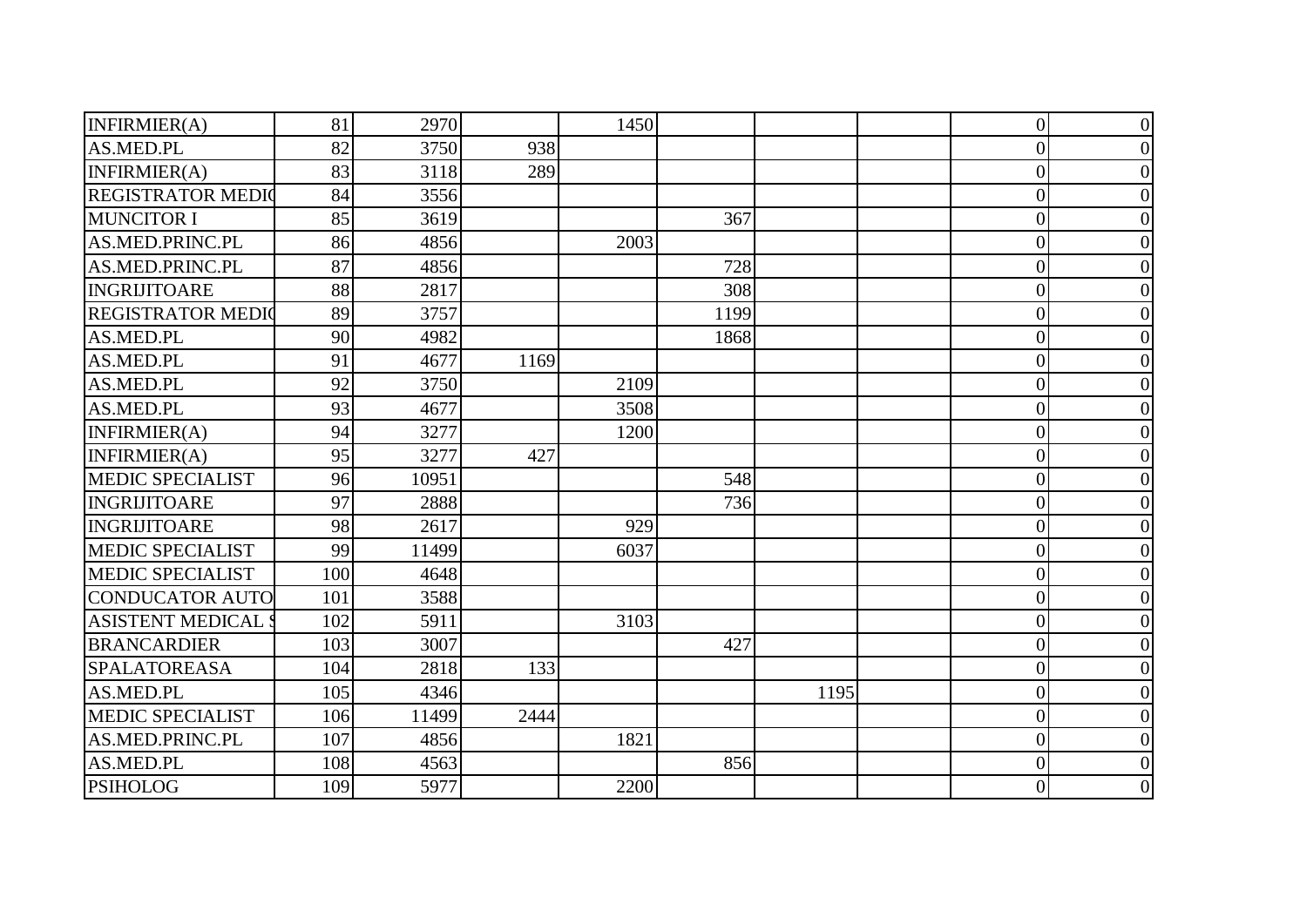| <b>MEDIC SPECIALIST</b>   | 110 | 10951 |      |                 |                | 5421 | $\overline{0}$ | $\theta$ |
|---------------------------|-----|-------|------|-----------------|----------------|------|----------------|----------|
| <b>GIPSAR</b>             | 111 | 3386  |      |                 | 340            |      | $\overline{0}$ | 0        |
| INGRIJITOARE              | 112 | 2888  |      |                 | 736            |      | $\overline{0}$ |          |
| INFIRMIER(A)              | 113 | 3277  |      |                 | 320            |      | $\overline{0}$ |          |
| INFIRMIER(A)              | 114 | 3196  |      | 1482            |                |      | $\overline{0}$ | 0        |
| <b>MEMBRU</b>             | 115 | 150   |      |                 |                |      | $\overline{0}$ |          |
| INFIRMIER(A)              | 116 | 3277  |      | 1200            |                |      | $\theta$       |          |
| INFIRMIER(A)              | 117 | 3196  |      | $\vert 0 \vert$ |                |      | $\overline{0}$ |          |
| AS.MED.PRINC.PL           | 118 | 5181  |      |                 | $\overline{0}$ |      | $\overline{0}$ |          |
| INFIRMIER(A)              | 119 | 3277  |      |                 | 320            |      | 0              |          |
| AS.MED.PL                 | 120 | 4139  | 776  |                 |                |      | $\overline{0}$ |          |
| <b>MEDIC PRIMAR III</b>   | 121 | 14519 | 3630 |                 |                |      | 0              |          |
| <b>MEDIC PRIMAR III</b>   | 122 | 5335  |      |                 |                |      | 1152           | 3673     |
| AS.MED.PL                 | 123 | 4346  |      | 978             |                |      | $\theta$       |          |
| <b>MEDIC SPECIALIST</b>   | 124 | 10951 |      |                 |                | 6023 | 0              |          |
| <b>MEDIC SPECIALIST</b>   | 125 | 10951 | 1232 |                 |                |      | $\overline{0}$ |          |
| <b>MEDIC SPECIALIST</b>   | 126 | 10951 |      |                 |                |      | $\overline{0}$ |          |
| AS.MED.PRINC.             | 127 | 4622  |      |                 | 1156           |      | $\theta$       |          |
| <b>CHIMIST SPECIALIST</b> | 128 | 6193  |      |                 | 399            |      | $\overline{0}$ | 0        |
| <b>CHIMIST SPECIALIST</b> | 129 | 3548  |      |                 |                |      | $\theta$       |          |
| <b>REFERENT I A</b>       | 130 | 3815  |      |                 | 224            |      | $\overline{0}$ |          |
| AS.MED.PRINC.PL           | 131 | 5181  |      | $\Omega$        |                |      | $\overline{0}$ | 0        |
| AS.MED.PRINC.PL           | 132 | 5181  |      | 3886            |                |      | $\overline{0}$ |          |
| AS.MED.PL                 | 133 | 3850  |      |                 |                | 2118 | $\overline{0}$ |          |
| <b>FARMACIST SPECIAL</b>  | 134 | 7421  |      |                 |                |      | $\theta$       |          |
| AS.MED.PRINC.PL           | 135 | 4856  |      |                 | 231            |      | $\overline{0}$ |          |
| <b>PREOT</b>              | 136 | 3890  |      |                 |                |      | $\overline{0}$ |          |
| <b>INGRIJITOARE</b>       | 137 | 2617  |      |                 | 286            |      | $\overline{0}$ | 0        |
| AS.MED.PRINC.PL           | 138 | 4856  |      |                 | 546            |      | $\overline{0}$ | 0        |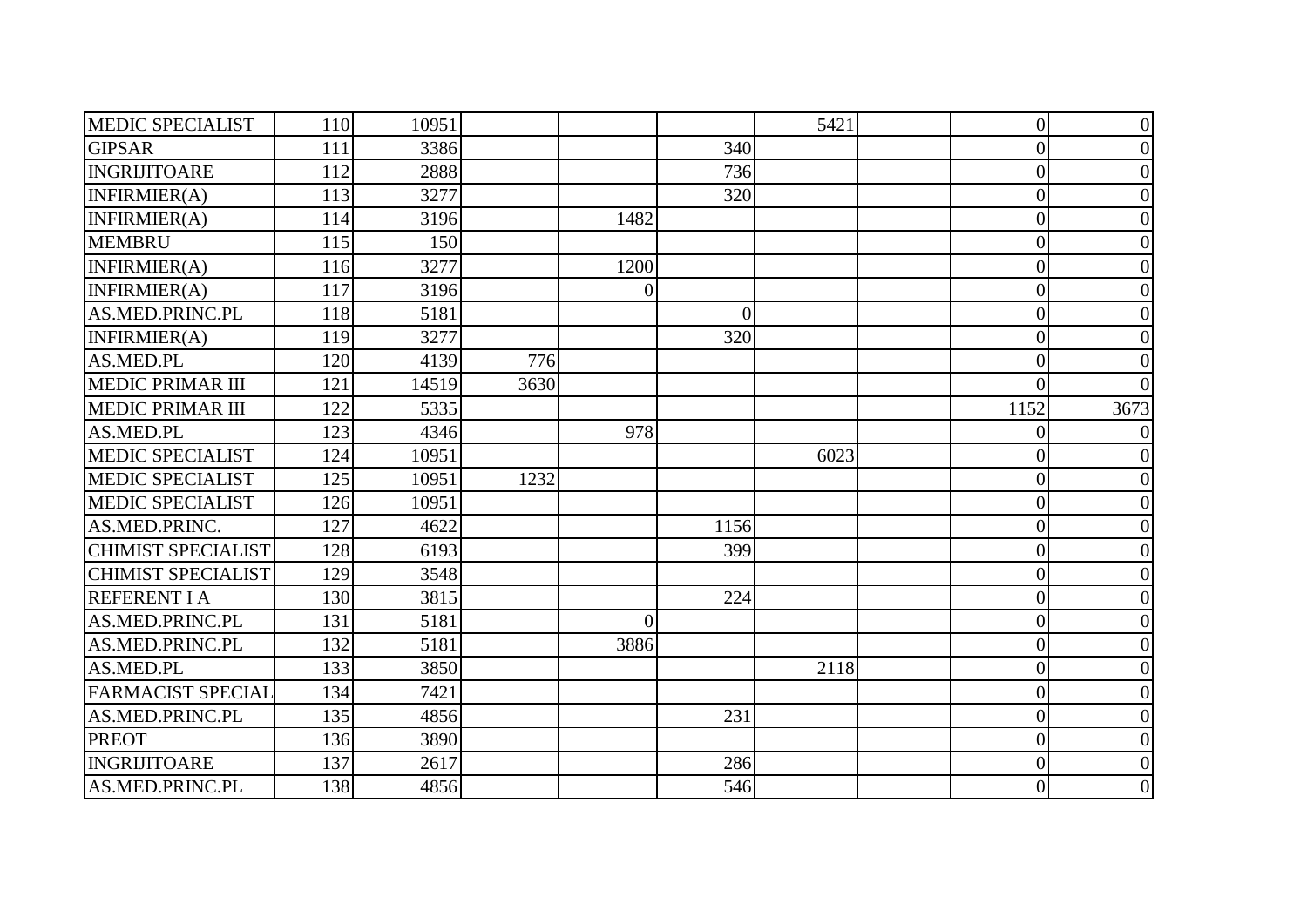| <b>REGISTRATOR MEDIO</b> | 139 | 3470  | 275  |          |      |                | $\overline{0}$ | $\theta$ |
|--------------------------|-----|-------|------|----------|------|----------------|----------------|----------|
| AS.MED.PL                | 140 | 3850  |      |          | 462  |                | $\theta$       |          |
| INFIRMIER(A)             | 141 | 3277  |      | $\theta$ |      |                | $\overline{0}$ |          |
| <b>INGRIJITOARE</b>      | 142 | 2725  |      | 1072     |      |                | $\overline{0}$ |          |
| <b>MEDIC PRIMAR III</b>  | 143 | 14882 | 1387 |          | 925  |                | 0              |          |
| <b>MEDIC PRIMAR III</b>  | 144 | 14882 |      |          |      |                | 1772           | 1882     |
| INFIRMIER(A)             | 145 | 3277  |      | 880      |      |                | $\Omega$       |          |
| AS.MED.PRINC.PL          | 146 | 4738  |      | 2665     |      |                | 0              |          |
| <b>MEDIC SPECIALIST</b>  | 147 | 10951 |      | 4107     |      |                | $\overline{0}$ |          |
| <b>MEDIC SPECIALIST</b>  | 148 | 10951 |      |          |      |                | $\overline{0}$ |          |
| INFIRMIER(A)             | 149 | 3196  |      |          | 156  |                | $\theta$       |          |
| AS.MED.PRINC.PL          | 150 | 4856  | 692  |          |      |                | $\theta$       | 0        |
| <b>INGRIJITOARE</b>      | 151 | 2817  | 62   |          |      |                | $\theta$       |          |
| INFIRMIER(A)             | 152 | 3196  |      |          | 312  |                | $\theta$       |          |
| AS.MED.PRINC.PL          | 153 | 4738  |      | 1777     |      |                | $\Omega$       |          |
| <b>MEDIC PRIMAR III</b>  | 154 | 15254 |      |          |      |                | 1816           | 2894     |
| <b>MEDIC PRIMAR III</b>  | 155 | 15254 |      |          | 1013 |                | 0              |          |
| AS.MED.PRINC.PL          | 156 | 4402  |      |          | 1541 |                | $\theta$       |          |
| INFIRMIER(A)             | 157 | 3277  |      |          | 320  |                | 0              |          |
| INFIRMIER(A)             | 158 | 3277  |      | 1600     |      |                | $\overline{0}$ |          |
| <b>INGRIJITOARE</b>      | 159 | 2888  |      | 1051     |      |                | $\overline{0}$ |          |
| AS.MED.PRINC.PL          | 160 | 4738  |      | 3554     |      |                | 0              |          |
| INFIRMIER(A)             | 161 | 2726  |      | 1354     |      |                | $\overline{0}$ |          |
| AS.MED.PL                | 162 | 4563  |      | 2567     |      |                | $\overline{0}$ |          |
| <b>BRANCARDIER</b>       | 163 | 2725  |      |          | 619  |                | $\theta$       |          |
| INGRIJITOARE             | 164 | 2817  |      |          | 308  |                | $\overline{0}$ |          |
| AS.MED.PRINC.PL          | 165 | 4856  |      | 911      |      |                | $\overline{0}$ |          |
| <b>MEDIC SPECIALIST</b>  | 166 | 11786 |      |          |      | $\overline{0}$ | $\overline{0}$ |          |
| <b>ECONOMIST IA</b>      | 167 | 4811  |      |          | 551  |                | $\overline{0}$ | 0        |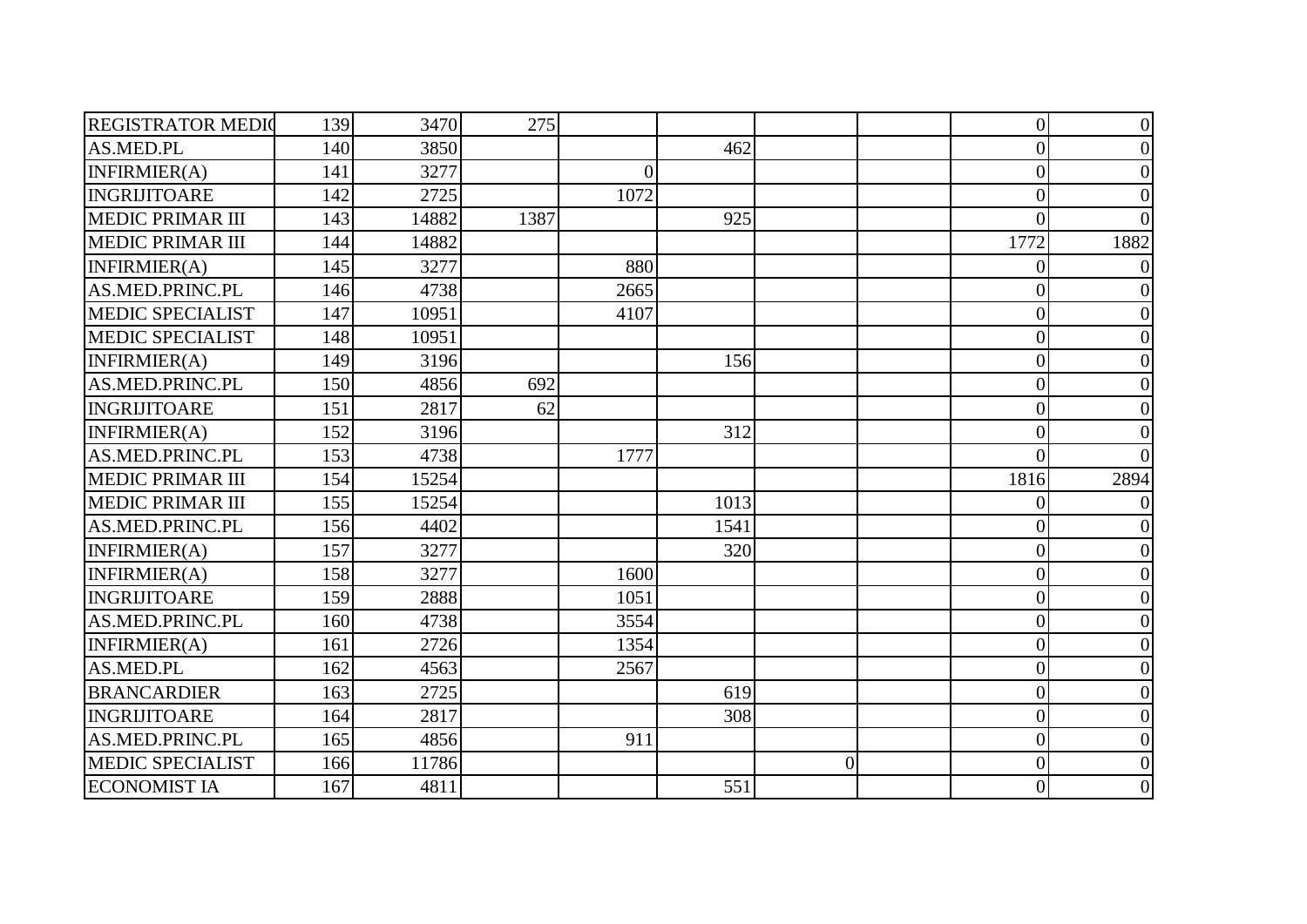| AS.MED.PRINC.PL          | 168 | 5181  |      |                 | 2137 | $\overline{0}$  |      |
|--------------------------|-----|-------|------|-----------------|------|-----------------|------|
| <b>AS.MED.PL</b>         | 169 | 4982  |      |                 | 1868 | $\Omega$        |      |
| <b>MEDIC PRIMAR III</b>  | 170 | 14519 | 3267 |                 |      | $\Omega$        |      |
| <b>MEDIC PRIMAR III</b>  | 171 | 5335  |      |                 |      | 1728            | 3673 |
| AS.MED.PRINC.PL          | 172 | 4856  | 728  |                 |      |                 |      |
| <b>MEDIC SPECIALIST</b>  | 173 | 11499 |      |                 |      | 1506            | 2400 |
| <b>REGISTRATOR MEDIO</b> | 174 | 3610  |      |                 | 344  | $\Omega$        |      |
| AS.MED.PRINC.PL          | 175 | 4856  |      |                 | 182  | $\overline{0}$  |      |
| AS.MED.PRINC.            | 176 | 4622  |      |                 | 1618 | $\overline{0}$  |      |
| AS.MED.PRINC.PL          | 177 | 5181  |      | 2331            |      | $\overline{0}$  |      |
| <b>AS.MED.PL</b>         | 178 | 4563  |      |                 | 1141 | $\vert 0 \vert$ |      |
| <b>REGISTRATOR MEDIO</b> | 179 | 3757  |      |                 | 1898 | $\overline{0}$  |      |
| AS.MED.PRINC.PL          | 180 | 4856  |      | 3642            |      | $\overline{0}$  |      |
| AS.MED.PRINC.PL          | 181 | 4856  | 619  |                 |      | $\overline{0}$  |      |
| AS.MED.PRINC.PL          | 182 | 4856  |      | $\vert 0 \vert$ |      | $\overline{0}$  |      |
| <b>MEDIC SPECIALIST</b>  | 183 | 11499 |      |                 |      | $\Omega$        |      |
| <b>MEDIC SPECIALIST</b>  | 184 | 4678  |      |                 |      | $\overline{0}$  |      |
| <b>REGISTRATOR MEDIO</b> | 185 | 3556  |      |                 |      | $\overline{0}$  |      |
| <b>BRANCARDIER</b>       | 186 | 2932  |      |                 | 833  | $\overline{0}$  |      |
| AS.MED.PL                | 187 | 3850  |      |                 | 578  | $\overline{0}$  |      |
| AS.MED.PRINC.PL          | 188 | 4932  |      | 2774            |      | $\overline{0}$  |      |
| <b>MEDIC PRIMAR III</b>  | 189 | 19741 |      | 9624            |      | $\overline{0}$  |      |
| <b>REGISTRATOR MEDIO</b> | 190 | 3556  |      | 1597            |      | $\overline{0}$  |      |
| <b>REGISTRATOR MEDIO</b> | 191 | 3223  |      |                 | 362  | $\overline{0}$  |      |
| <b>AS.MED.PL</b>         | 192 | 4139  |      | 2328            |      | $\overline{0}$  |      |
| AS.MED.PRINC.PL          | 193 | 4622  |      | 2947            |      | $\vert 0 \vert$ |      |
| INFIRMIER(A)             | 194 | 2858  |      |                 | 665  | $\overline{0}$  |      |
| <b>MEDIC SPECIALIST</b>  | 195 | 11499 |      |                 | 4025 | $\overline{0}$  |      |
| <b>MEDIC SPECIALIST</b>  | 196 | 10951 |      |                 |      | 1912            | 4213 |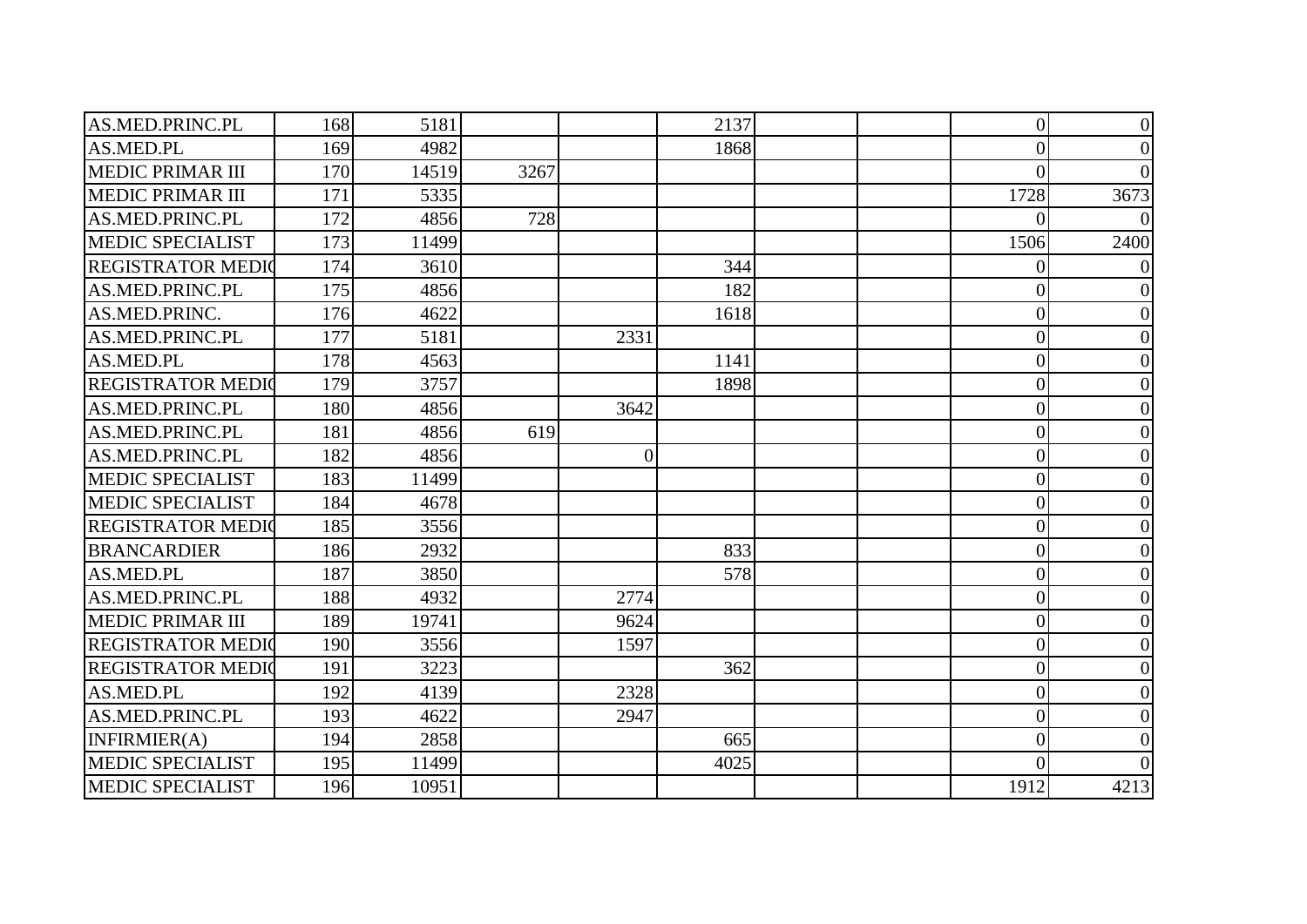| INGRIJITOARE             | 197 | 2817  | 384  |          |      |      | $\overline{0}$ | $\theta$         |
|--------------------------|-----|-------|------|----------|------|------|----------------|------------------|
| AS.MED.PRINC.PL          | 198 | 4856  |      |          | 437  |      | $\theta$       | 0                |
| <b>AS.MED.PRINC.PL</b>   | 199 | 4856  |      |          |      |      | $\overline{0}$ |                  |
| AS.MED.PRINC.PL          | 200 | 4738  |      |          |      | 2215 | $\overline{0}$ |                  |
| AS.MED.PL                | 201 | 4346  |      |          | 652  |      | 0              | 0                |
| AS.MED.PRINC.PL          | 202 | 5055  |      |          | 3033 |      | $\overline{0}$ |                  |
| <b>MEDIC SEF SECTIE</b>  | 203 | 15245 |      | $\Omega$ |      |      | $\theta$       |                  |
| <b>MEDIC SEF SECTIE</b>  | 204 | 15245 |      |          |      |      | $\overline{0}$ |                  |
| INFIRMIER(A)             | 205 | 3277  | 347  |          |      |      | $\overline{0}$ |                  |
| INGRIJITOARE             | 206 | 2817  |      | 1461     |      |      | $\overline{0}$ |                  |
| <b>REGISTRATOR MEDIO</b> | 207 | 3556  |      |          |      |      | $\overline{0}$ |                  |
| INFIRMIER(A)             | 208 | 3277  | 320  |          |      |      | 0              | 0                |
| <b>AUTOPSIER</b>         | 209 | 5179  |      | 1835     |      |      | $\overline{0}$ |                  |
| AS.MED.PRINC.PL          | 210 | 4856  |      | 2428     |      |      | $\overline{0}$ |                  |
| AS.MED.PRINC.PL          | 211 | 4856  |      | 728      |      |      | 0              |                  |
| INGRIJITOARE             | 212 | 2617  |      |          | 229  |      | $\overline{0}$ |                  |
| AS.MED.PRINC.PL          | 213 | 4856  |      | 3460     |      |      | $\overline{0}$ |                  |
| AS.MED.PL                | 214 | 4677  |      |          | 702  |      | $\theta$       |                  |
| AS.MED.PRINC.PL          | 215 | 5911  | 1108 |          |      |      | $\overline{0}$ | 0                |
| AS.MED.PL                | 216 | 4563  |      | 3422     |      |      | $\theta$       |                  |
| AS.MED.PL                | 217 | 4563  |      | 3251     |      |      | $\overline{0}$ |                  |
| <b>INGRIJITOARE</b>      | 218 | 2888  |      | 1577     |      |      | $\overline{0}$ | 0                |
| AS.MED.PRINC.PL          | 219 | 4738  | 178  |          |      |      | $\theta$       |                  |
| <b>BUCATARI</b>          | 220 | 3619  |      |          |      |      | $\overline{0}$ |                  |
| AS.MED.PRINC.PL          | 221 | 4856  |      | 2914     |      |      | $\theta$       |                  |
| AS.MED.PRINC.PL          | 222 | 4856  |      |          | 194  |      | $\overline{0}$ |                  |
| AS.MED.PL                | 223 | 4346  |      | 2173     |      |      | $\overline{0}$ | 0                |
| AS.MED.PRINC.PL          | 224 | 4856  |      | 3642     |      |      | $\overline{0}$ | 0                |
| AS.MED.PRINC.PL          | 225 | 4856  |      |          | 692  |      | $\overline{0}$ | $\boldsymbol{0}$ |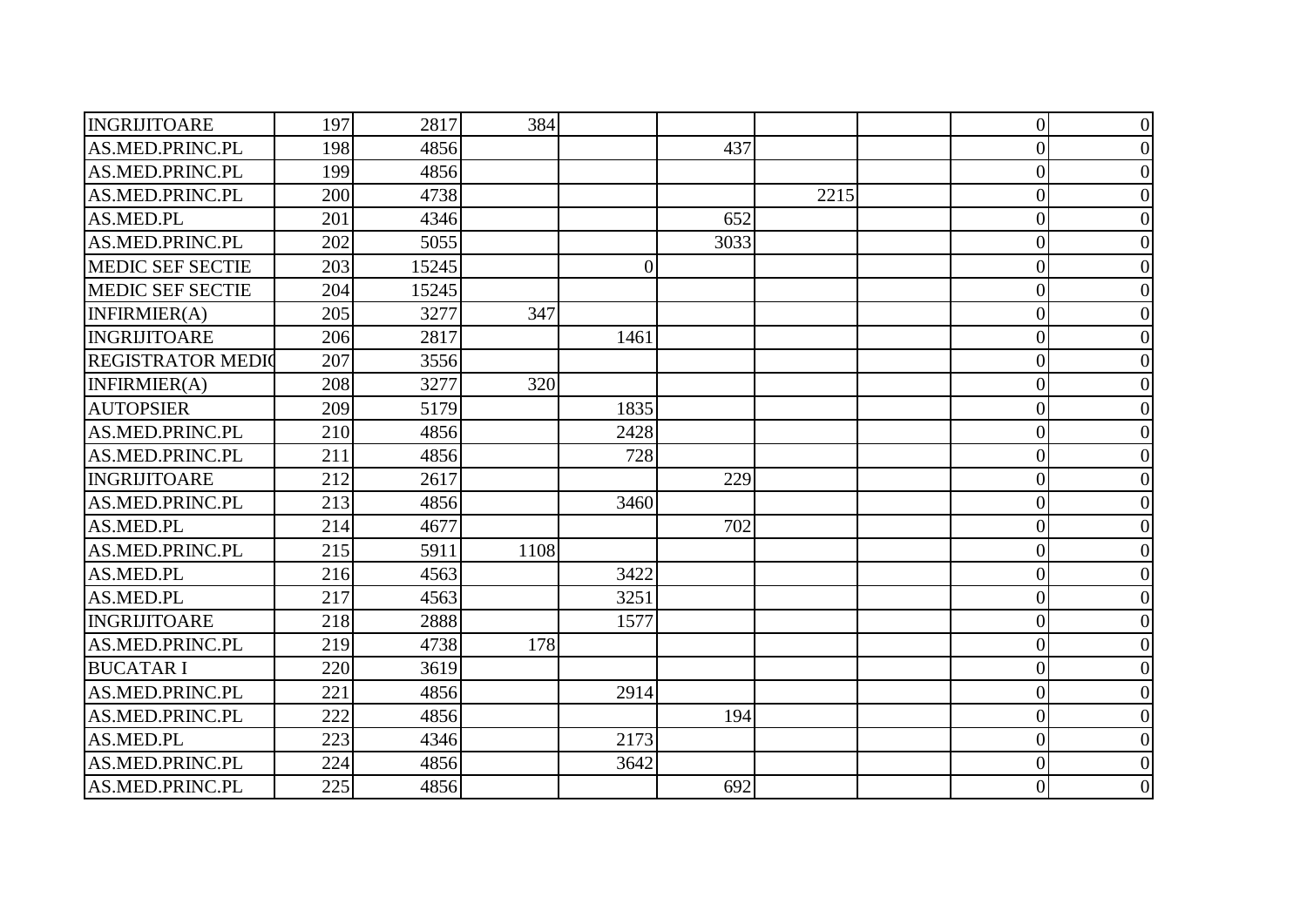| INFIRMIER(A)              | 226 | 3277  |     | <b>1200</b> |                |  | $\overline{0}$ | $\overline{0}$ |
|---------------------------|-----|-------|-----|-------------|----------------|--|----------------|----------------|
| <b>ECONOMIST IA</b>       | 227 | 4811  |     |             | 612            |  | $\theta$       | $\Omega$       |
| <b>MEDIC SPECIALIST</b>   | 228 | 10951 |     |             | 1314           |  | 0              |                |
| <b>MEDIC SPECIALIST</b>   | 229 | 10951 |     |             |                |  | 2868           | 2285           |
| INFIRMIER(A)              | 230 | 3277  |     | 1360        |                |  | 0              |                |
| AS.MED.PRINC.PL           | 231 | 4402  |     |             | 220            |  | 0              |                |
| INFIRMIER(A)              | 232 | 2858  | 257 |             |                |  | $\theta$       |                |
| AS.MED.PRINC.PL           | 233 | 4856  | 971 |             |                |  | $\Omega$       |                |
| INFIRMIER(A)              | 234 | 3277  |     | 1600        |                |  | $\overline{0}$ |                |
| INFIRMIER(A)              | 235 | 2858  |     | 1069        |                |  | $\overline{0}$ |                |
| <b>MEDIC SEF SECTIE</b>   | 236 | 16017 |     |             | $\theta$       |  | $\theta$       |                |
| <b>MEDIC SEF SECTIE</b>   | 237 | 15254 |     |             |                |  | $\theta$       |                |
| INFIRMIER(A)              | 238 | 3196  |     |             | 312            |  | $\overline{0}$ |                |
| <b>MEDIC SEF SECTIE</b>   | 239 | 11499 |     | 8193        |                |  | $\Omega$       |                |
| <b>MEDIC SEF SECTIE</b>   | 240 | 10951 |     |             |                |  | 2868           | 2286           |
| <b>CONTABIL IA</b>        | 241 | 3723  |     |             | 397            |  | $\Omega$       |                |
| AS.MED.PL                 | 242 | 4794  | 899 |             |                |  | 0              |                |
| AS.MED.PRINC.PL           | 243 | 4856  |     |             |                |  | $\theta$       |                |
| AS.MED.PRINC.PL           | 244 | 4856  |     | 4128        |                |  | $\theta$       |                |
| <b>MEDIC SPECIALIST</b>   | 245 | 10430 |     |             |                |  | 2788           | 4737           |
| <b>PAZNIC PORTAR</b>      | 246 | 2813  |     |             |                |  | 0              |                |
| AS.MED.PL                 | 247 | 3850  |     | 1588        |                |  | 0              |                |
| <b>ASISTENT MEDICAL S</b> | 248 | 5911  |     | 3990        |                |  | $\overline{0}$ |                |
| AS.MED.PL                 | 249 | 3850  |     |             | $\overline{0}$ |  | $\overline{0}$ |                |
| <b>REGISTRATOR MEDIO</b>  | 250 | 3384  | 358 |             |                |  | $\theta$       |                |
| AS.MED.PRINC.SSD          | 251 | 4622  |     |             | 555            |  | $\overline{0}$ |                |
| <b>MUNCITOR IV</b>        | 252 | 3286  |     | 75          |                |  | $\overline{0}$ |                |
| INFIRMIER(A)              | 253 | 3402  |     | 1733        |                |  | $\theta$       |                |
| <b>SPALATOREASA</b>       | 254 | 2748  | 180 |             |                |  | $\overline{0}$ | 0              |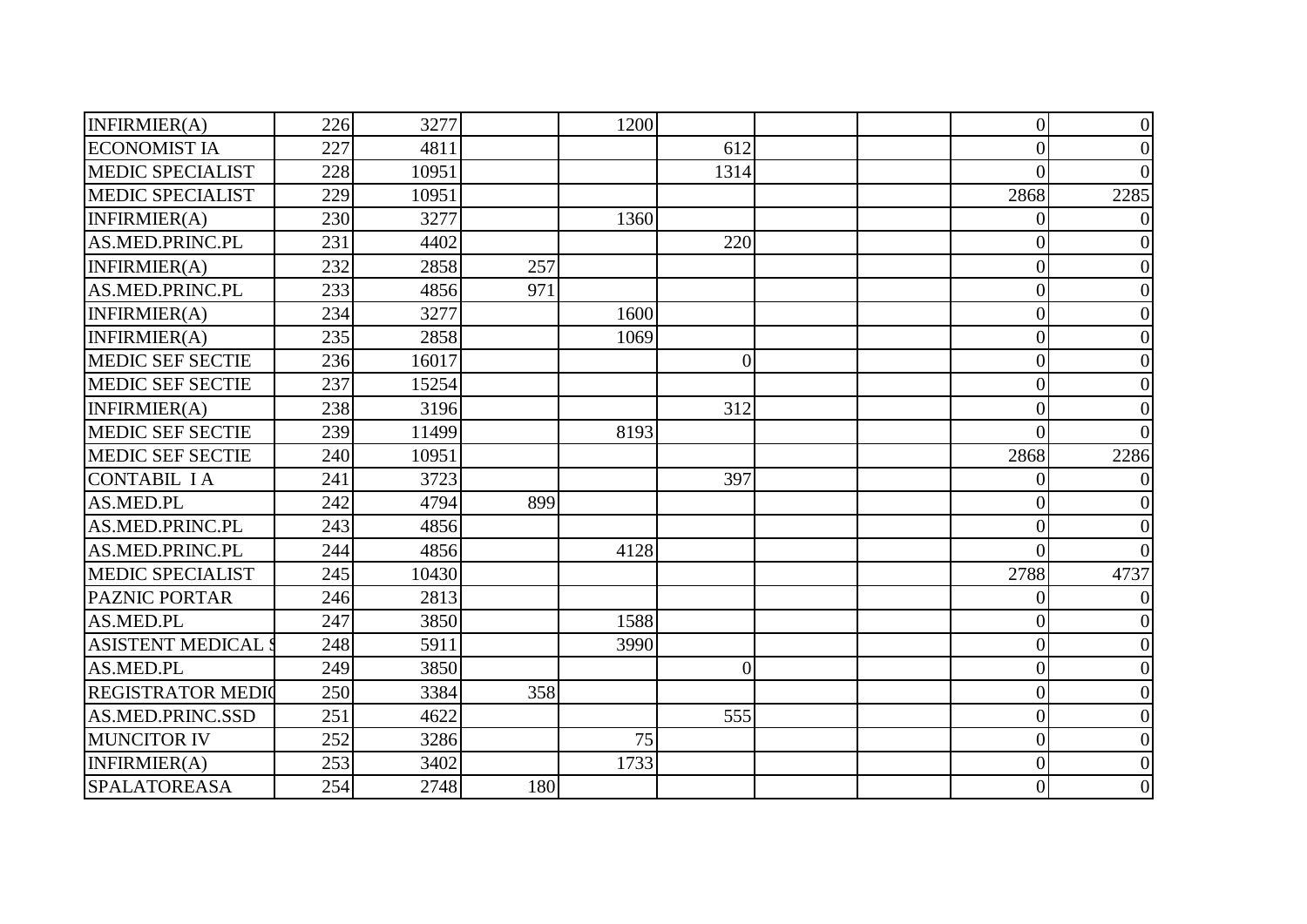| AS.MED.PRINC.PL         | 255 | 4856  |     | 2914     |                |  | $\overline{0}$ | $\overline{0}$ |
|-------------------------|-----|-------|-----|----------|----------------|--|----------------|----------------|
| <b>REFERENT</b>         | 256 | 3470  |     |          | 357            |  | $\overline{0}$ | $\theta$       |
| INFIRMIER(A)            | 257 | 3277  |     | 1600     |                |  | $\overline{0}$ |                |
| <b>MUNCITOR II</b>      | 258 | 3425  |     |          |                |  | $\theta$       |                |
| INFIRMIER(A)            | 259 | 3118  |     | 213      |                |  | $\theta$       | 0              |
| <b>INGRIJITOARE</b>     | 260 | 2888  | 473 |          |                |  | $\overline{0}$ |                |
| INFIRMIER(A)            | 261 | 3277  |     | 1600     |                |  | $\overline{0}$ |                |
| AS.MED.PL               | 262 | 3750  | 563 |          |                |  | $\Omega$       | 0              |
| <b>INGRIJITOARE</b>     | 263 | 2888  |     |          | 236            |  | $\overline{0}$ |                |
| AS.MED.PRINC.PL         | 264 | 4738  |     | 1895     |                |  | $\overline{0}$ |                |
| AS.MED.PL               | 265 | 4622  | 693 |          |                |  | $\theta$       |                |
| <b>PREOT</b>            | 266 | 4201  |     |          |                |  | $\overline{0}$ | 0              |
| INFIRMIER(A)            | 267 | 2676  | 475 |          |                |  | $\overline{0}$ |                |
| AS.MED.PRINC.PL         | 268 | 5181  |     | 2914     |                |  | $\theta$       |                |
| AS.MED.PRINC.PL         | 269 | 4856  |     | $\Omega$ |                |  | $\overline{0}$ | 0              |
| INFIRMIER(A)            | 270 | 2858  |     | 1425     |                |  | $\overline{0}$ |                |
| <b>MEDIC SPECIALIST</b> | 271 | 10951 |     |          |                |  | $\theta$       |                |
| AS.MED.PL               | 272 | 3850  |     | 2454     |                |  | $\theta$       |                |
| INFIRMIER(A)            | 273 | 3277  |     |          | $\overline{0}$ |  | $\overline{0}$ | 0              |
| AS.MED.PRINC.PL         | 274 | 4856  |     |          | 158            |  | $\overline{0}$ | 0              |
| <b>MUNCITOR I</b>       | 275 | 3619  | 531 |          |                |  | $\overline{0}$ |                |
| <b>MEDIC SPECIALIST</b> | 276 | 12519 |     |          |                |  | 0              | 0              |
| <b>BRANCARDIER</b>      | 277 | 3007  |     |          | 853            |  | $\overline{0}$ |                |
| <b>MEDIC PRIMAR III</b> | 278 | 15808 |     |          | 11263          |  | $\overline{0}$ |                |
| <b>INGRIJITOARE</b>     | 279 | 2817  |     |          |                |  | $\theta$       |                |
| AS.MED.PL               | 280 | 4139  |     | 3104     |                |  | $\overline{0}$ |                |
| <b>MEDIC PRIMAR III</b> | 281 | 15254 |     |          | 2108           |  | $\Omega$       |                |
| <b>MEDIC PRIMAR III</b> | 282 | 15254 |     |          |                |  | 3632           | 5788           |
| AS.MED.PL               | 283 | 3850  |     | 2888     |                |  | $\overline{0}$ | $\overline{0}$ |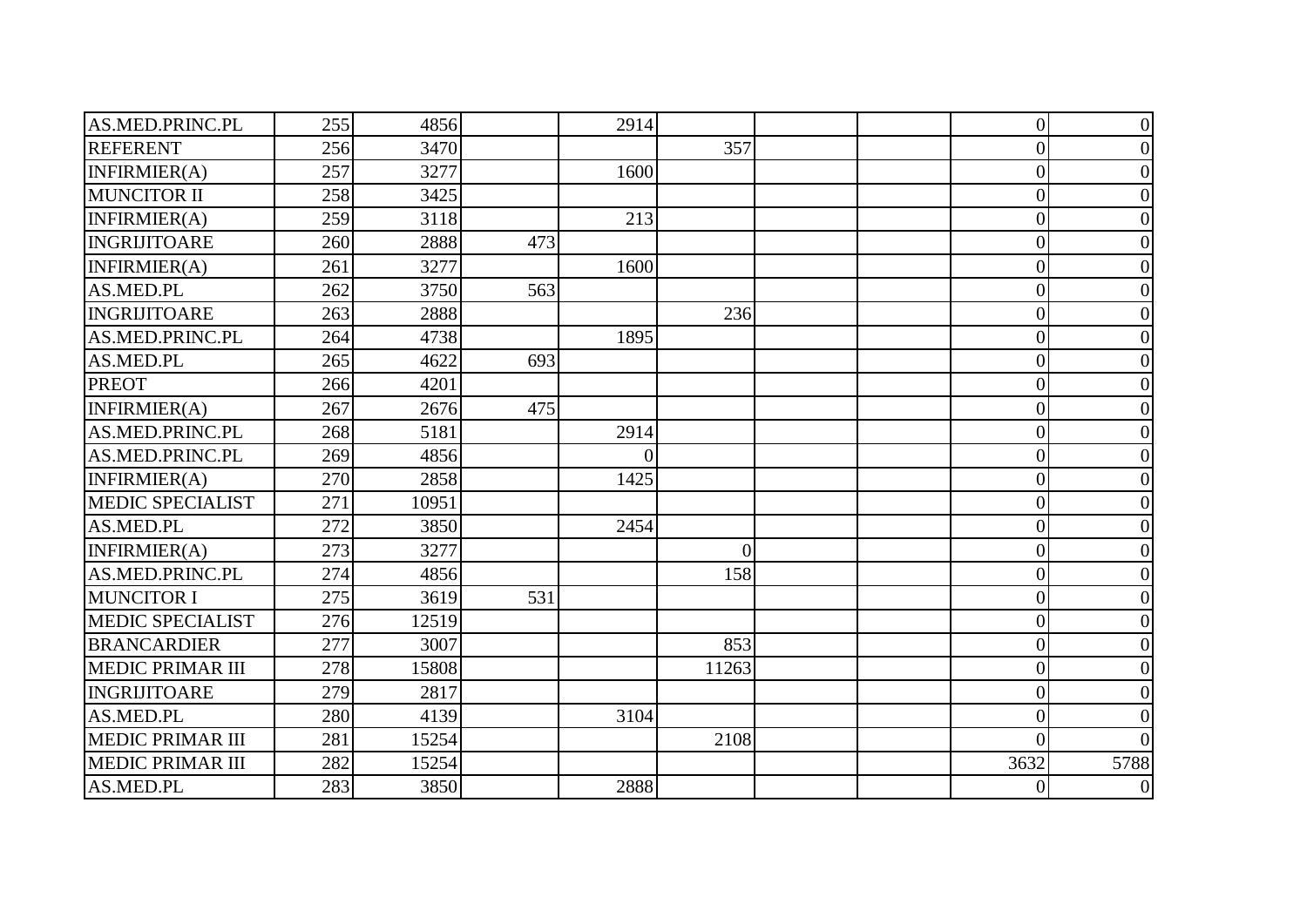| AS.MED.PRINC.PL           | 284 | 4856  | 364  |       |                |      | $\overline{0}$ | $\theta$ |
|---------------------------|-----|-------|------|-------|----------------|------|----------------|----------|
| <b>MUNCITOR II</b>        | 285 | 3070  | 261  |       |                |      | $\theta$       |          |
| <b>AS.MED.PL</b>          | 286 | 4794  |      | 3596  |                |      | $\overline{0}$ |          |
| <b>ASISTENT MEDICAL</b>   | 287 | 5911  |      |       |                | 2763 | $\overline{0}$ | 0        |
| AS.MED.PL                 | 288 | 3850  |      |       | 578            |      | $\theta$       | 0        |
| INGRIJITOARE              | 289 | 2888  |      |       |                |      | $\theta$       |          |
| <b>MEDIC SPECIALIST</b>   | 290 | 13145 |      |       | 9366           |      | $\overline{0}$ |          |
| <b>M-CITOR NECALIFICA</b> | 291 | 2551  | 505  |       |                |      | $\overline{0}$ |          |
| <b>ECONOMIST IA</b>       | 292 | 4930  |      |       | 596            |      | $\overline{0}$ |          |
| <b>REFERENT I A</b>       | 293 | 3815  |      |       | 407            |      | $\overline{0}$ |          |
| AS.MED.PL                 | 294 | 4677  | 1169 |       |                |      | $\overline{0}$ |          |
| INFIRMIER(A)              | 295 | 3277  |      | 1440  |                |      | $\theta$       | 0        |
| AS.MED.PRINC.PL           | 296 | 4856  |      |       | 1360           |      | $\theta$       |          |
| <b>MEDIC SPECIALIST</b>   | 297 | 10951 | 1314 |       |                |      | $\Omega$       |          |
| <b>MEDIC SPECIALIST</b>   | 298 | 10951 |      |       |                |      | 956            | 1568     |
| <b>MEDIC SPECIALIST</b>   | 299 | 4426  |      |       |                |      | 1912           | 2240     |
| <b>MEMBRU</b>             | 300 | 150   |      |       |                |      | 0              |          |
| INFIRMIER(A)              | 301 | 3277  |      |       | $\overline{0}$ |      | 0              |          |
| INFIRMIER(A)              | 302 | 3196  | 234  |       |                |      | $\overline{0}$ |          |
| <b>MEDIC SPECIALIST</b>   | 303 | 15808 |      | 11856 |                |      | 0              |          |
| <b>MEDIC SPECIALIST</b>   | 304 | 15808 |      |       |                |      | 4615           | 6129     |
| <b>MUNCITOR I</b>         | 305 | 3619  |      |       |                |      | 0              |          |
| AS.MED.PL                 | 306 | 4516  |      |       | 2879           |      | $\theta$       |          |
| <b>OPERATOR CALCULA</b>   | 307 | 3754  |      |       | 407            |      | $\theta$       |          |
| <b>INGRIJITOARE</b>       | 308 | 2617  |      |       |                |      | $\overline{0}$ |          |
| <b>INGRIJITOARE</b>       | 309 | 2888  |      | 1182  |                |      | $\overline{0}$ |          |
| <b>INGRIJITOARE</b>       | 310 | 2888  |      | 1576  |                |      | $\overline{0}$ |          |
| <b>SPALATOREASA</b>       | 311 | 2818  | 205  |       |                |      | $\theta$       |          |
| INFIRMIER(A)              | 312 | 3277  |      | 1600  |                |      | $\overline{0}$ | 0        |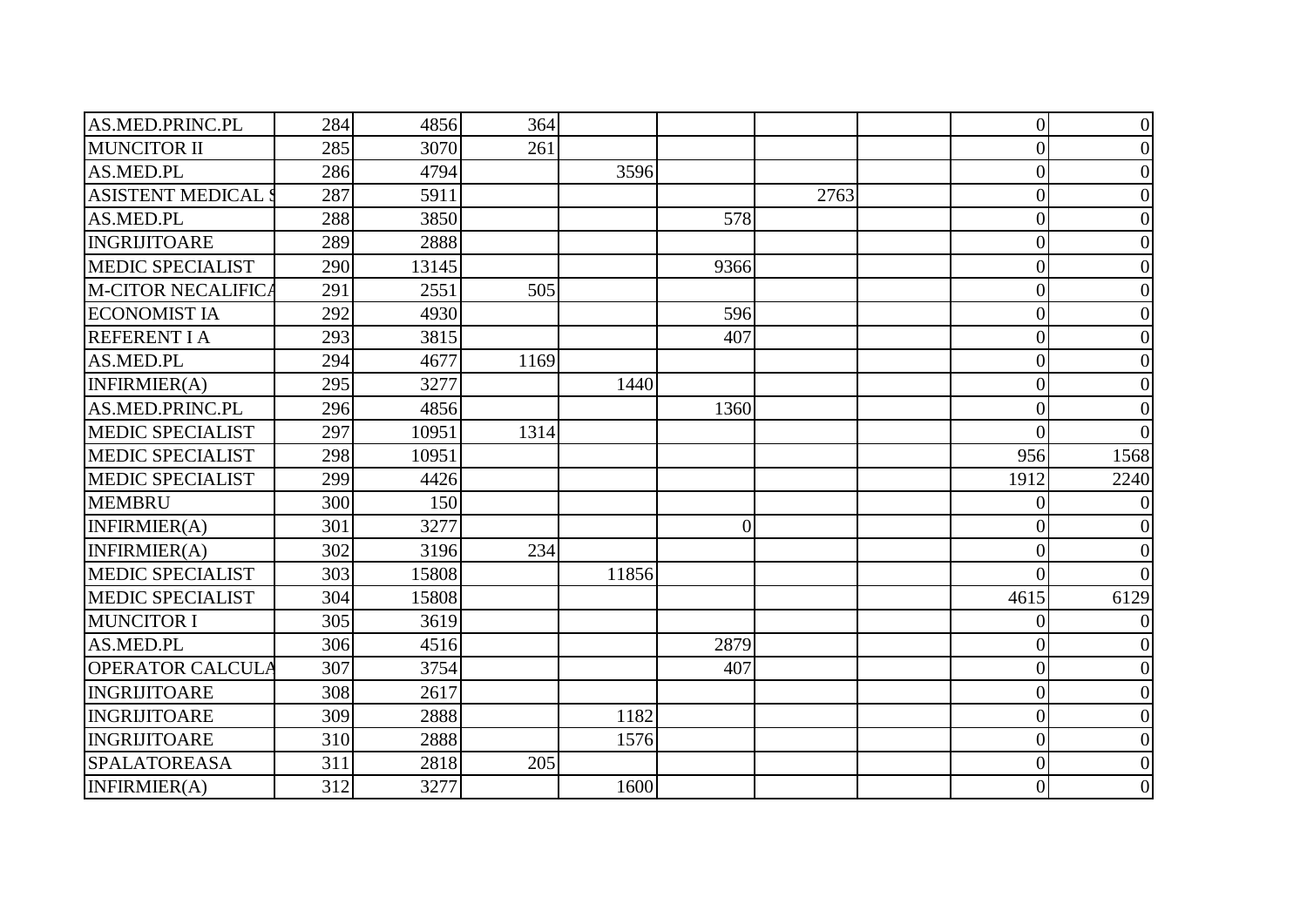| <b>BRANCARDIER</b>        | 313 | 2932  |                |      | 1249 |  | $\overline{0}$ | $\theta$ |
|---------------------------|-----|-------|----------------|------|------|--|----------------|----------|
| INFIRMIER(A)              | 314 | 3402  |                | 1559 |      |  | $\overline{0}$ | 0        |
| INFIRMIER(A)              | 315 | 2970  |                | 855  |      |  | $\overline{0}$ |          |
| <b>MANAGER</b>            | 316 | 14975 |                |      |      |  | $\overline{0}$ | 0        |
| AS.MED.PRINC.PL           | 317 | 4738  | 711            |      |      |  | $\overline{0}$ | 0        |
| <b>REGISTRATOR MEDIO</b>  | 318 | 3610  | 383            |      |      |  | $\overline{0}$ |          |
| INFIRMIER(A)              | 319 | 3118  |                |      | 152  |  | $\theta$       |          |
| <b>MEDIC SEF SECTIE</b>   | 320 | 15626 |                |      | 5078 |  | $\Omega$       |          |
| <b>MEDIC SEF SECTIE</b>   | 321 | 14882 |                |      |      |  | 3913           | 3931     |
| <b>PSIHOLOG</b>           | 322 | 5689  |                | 2022 |      |  | 0              |          |
| AS.MED.PRINC.PL           | 323 | 4856  |                |      | 243  |  | $\overline{0}$ |          |
| <b>SEF BIROU FIN.CONT</b> | 324 | 5027  |                |      | 416  |  | 0              | 0        |
| <b>EXPERT FINANCIAR I</b> | 325 | 5027  |                |      |      |  | $\overline{0}$ |          |
| AS.MED.PRINC.PL           | 326 | 4856  | 425            |      |      |  | $\overline{0}$ |          |
| AS.MED.PRINC.PL           | 327 | 4856  |                | 2732 |      |  | $\Omega$       |          |
| AS.MED.PRINC.PL           | 328 | 4856  | $\overline{0}$ |      |      |  | $\overline{0}$ |          |
| AS.MED.PRINC.PL           | 329 | 4856  | 656            |      |      |  | $\overline{0}$ |          |
| AS.MED.PRINC.PL           | 330 | 4856  |                | 1942 |      |  | $\theta$       |          |
| <b>MEDIC SPECIALIST</b>   | 331 | 11499 |                |      |      |  | $\overline{0}$ | 0        |
| AS.MED.PRINC.             | 332 | 4402  |                |      | 220  |  | $\overline{0}$ |          |
| <b>BRANCARDIER</b>        | 333 | 2888  |                |      | 300  |  | $\overline{0}$ |          |
| <b>INGRIJITOARE</b>       | 334 | 2932  |                | 1665 |      |  | $\overline{0}$ | 0        |
| <b>INGRIJITOARE</b>       | 335 | 2888  |                | 788  |      |  | $\theta$       |          |
| INGRIJITOARE              | 336 | 2749  | 300            |      |      |  | $\overline{0}$ |          |
| INFIRMIER(A)              | 337 | 3277  |                |      | 272  |  | $\theta$       |          |
| AS.MED.PRINC.PL           | 338 | 4856  |                | 2367 |      |  | $\overline{0}$ | 0        |
| <b>PREOT</b>              | 339 | 3369  |                |      |      |  | $\overline{0}$ |          |
| <b>INGRIJITOARE</b>       | 340 | 2617  | 257            |      |      |  | $\overline{0}$ | 0        |
| AS.MED.PRINC.PL           | 341 | 4856  |                |      | 243  |  | $\overline{0}$ | 0        |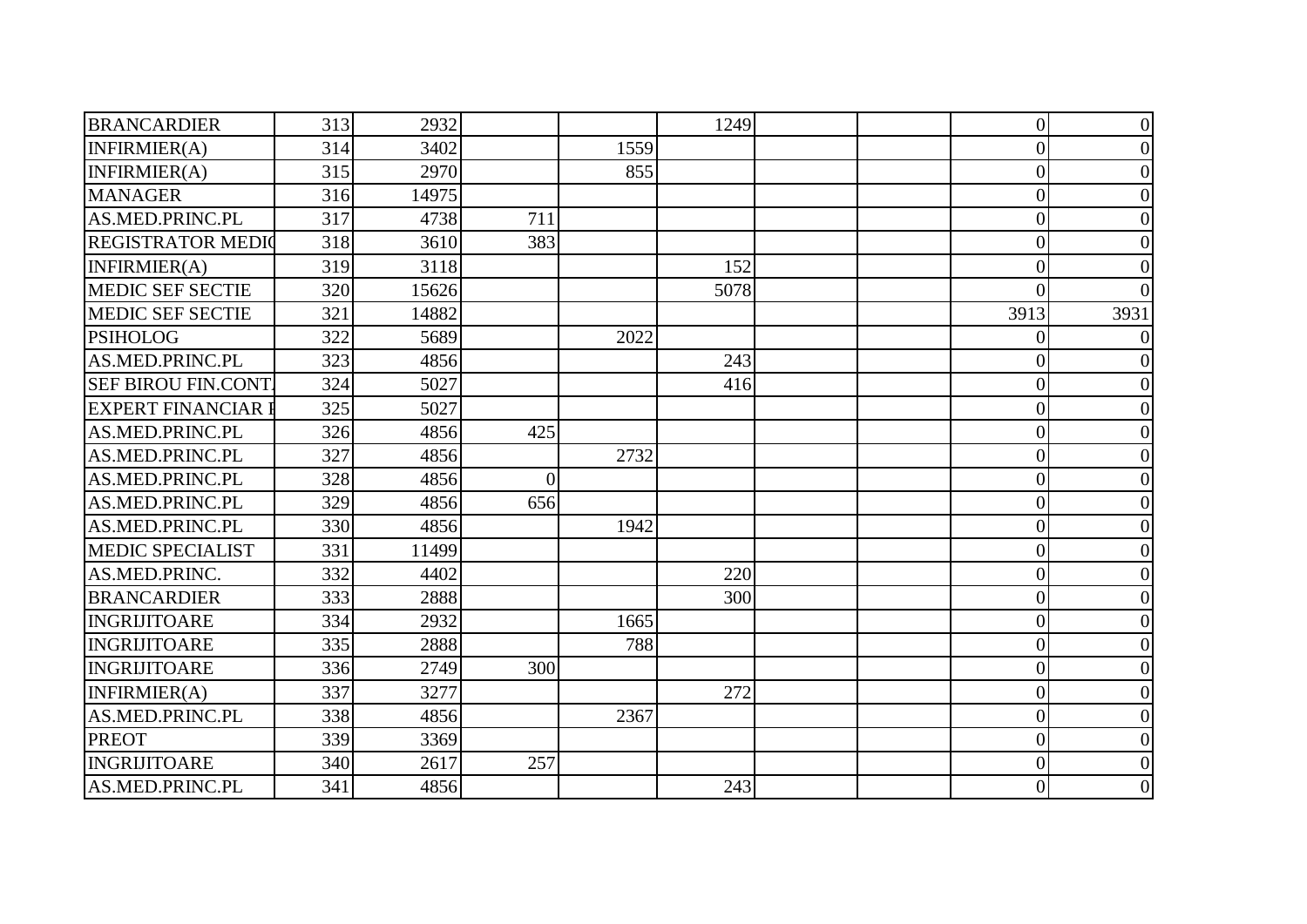| AS.MED.PRINC.PL            | 342 | 4856  |                |                 |      |  | $\overline{0}$   | 0    |
|----------------------------|-----|-------|----------------|-----------------|------|--|------------------|------|
| AS.MED.PRINC.PL            | 343 | 4856  |                | 2732            |      |  | $\overline{0}$   |      |
| <b>MUNCITOR I</b>          | 344 | 3619  | 745            |                 |      |  | $\overline{0}$   |      |
| <b>INGRIJITOARE</b>        | 345 | 2888  | 110            |                 |      |  | $\overline{0}$   |      |
| <b>BRANCARDIER</b>         | 346 | 3007  |                |                 | 1280 |  | $\theta$         |      |
| AS.MED.PL                  | 347 | 4794  | $\overline{0}$ |                 |      |  | $\overline{0}$   |      |
| <b>PAZNIC PORTAR</b>       | 348 | 2883  |                |                 |      |  | $\overline{0}$   |      |
| <b>MUNCITOR II</b>         | 349 | 3425  | 359            |                 |      |  | $\overline{0}$   |      |
| AS.MED.PL                  | 350 | 4677  |                | $\vert 0 \vert$ |      |  | $\overline{0}$   |      |
| AS.MED.PRINC.PL            | 351 | 4738  |                | $\overline{0}$  |      |  | $\overline{0}$   |      |
| AS.MED.PRINC.PL            | 352 | 4856  |                | $\Omega$        |      |  | $\theta$         |      |
| <b>INGRIJITOARE</b>        | 353 | 2749  |                | 1125            |      |  | $\overline{0}$   |      |
| INFIRMIER(A)               | 354 | 3277  |                |                 | 320  |  | $\overline{0}$   |      |
| <b>CONSILIER JURIDIC I</b> | 355 | 4693  |                |                 | 507  |  | $\overline{0}$   |      |
| <b>INGRIJITOARE</b>        | 356 | 2617  | 475            |                 |      |  | 0                |      |
| <b>MEDIC SPECIALIST</b>    | 357 | 11923 |                | 6707            |      |  | $\Omega$         |      |
| <b>MEDIC SPECIALIST</b>    | 358 | 11923 |                |                 |      |  | 3420             | 4542 |
| <b>MUNCITOR I</b>          | 359 | 3619  | 386            |                 |      |  |                  |      |
| INFIRMIER(A)               | 360 | 3277  |                | 1600            |      |  | $\overline{0}$   |      |
| <b>ASISTENT MEDICAL S</b>  | 361 | 5911  |                | 3325            |      |  | $\overline{0}$   |      |
| <b>SPALATOREASA</b>        | 362 | 2818  | 154            |                 |      |  | $\overline{0}$   |      |
| INFIRMIER(A)               | 363 | 3277  |                | $\Omega$        |      |  | 0                |      |
| AS.MED.PL                  | 364 | 3850  |                |                 | 2888 |  | $\boldsymbol{0}$ |      |
| AS.MED.PL                  | 365 | 4346  | 587            |                 |      |  | $\overline{0}$   |      |
| <b>INGRIJITOARE</b>        | 366 | 2817  |                | 1461            |      |  | $\overline{0}$   |      |
| INFIRMIER(A)               | 367 | 3057  | 428            |                 |      |  | $\overline{0}$   |      |
| <b>MEDIC SEF SECTIE</b>    | 368 | 16017 | 1802           |                 |      |  | $\overline{0}$   |      |
| <b>MEDIC SEF SECTIE</b>    | 369 | 15254 |                |                 |      |  | $\overline{0}$   |      |
| AS.MED.PRINC.PL            | 370 | 4738  | 675            |                 |      |  | $\overline{0}$   |      |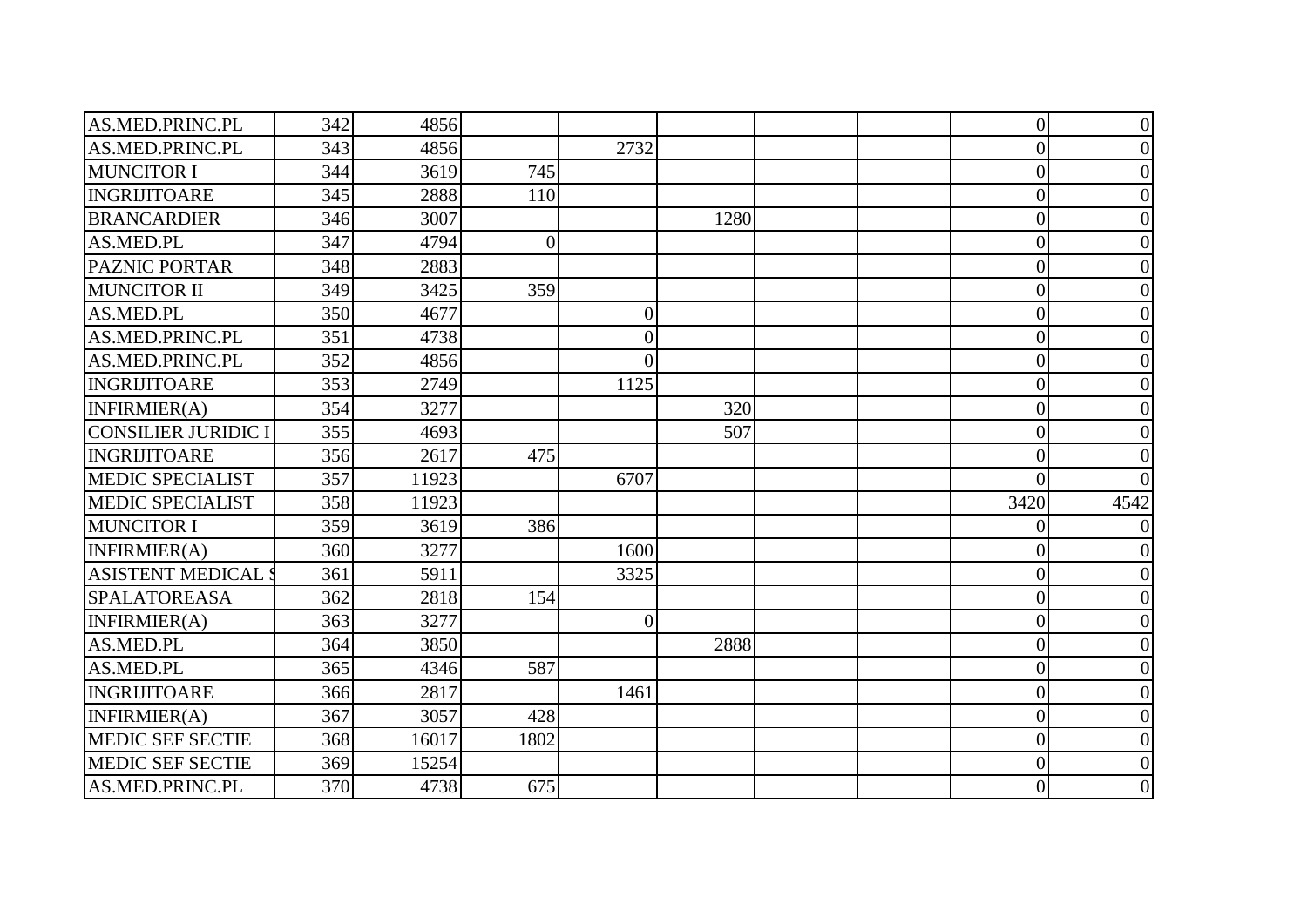| INFIRMIER(A)             | 371 | 3277  |      | 1200 |      |      | $\overline{0}$ | $\theta$         |
|--------------------------|-----|-------|------|------|------|------|----------------|------------------|
| AS.MED.PRINC.PL          | 372 | 4856  |      |      |      | 2671 | $\overline{0}$ | 0                |
| AS.MED.PRINC.SSD         | 373 | 4322  |      |      | 648  |      | $\overline{0}$ |                  |
| <b>ECONOMIST IA</b>      | 374 | 4693  |      |      | 418  |      | $\theta$       |                  |
| INGRIJITOARE             | 375 | 2888  |      |      | 315  |      | $\overline{0}$ | 0                |
| <b>INGRIJITOARE</b>      | 376 | 2617  | 242  |      |      |      | $\theta$       |                  |
| AS.MED.PRINC.PL          | 377 | 4738  | 355  |      |      |      | $\overline{0}$ |                  |
| AS.MED.PL                | 378 | 4516  |      |      | 3387 |      | $\overline{0}$ | 0                |
| AS.MED.PRINC.PL          | 379 | 4856  |      |      | 728  |      | $\overline{0}$ |                  |
| <b>AS.MED.PRINC.PL</b>   | 380 | 4856  |      |      | 728  |      | $\overline{0}$ |                  |
| <b>BUCATAR I</b>         | 381 | 3619  |      |      |      |      | $\overline{0}$ |                  |
| AS.MED.PRINC.PL          | 382 | 6639  |      | 3983 |      |      | $\overline{0}$ | 0                |
| <b>REGISTRATOR MEDIO</b> | 383 | 3556  |      |      | 614  |      | $\overline{0}$ |                  |
| <b>INGRIJITOARE</b>      | 384 | 2817  |      |      |      |      | $\overline{0}$ |                  |
| AS.MED.PL                | 385 | 4346  |      |      | 54   |      | 0              | 0                |
| INFIRMIER(A)             | 386 | 3277  |      | 1600 |      |      | $\overline{0}$ | 0                |
| <b>PAZNIC PORTAR</b>     | 387 | 2883  |      |      |      |      | $\theta$       |                  |
| <b>MEDIC SPECIALIST</b>  | 388 | 11499 |      |      | 1639 |      | 0              |                  |
| <b>MEDIC SPECIALIST</b>  | 389 | 11499 |      |      |      |      | 1004           | 2776             |
| <b>MEDIC SPECIALIST</b>  | 390 | 13153 |      |      | 9865 |      | 0              |                  |
| <b>INGRIJITOARE</b>      | 391 | 2888  |      |      |      | 867  | $\overline{0}$ |                  |
| <b>MEDIC PRIMAR III</b>  | 392 | 15254 |      |      | 1945 |      | 0              |                  |
| <b>MEDIC PRIMAR III</b>  | 393 | 15254 |      |      |      |      | 1816           | 2894             |
| <b>REGISTRATOR MEDIO</b> | 394 | 3556  |      | 1785 |      |      | 0              |                  |
| <b>MEDIC PRIMAR III</b>  | 395 | 14882 | 1435 |      |      |      | $\theta$       |                  |
| <b>MEDIC PRIMAR III</b>  | 396 | 14882 |      |      |      |      | $\overline{0}$ | 3765             |
| INFIRMIER(A)             | 397 | 3196  | 281  |      |      |      | $\overline{0}$ |                  |
| <b>REGISTRATOR MEDIO</b> | 398 | 3610  |      |      | 383  |      | $\overline{0}$ |                  |
| <b>REFERENT I</b>        | 399 | 3710  |      |      | 295  |      | $\overline{0}$ | $\boldsymbol{0}$ |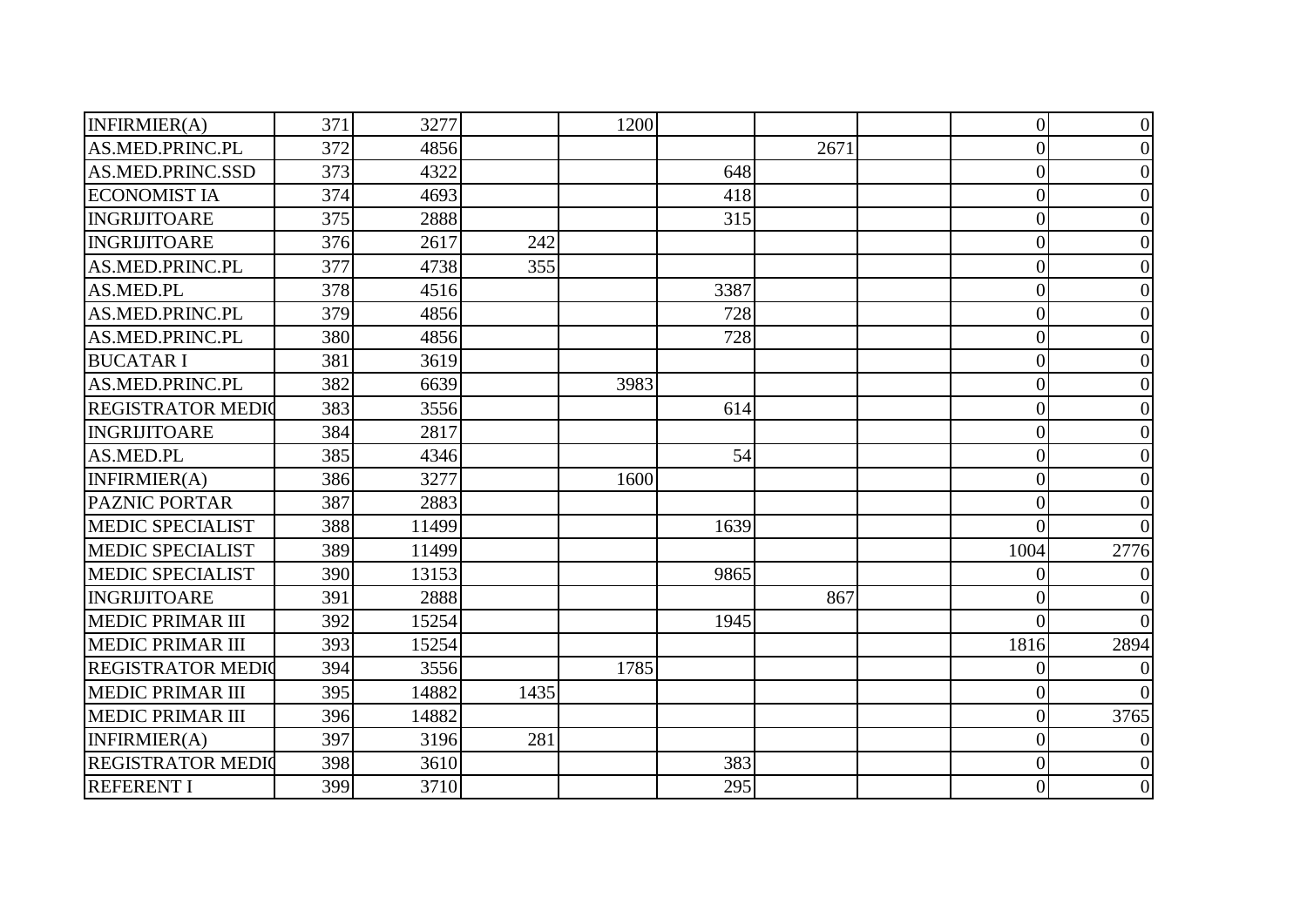| AS.MED.PL                | 400 | 4233  |      | 2540  |      | $\overline{0}$ | $\overline{0}$ |
|--------------------------|-----|-------|------|-------|------|----------------|----------------|
| <b>PRESEDINTE</b>        | 401 | 150   |      |       |      | $\overline{0}$ | 0              |
| INFIRMIER(A)             | 402 | 3196  |      |       | 728  | $\overline{0}$ | 0              |
| <b>INGRIJITOARE</b>      | 403 | 2888  |      | 1104  |      | $\overline{0}$ | 0              |
| AS.MED.PL                | 404 | 4516  |      | 2879  |      | $\overline{0}$ | 0              |
| <b>BUCATAR I</b>         | 405 | 3619  |      |       |      | $\overline{0}$ |                |
| INFIRMIER(A)             | 406 | 3277  | 400  |       |      | $\overline{0}$ | 0              |
| INFIRMIER(A)             | 407 | 2858  | 114  |       |      | $\overline{0}$ | 0              |
| <b>MEDIC PRIMAR III</b>  | 408 | 14519 | 2178 |       |      | $\overline{0}$ |                |
| <b>MEDIC PRIMAR III</b>  | 409 | 14519 |      |       |      | $\theta$       | 3673           |
| <b>MEDIC SEF SECTIE</b>  | 410 | 15626 |      | 11134 |      | $\overline{0}$ |                |
| <b>MEDIC SEF SECTIE</b>  | 411 | 14882 |      |       |      | $\theta$       |                |
| AS.MED.PRINC.PL          | 412 | 4856  |      | 3921  |      | $\overline{0}$ | $\Omega$       |
| <b>MEDIC SPECIALIST</b>  | 413 | 10951 |      |       | 1349 | $\theta$       |                |
| <b>MEDIC SPECIALIST</b>  | 414 | 10951 |      |       |      | 2390           | 1882           |
| AS.MED.PRINC.PL          | 415 | 4856  |      | 1821  |      | 0              |                |
| INFIRMIER(A)             | 416 | 3277  |      | 1200  |      | $\overline{0}$ |                |
| <b>INGRIJITOARE</b>      | 417 | 2426  |      | 1425  |      | $\theta$       |                |
| <b>CONTABIL IA</b>       | 418 | 3815  |      |       | 305  | $\overline{0}$ | 0              |
| <b>BUCATAR IV</b>        | 419 | 3259  |      |       |      | $\overline{0}$ | 0              |
| AS.MED.PRINC.PL          | 420 | 4738  | 497  |       |      | $\overline{0}$ |                |
| AS.MED.PRINC.PL          | 421 | 4738  |      | 2665  |      | $\overline{0}$ | 0              |
| <b>ASISTENT MEDICAL:</b> | 422 | 5911  |      |       | 2069 | $\overline{0}$ |                |
| <b>INGRIJITOARE</b>      | 423 | 2888  |      | 1182  |      | $\overline{0}$ |                |
| <b>INGRIJITOARE</b>      | 424 | 2888  |      | 1024  |      | $\overline{0}$ |                |
| AS.MED.PRINC.PL          | 425 | 4856  | 692  |       |      | $\overline{0}$ | 0              |
| AS.MED.PRINC.PL          | 426 | 4856  | 728  |       |      | $\overline{0}$ | 0              |
| AS.MED.PL                | 427 | 4677  | 631  |       |      | $\theta$       | 0              |
| <b>INGRIJITOARE</b>      | 428 | 2749  |      | 1125  |      | $\overline{0}$ | 0              |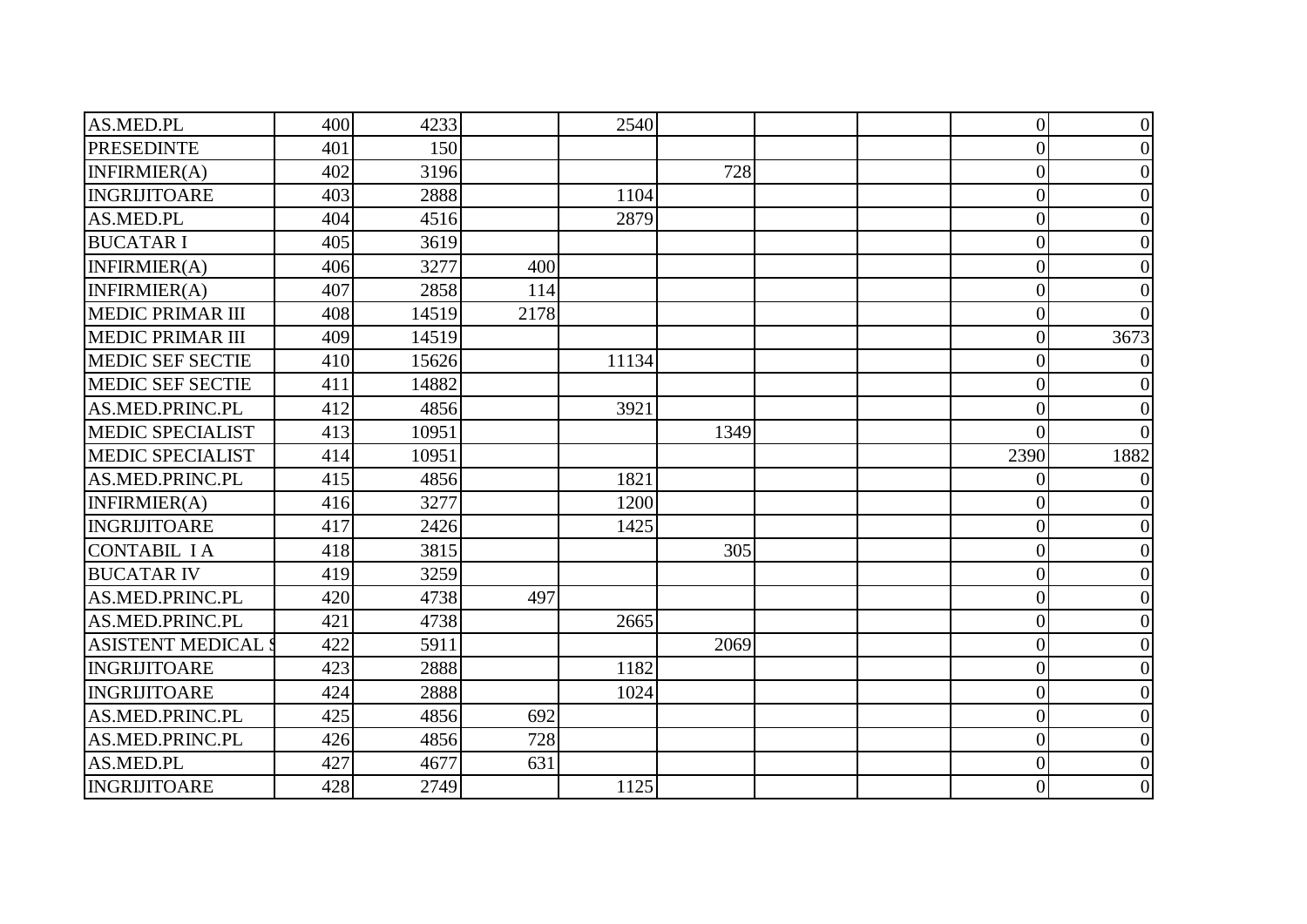| AS.MED.PRINC.PL           | 429 | 4856  |     | 3642           |                |  | $\overline{0}$ | 0 |
|---------------------------|-----|-------|-----|----------------|----------------|--|----------------|---|
| INFIRMIER(A)              | 430 | 3277  | 400 |                |                |  | $\overline{0}$ |   |
| AS.MED.PRINC.SSD          | 431 | 4799  |     | 1800           |                |  | $\overline{0}$ |   |
| <b>MUNCITOR I</b>         | 432 | 3532  |     |                | 728            |  | $\overline{0}$ |   |
| AS.MED.PL                 | 433 | 4346  |     | 3260           |                |  | 0              |   |
| <b>KINETOTERAPEUT</b>     | 434 | 5272  |     |                | 853            |  | $\overline{0}$ |   |
| AS.MED.PRINC.PL           | 435 | 4856  |     |                |                |  | $\overline{0}$ |   |
| AS.MED.PRINC.PL           | 436 | 4856  |     |                | 546            |  | 0              |   |
| <b>MEDIC SPECIALIST</b>   | 437 | 12519 |     |                |                |  | $\overline{0}$ |   |
| AS.MED.PRINC.PL           | 438 | 4856  |     |                | $\overline{0}$ |  | 0              |   |
| <b>MEDIC SEF SECTIE</b>   | 439 | 15626 |     | 11720          |                |  | $\theta$       |   |
| <b>MEDIC SEF SECTIE</b>   | 440 | 14519 |     |                |                |  | $\overline{0}$ |   |
| <b>MEDIC PRIMAR III</b>   | 441 | 14519 |     |                | 726            |  | $\overline{0}$ |   |
| <b>SEF SERVICIU ADMIN</b> | 442 | 5027  |     |                | 649            |  | $\overline{0}$ |   |
| <b>DIRECTOR FINANCIA</b>  | 443 | 8798  |     |                |                |  | 0              |   |
| <b>RESPONSABIL PROIE</b>  | 444 | 8798  |     |                |                |  | $\overline{0}$ |   |
| AS.MED.PL                 | 445 | 4794  |     |                |                |  | $\overline{0}$ |   |
| AS.MED.PRINC.PL           | 446 | 4856  |     | 2549           |                |  | $\theta$       |   |
| <b>BRANCARDIER</b>        | 447 | 2888  |     | 946            |                |  | $\overline{0}$ |   |
| <b>INGRIJITOARE</b>       | 448 | 3964  |     | 867            |                |  | $\overline{0}$ |   |
| AS.MED.PRINC.PL           | 449 | 4856  |     | $\overline{0}$ |                |  | $\overline{0}$ |   |
| <b>ARHIVAR</b>            | 450 | 3418  |     |                | 151            |  | 0              |   |
| <b>ASISTENT MEDICAL:</b>  | 451 | 5911  |     | 2217           |                |  | $\overline{0}$ |   |
| AS.MED.PRINC.PL           | 452 | 4856  |     | 3642           |                |  | $\overline{0}$ |   |
| <b>MEDIC SPECIALIST</b>   | 453 | 15253 |     | 4614           |                |  | $\overline{0}$ |   |
| <b>MEDIC PRIMAR III</b>   | 454 | 14882 |     |                | 372            |  | $\overline{0}$ |   |
| AS.MED.PRINC.PL           | 455 | 4856  |     |                | 1020           |  | $\overline{0}$ |   |
| AS.MED.PRINC.PL           | 456 | 5911  | 665 |                |                |  | $\overline{0}$ |   |
| AS.MED.PRINC.PL           | 457 | 4856  |     |                | 728            |  | $\overline{0}$ |   |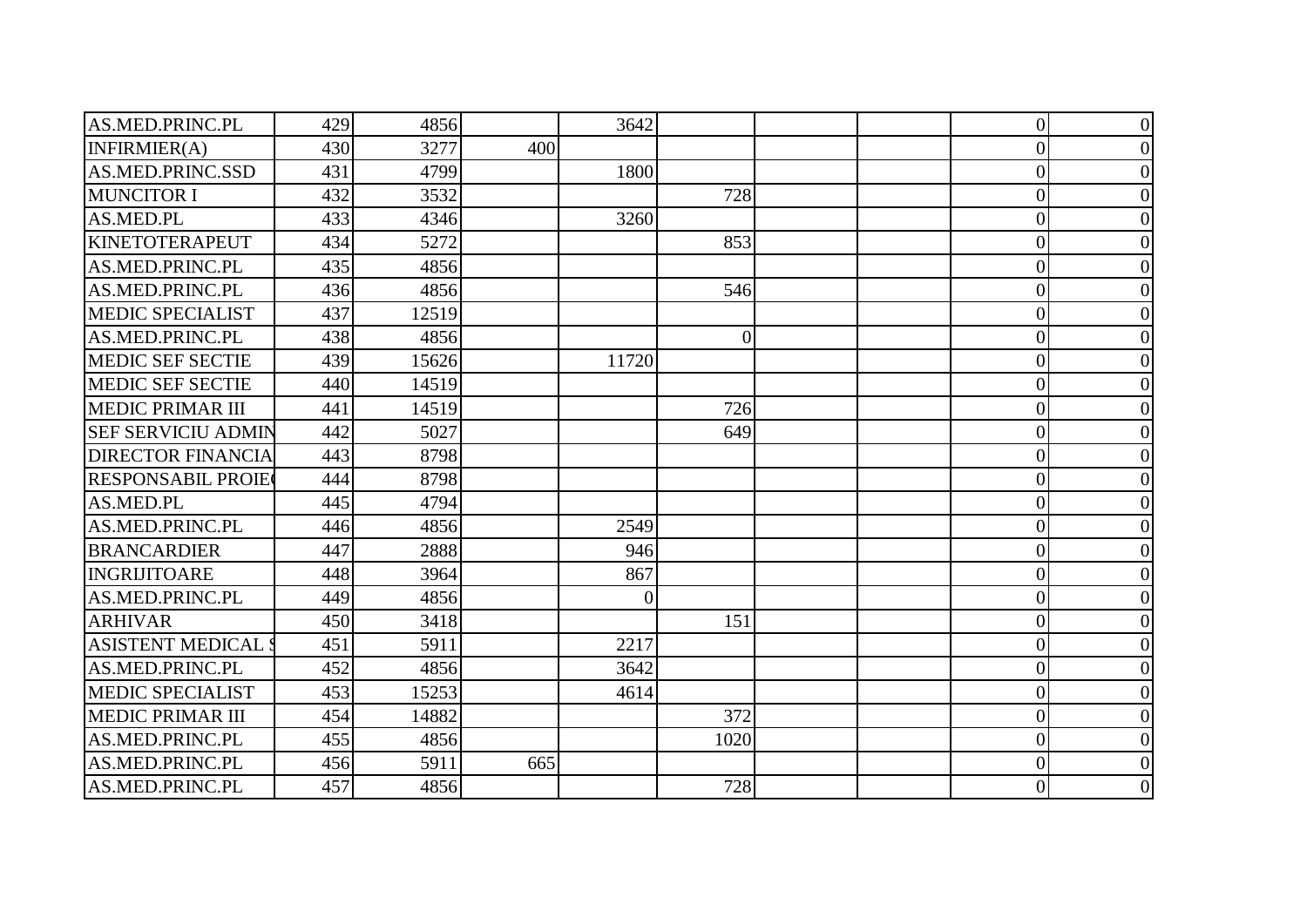| AS.MED.PL                 | 458 | 4677  |     | 1754 |      |      | $\overline{0}$ | $\overline{0}$ |
|---------------------------|-----|-------|-----|------|------|------|----------------|----------------|
| <b>INGRIJITOARE</b>       | 459 | 2817  |     | 1538 |      |      | $\overline{0}$ | $\theta$       |
| <b>ASISTENT MEDICAL S</b> | 460 | 5911  |     |      | 709  |      | $\overline{0}$ |                |
| <b>REFERENT I A</b>       | 461 | 3815  |     |      | 407  |      | $\theta$       | 0              |
| AS.MED.PRINC.PL           | 462 | 4738  | 533 |      |      |      | $\overline{0}$ | 0              |
| INFIRMIER(A)              | 463 | 3118  |     | 1523 |      |      | $\overline{0}$ |                |
| <b>SEF BIROU RESURSE</b>  | 464 | 5027  |     |      | 616  |      | $\overline{0}$ |                |
| INFIRMIER(A)              | 465 | 3277  | 400 |      |      |      | $\overline{0}$ | $\theta$       |
| INFIRMIER(A)              | 466 | 3402  |     | 1646 |      |      | $\overline{0}$ | 0              |
| <b>SPALATOREASA</b>       | 467 | 2888  | 210 |      |      |      | $\overline{0}$ | 0              |
| AS.MED.PRINC.PL           | 468 | 4856  |     |      | 728  |      | $\overline{0}$ |                |
| AS.MED.PRINC.PL           | 469 | 4622  |     |      |      |      | $\overline{0}$ | 0              |
| AS.MED.PL                 | 470 | 4563  |     | 1141 |      |      | $\overline{0}$ | 0              |
| <b>ECONOMIST IA</b>       | 471 | 4930  |     |      | 470  |      | $\overline{0}$ |                |
| AS.MED.PL                 | 472 | 3850  |     |      |      | 1588 | $\overline{0}$ | 0              |
| AS.MED.PL                 | 473 | 4346  | 619 |      |      |      | $\overline{0}$ | 0              |
| <b>AS.MED.PRINC.PL</b>    | 474 | 5181  |     | 2914 |      |      | $\overline{0}$ | 0              |
| INFIRMIER(A)              | 475 | 3196  |     | 1170 |      |      | $\theta$       |                |
| INFIRMIER(A)              | 476 | 3196  | 416 |      |      |      | $\theta$       |                |
| <b>MEDIC PRIMAR III</b>   | 477 | 15254 |     |      | 1863 |      | $\Omega$       |                |
| <b>MEDIC PRIMAR III</b>   | 478 | 15254 |     |      |      |      | 1816           | 2894           |
| <b>MEDIC PRIMAR III</b>   | 479 | 15254 |     |      | 1487 |      |                |                |
| <b>MEDIC PRIMAR III</b>   | 480 | 15254 |     |      |      |      | 4237           | 4540           |
| AS.MED.PL                 | 481 | 4794  | 324 |      |      |      | 0              |                |
| AS.MED.PRINC.PL           | 482 | 4856  | 911 |      |      |      | $\overline{0}$ |                |
| <b>MEDIC PRIMAR III</b>   | 483 | 16017 |     |      | 1361 | 7488 | $\overline{0}$ | $\theta$       |
| AS.MED.PL                 | 484 | 4346  | 489 |      |      |      | $\overline{0}$ | 0              |
| AS.MED.PRINC.PL           | 485 | 4856  |     | 3096 |      |      | $\overline{0}$ | 0              |
| INFIRMIER(A)              | 486 | 3277  |     | 1600 |      |      | $\overline{0}$ | $\overline{0}$ |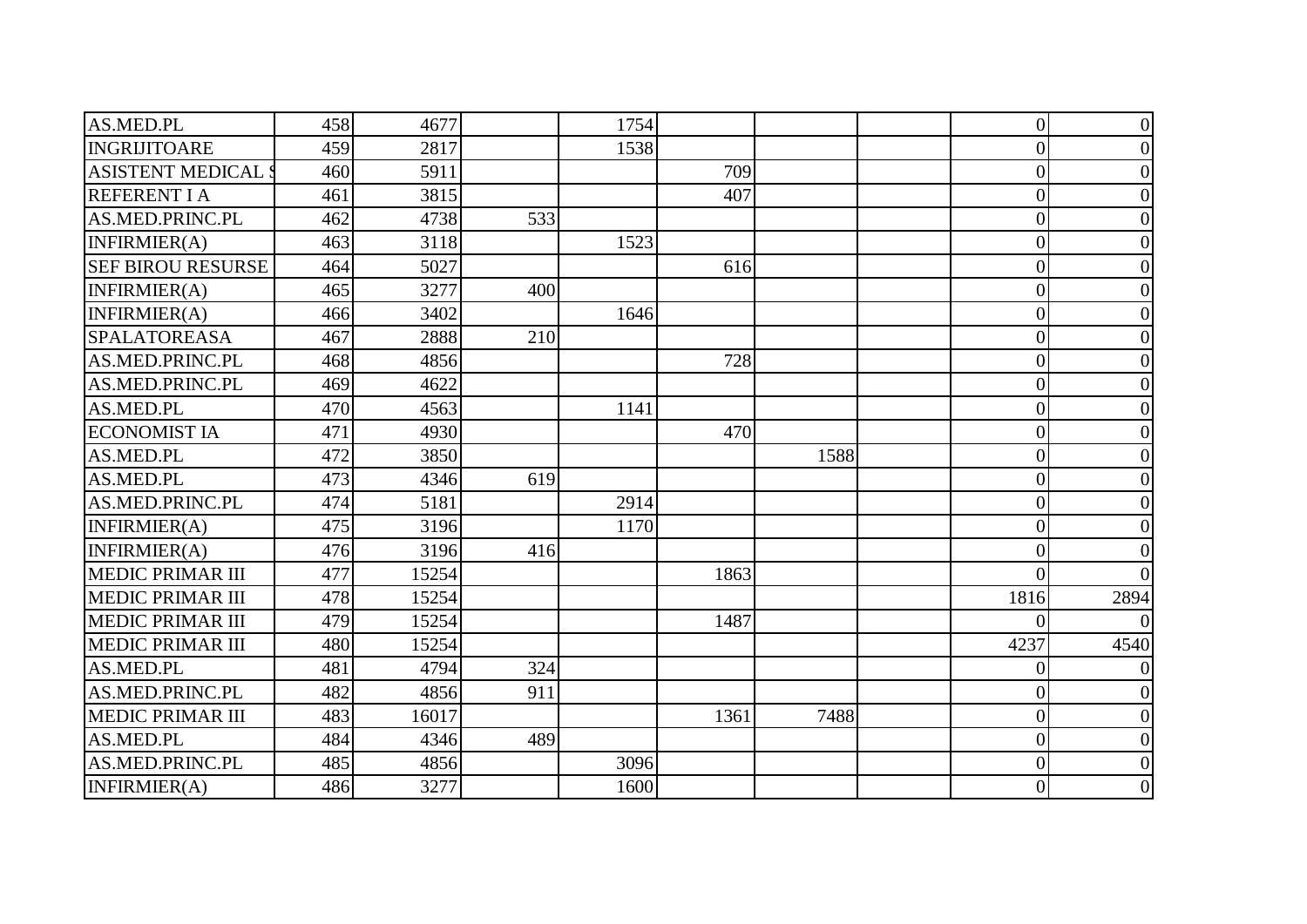| AS.MED.PL                | 487 | 4346  |      | 2173           |     |  | $\overline{0}$ | $\overline{0}$ |
|--------------------------|-----|-------|------|----------------|-----|--|----------------|----------------|
| INFIRMIER(A)             | 488 | 3277  |      | 1600           |     |  | $\overline{0}$ | 0              |
| INGRIJITOARE             | 489 | 2888  |      |                | 236 |  | $\overline{0}$ |                |
| <b>AS MED SSD</b>        | 490 | 4020  |      |                | 603 |  | $\theta$       | 0              |
| AS.MED.PL                | 491 | 4346  |      |                | 489 |  | $\overline{0}$ | 0              |
| AS.MED.PRINC.PL          | 492 | 4738  |      |                | 107 |  | $\overline{0}$ |                |
| <b>MEDIC PRIMAR III</b>  | 493 | 15254 | 1945 |                |     |  | $\Omega$       |                |
| <b>MEDIC PRIMAR III</b>  | 494 | 15254 |      |                |     |  | 5447           | 4823           |
| AS.MED.PRINC.PL          | 495 | 4856  | 789  |                |     |  |                |                |
| INFIRMIER(A)             | 496 | 3277  |      | 1600           |     |  | 0              |                |
| AS.MED.PL                | 497 | 3750  |      | 2672           |     |  | $\overline{0}$ |                |
| INFIRMIER(A)             | 498 | 3118  |      | 1523           |     |  | $\theta$       |                |
| <b>BIOLOG</b>            | 499 | 4800  | 401  |                |     |  | $\overline{0}$ | 0              |
| <b>INGINER AGR.</b>      | 500 | 4930  | 490  |                |     |  | $\overline{0}$ |                |
| INGRIJITOARE             | 501 | 2888  |      |                | 236 |  | 0              | 0              |
| AS.MED.PRINC.PL          | 502 | 4856  |      | 3642           |     |  | $\overline{0}$ | 0              |
| INFIRMIER(A)             | 503 | 3277  |      |                | 192 |  | $\overline{0}$ |                |
| <b>MEDIC SPECIALIST</b>  | 504 | 12081 |      | 9061           |     |  | ſ              |                |
| <b>MEDIC SPECIALIST</b>  | 505 | 12081 |      |                |     |  | 2637           | 1236           |
| REFERENT DE SPECIA       | 506 | 4027  |      |                | 384 |  | 0              |                |
| <b>MEDIC SPECIALIST</b>  | 507 | 10951 |      |                |     |  | $\overline{0}$ | 2285           |
| <b>INGRIJITOARE</b>      | 508 | 2749  |      |                | 490 |  | 0              |                |
| AS.MED.PRINC.PL          | 509 | 5181  |      | 3886           |     |  | $\overline{0}$ |                |
| AS.MED.PL                | 510 | 4677  |      | 3508           |     |  | $\overline{0}$ |                |
| <b>REGISTRATOR MEDIO</b> | 511 | 3556  |      | $\overline{0}$ |     |  | $\theta$       |                |
| AS.MED.PRINC.PL          | 512 | 4622  |      | $\Omega$       |     |  | $\overline{0}$ |                |
| <b>TEHNICIAN I A</b>     | 513 | 3815  |      |                | 346 |  | $\overline{0}$ | 0              |
| INFIRMIER(A)             | 514 | 2676  | 475  |                |     |  | $\theta$       | 0              |
| AS.MED.PRINC.PL          | 515 | 4856  | 728  |                |     |  | $\overline{0}$ | 0              |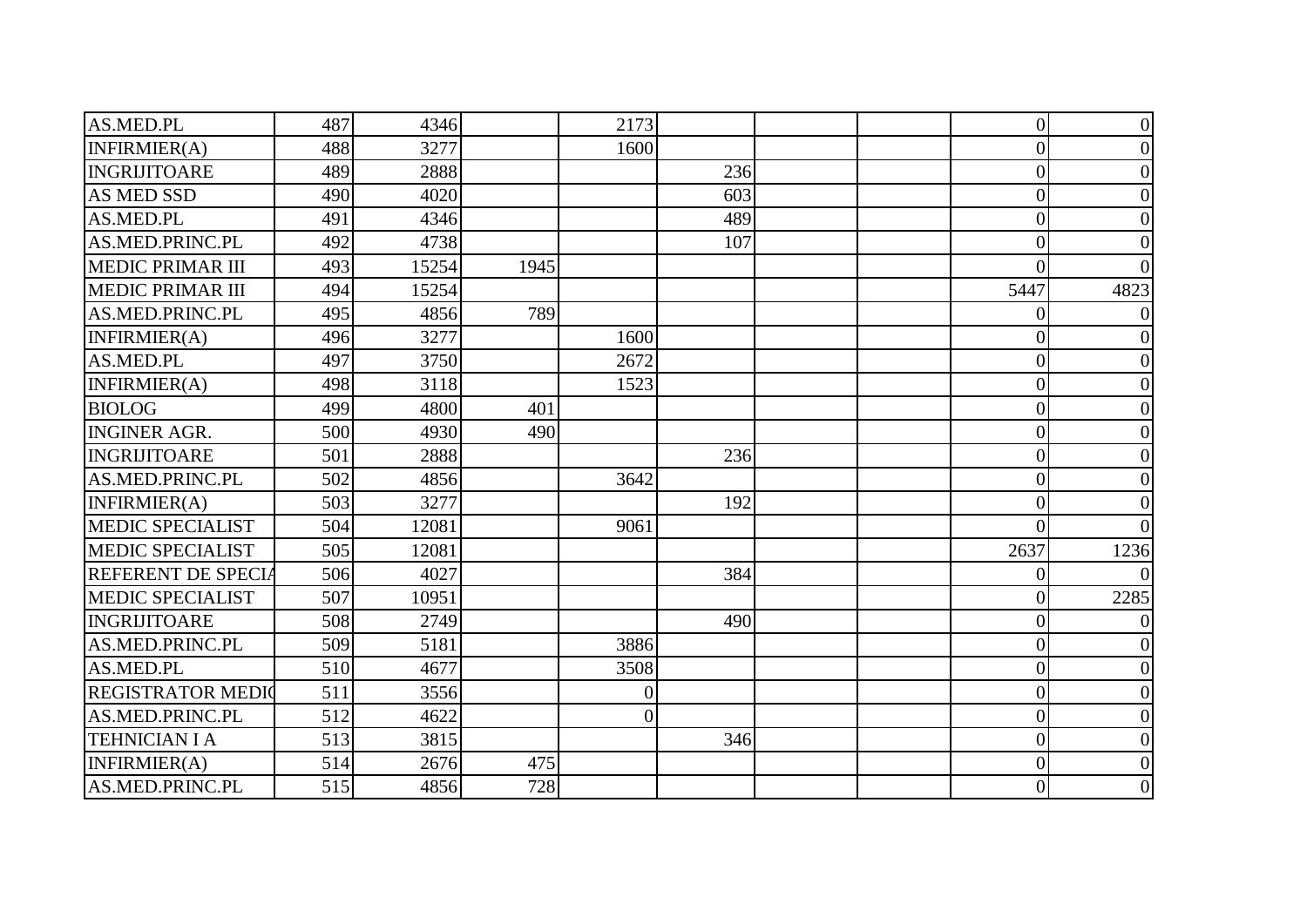| <b>PAZNIC PORTAR</b>     | 516 | 2883  |      |      |     |  | $\overline{0}$   | 0               |
|--------------------------|-----|-------|------|------|-----|--|------------------|-----------------|
| INGRIJITOARE             | 517 | 2817  | 513  |      |     |  | $\overline{0}$   |                 |
| <b>BUCATARI</b>          | 518 | 3619  |      |      |     |  | $\overline{0}$   |                 |
| <b>INGRIJITOARE</b>      | 519 | 2888  |      |      | 105 |  | $\overline{0}$   |                 |
| <b>ASISTENT MEDICAL:</b> | 520 | 5911  |      | 2956 |     |  | $\overline{0}$   |                 |
| <b>MEDIC SPECIALIST</b>  | 521 | 12832 |      | 7218 |     |  | $\bigcap$        |                 |
| <b>MEDIC SPECIALIST</b>  | 522 | 12832 |      |      |     |  | 3680             | 4887            |
| INFIRMIER(A)             | 523 | 3402  |      | 1299 |     |  | 0                |                 |
| AS.MED.PRINC.PL          | 524 | 4738  | 71   |      |     |  | $\overline{0}$   |                 |
| <b>REFERENT I A</b>      | 525 | 3815  |      |      | 325 |  | $\overline{0}$   |                 |
| AS.MED.PL                | 526 | 4346  |      |      | 522 |  | $\overline{0}$   |                 |
| AS.MED.PL                | 527 | 4139  | 1035 |      |     |  | $\overline{0}$   |                 |
| AS.MED.PRINC.PL          | 528 | 4856  |      | 2428 |     |  | $\overline{0}$   |                 |
| INGRIJITOARE             | 529 | 2888  |      |      | 105 |  | $\overline{0}$   |                 |
| AS.MED.PRINC.PL          | 530 | 4856  |      | 3096 |     |  | 0                |                 |
| INFIRMIER(A)             | 531 | 3196  |      |      | 234 |  | $\overline{0}$   |                 |
| AS.MED.PL                | 532 | 4677  | 1169 |      |     |  | $\overline{0}$   |                 |
| INFIRMIER(A)             | 533 | 3196  | 312  |      |     |  | $\theta$         |                 |
| INFIRMIER(A)             | 534 | 3118  |      | 1523 |     |  | $\overline{0}$   |                 |
| INFIRMIER(A)             | 535 | 3118  |      |      | 259 |  | $\overline{0}$   |                 |
| <b>REFERENT I A</b>      | 536 | 3815  |      |      | 407 |  | $\overline{0}$   |                 |
| <b>BIOLOG</b>            | 537 | 4800  |      |      | 401 |  | $\overline{0}$   |                 |
| INFIRMIER(A)             | 538 | 3277  |      | 1200 |     |  | $\overline{0}$   |                 |
| INGRIJITOARE             | 539 | 2749  | 500  |      |     |  | $\boldsymbol{0}$ |                 |
| <b>BIOLOG</b>            | 540 | 3296  |      |      |     |  | $\overline{0}$   |                 |
| <b>BIOLOG</b>            | 541 | 5754  | 396  |      |     |  | $\overline{0}$   |                 |
| AS.MED.PL                | 542 | 4794  | 719  |      |     |  | $\overline{0}$   |                 |
| INFIRMIER(A)             | 543 | 3277  |      | 1200 |     |  | $\overline{0}$   |                 |
| AS.MED.PL                | 544 | 4742  |      | 2667 |     |  | $\overline{0}$   | $\vert 0 \vert$ |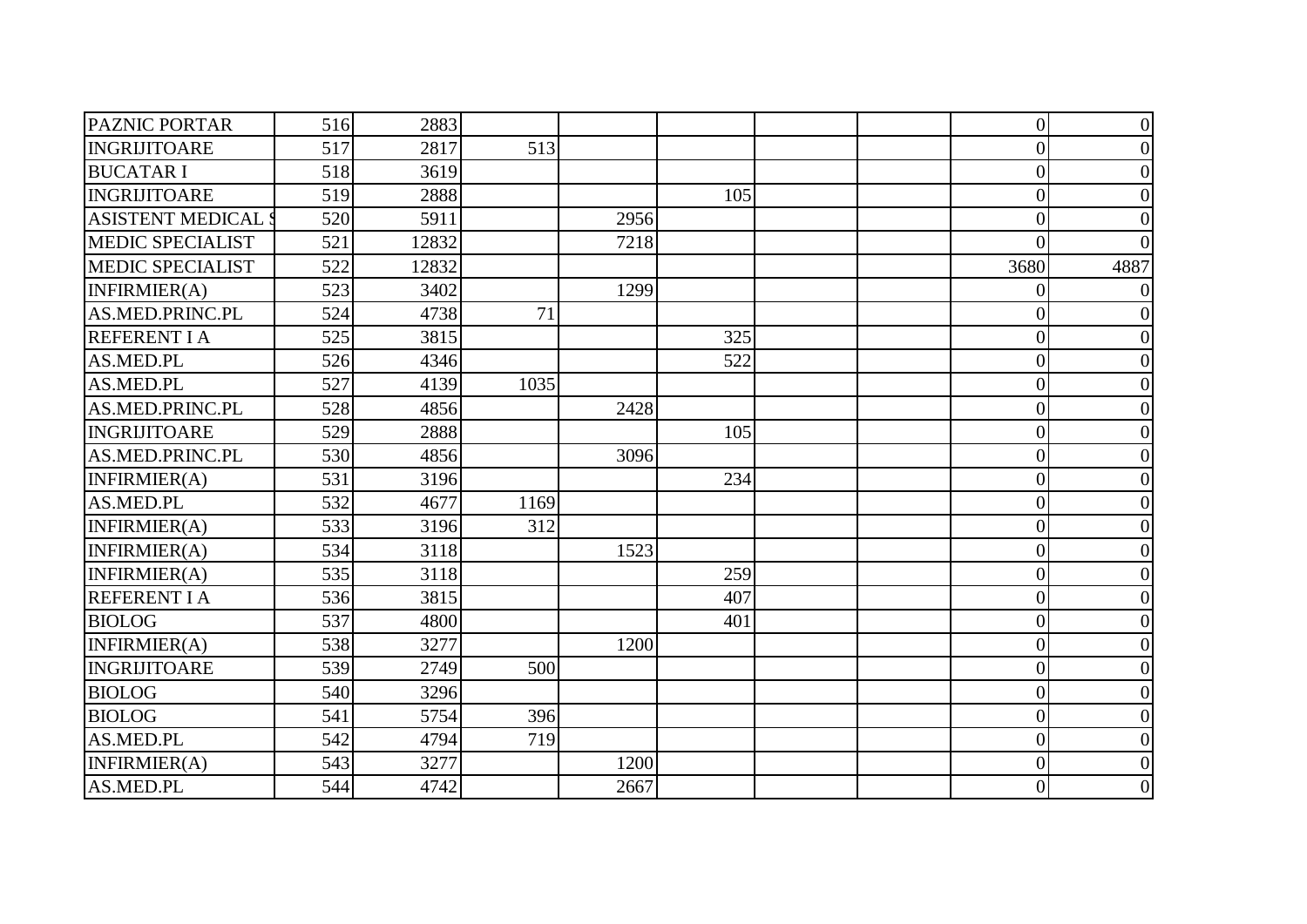| <b>SEF BIROU ACHIZITI</b>  | 545 | 5027  |      |                 | 259  |      | $\overline{0}$ | $\Omega$ |
|----------------------------|-----|-------|------|-----------------|------|------|----------------|----------|
| <b>EXPERT FINANCIAR I</b>  | 546 | 5027  |      |                 |      |      | $\overline{0}$ |          |
| <b>SUBINGINER I</b>        | 547 | 4023  | 716  |                 |      |      | $\overline{0}$ |          |
| INFIRMIER(A)               | 548 | 3277  |      | 1600            |      |      | $\overline{0}$ |          |
| AS.MED.PRINC.PL            | 549 | 4856  |      | 2185            |      |      | 0              |          |
| <b>MEDIC SPECIALIST</b>    | 550 | 10951 | 1314 |                 |      |      | $\overline{0}$ |          |
| <b>INGRIJITOARE</b>        | 551 | 2888  |      |                 | 736  |      | $\overline{0}$ |          |
| INFIRMIER(A)               | 552 | 3277  | 213  | 1600            |      |      | $\overline{0}$ |          |
| INFIRMIER(A)               | 553 | 3277  |      | 960             |      |      | $\overline{0}$ |          |
| <b>SPALATOREASA</b>        | 554 | 2960  | 215  |                 |      |      | $\overline{0}$ |          |
| <b>INGRIJITOARE</b>        | 555 | 2888  |      |                 | 142  |      | $\overline{0}$ |          |
| INFIRMIER(A)               | 556 | 3277  |      | 1440            |      |      | 0              |          |
| AS.MED.PRINC.PL            | 557 | 4856  |      |                 |      | 2003 | $\overline{0}$ |          |
| <b>INGRIJITOARE</b>        | 558 | 2749  |      |                 | 255  |      | $\overline{0}$ |          |
| AS.MED.PRINC.PL            | 559 | 5181  |      | 2914            |      |      | 0              |          |
| AS.MED.PRINC.PL            | 560 | 4856  |      | 1457            |      |      | $\overline{0}$ |          |
| INGRIJITOARE               | 561 | 2749  |      | 1500            |      |      | $\overline{0}$ |          |
| <b>ASISTENT MEDICAL:</b>   | 562 | 5911  | 716  |                 |      |      | $\theta$       |          |
| AS.MED.PL                  | 563 | 4677  |      | $\vert 0 \vert$ |      |      | $\overline{0}$ |          |
| AS.MED.PRINC.PL            | 564 | 4402  |      |                 | 1541 |      | $\overline{0}$ |          |
| INFIRMIER(A)               | 565 | 3277  |      | 1200            |      |      | $\overline{0}$ |          |
| <b>MEDIC SPECIALIST</b>    | 566 | 11923 | 8942 |                 |      |      | 0              |          |
| <b>MEDIC SPECIALIST</b>    | 567 | 5278  |      |                 |      |      | 3420           | 4542     |
| AS.MED.PL                  | 568 | 4139  |      |                 | 197  |      | $\bigcap$      |          |
| <b>BIOLOG, CHIMIST PRI</b> | 569 | 7037  |      | $\vert 0 \vert$ |      |      | 0              |          |
| <b>BIOLOG, CHIMIST PRI</b> | 570 | 4225  |      |                 |      |      | $\overline{0}$ |          |
| <b>MUNCITOR I</b>          | 571 | 3619  | 356  |                 |      |      | $\overline{0}$ |          |
| <b>SPALATOREASA</b>        | 572 | 2818  | 144  |                 |      |      | $\theta$       |          |
| AS.MED.PRINC.PL            | 573 | 4856  | 728  |                 |      |      | $\overline{0}$ |          |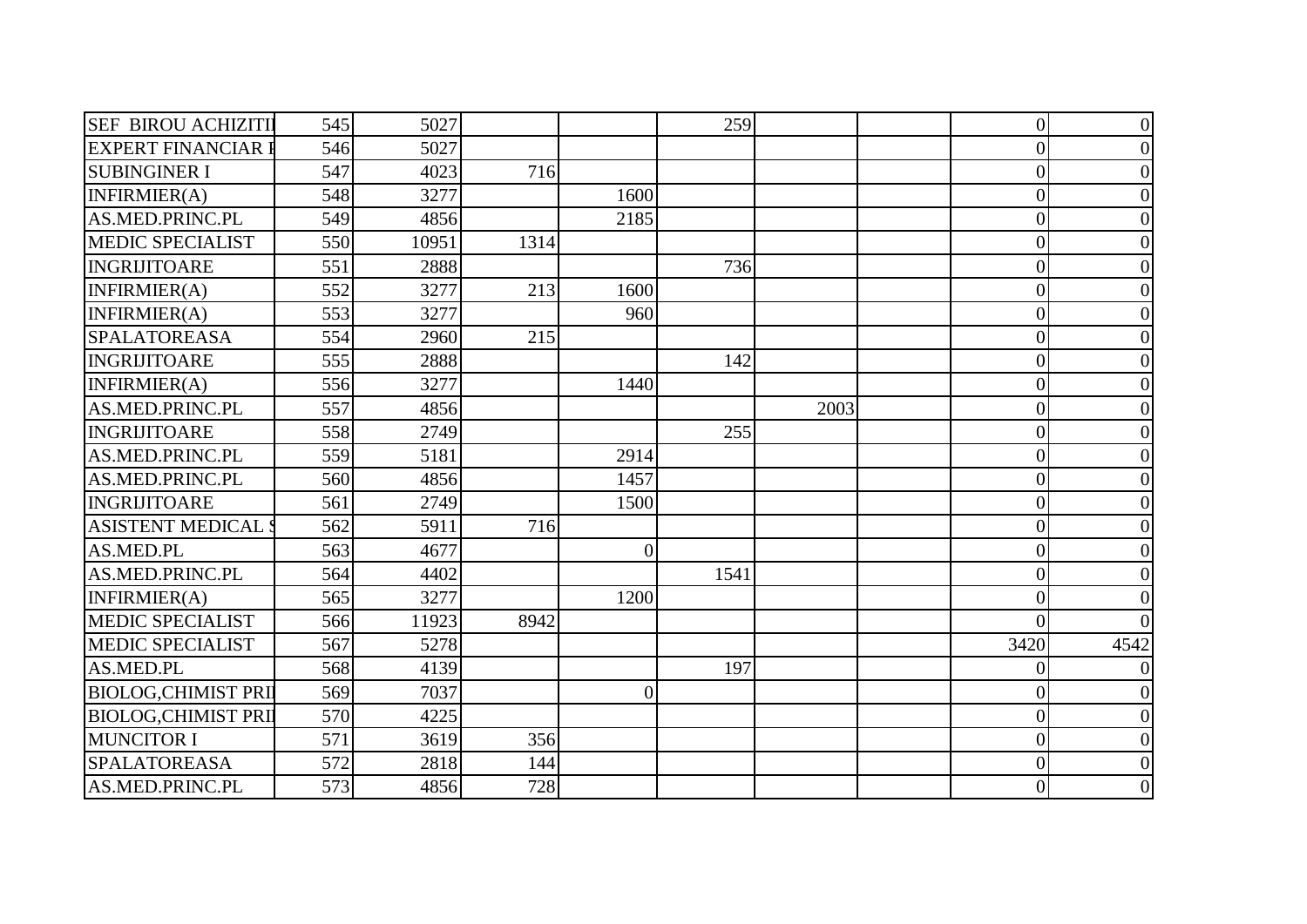| AS.MED.PRINC.PL         | 574 | 6639  |     |      | 2988 | $\overline{0}$   | $\Omega$         |
|-------------------------|-----|-------|-----|------|------|------------------|------------------|
| <b>BUCATAR I</b>        | 575 | 3619  |     |      |      | $\overline{0}$   | $\Omega$         |
| AS.MED.PRINC.PL         | 576 | 5181  |     |      | 2331 | $\overline{0}$   |                  |
| AS.MED.PRINC.PL         | 577 | 4622  |     |      |      | $\overline{0}$   |                  |
| INFIRMIER(A)            | 578 | 3277  |     | 1280 |      | $\overline{0}$   | $\Omega$         |
| INFIRMIER(A)            | 579 | 3277  |     | 1600 |      | $\overline{0}$   |                  |
| AS.MED.PL               | 580 | 4301  |     |      | 2419 | $\overline{0}$   | $\Omega$         |
| <b>INGRIJITOARE</b>     | 581 | 2888  |     |      | 300  | $\overline{0}$   |                  |
| AS.MED.PRINC.PL         | 582 | 4856  | 619 |      |      | $\overline{0}$   | $\Omega$         |
| <b>BRANCARDIER</b>      | 583 | 3007  |     |      | 1450 | $\overline{0}$   |                  |
| AS.MED.PRINC.PL         | 584 | 4856  |     | 3096 |      | $\overline{0}$   |                  |
| <b>PAZNIC PORTAR</b>    | 585 | 2883  |     |      |      | $\overline{0}$   | $\Omega$         |
| AS.MED.PRINC.PL         | 586 | 5181  |     |      | 2914 | $\overline{0}$   | $\Omega$         |
| AS.MED.PRINC.PL         | 587 | 4856  |     |      | 1700 | $\overline{0}$   | $\Omega$         |
| AS.MED.PRINC.PL         | 588 | 4856  |     | 2428 |      | $\overline{0}$   | $\Omega$         |
| INFIRMIER(A)            | 589 | 3277  |     |      | 240  | $\overline{0}$   | $\Omega$         |
| INFIRMIER(A)            | 590 | 3277  | 320 |      |      | $\overline{0}$   | $\Omega$         |
| <b>BUCATAR I</b>        | 591 | 3619  |     |      |      | $\overline{0}$   | $\Omega$         |
| INGRIJITOARE            | 592 | 2536  |     | 1283 |      | $\overline{0}$   | $\Omega$         |
| INFIRMIER(A)            | 593 | 2858  |     | 1354 |      | $\overline{0}$   | $\Omega$         |
| <b>INGRIJITOARE</b>     | 594 | 2888  | 236 |      |      | $\overline{0}$   | $\Omega$         |
| AS.MED.PRINC.PL         | 595 | 4856  |     |      | 728  | $\boldsymbol{0}$ |                  |
| <b>BRANCARDIER</b>      | 596 | 3007  |     |      | 1536 | $\overline{0}$   |                  |
| <b>MEDIC SPECIALIST</b> | 597 | 11923 |     |      |      | $\overline{0}$   | $\Omega$         |
| <b>MEMBRU</b>           | 598 | 150   |     |      |      | $\overline{0}$   | 0                |
| AS.MED.PL               | 599 | 4139  | 404 |      |      | $\overline{0}$   | $\overline{0}$   |
| <b>MUNCITOR I</b>       | 600 | 3619  |     |      |      | $\overline{0}$   | $\Omega$         |
| <b>INGRIJITOARE</b>     | 601 | 2888  |     |      | 236  | $\overline{0}$   | $\Omega$         |
| INFIRMIER(A)            | 602 | 3277  |     | 1200 |      | $\overline{0}$   | $\boldsymbol{0}$ |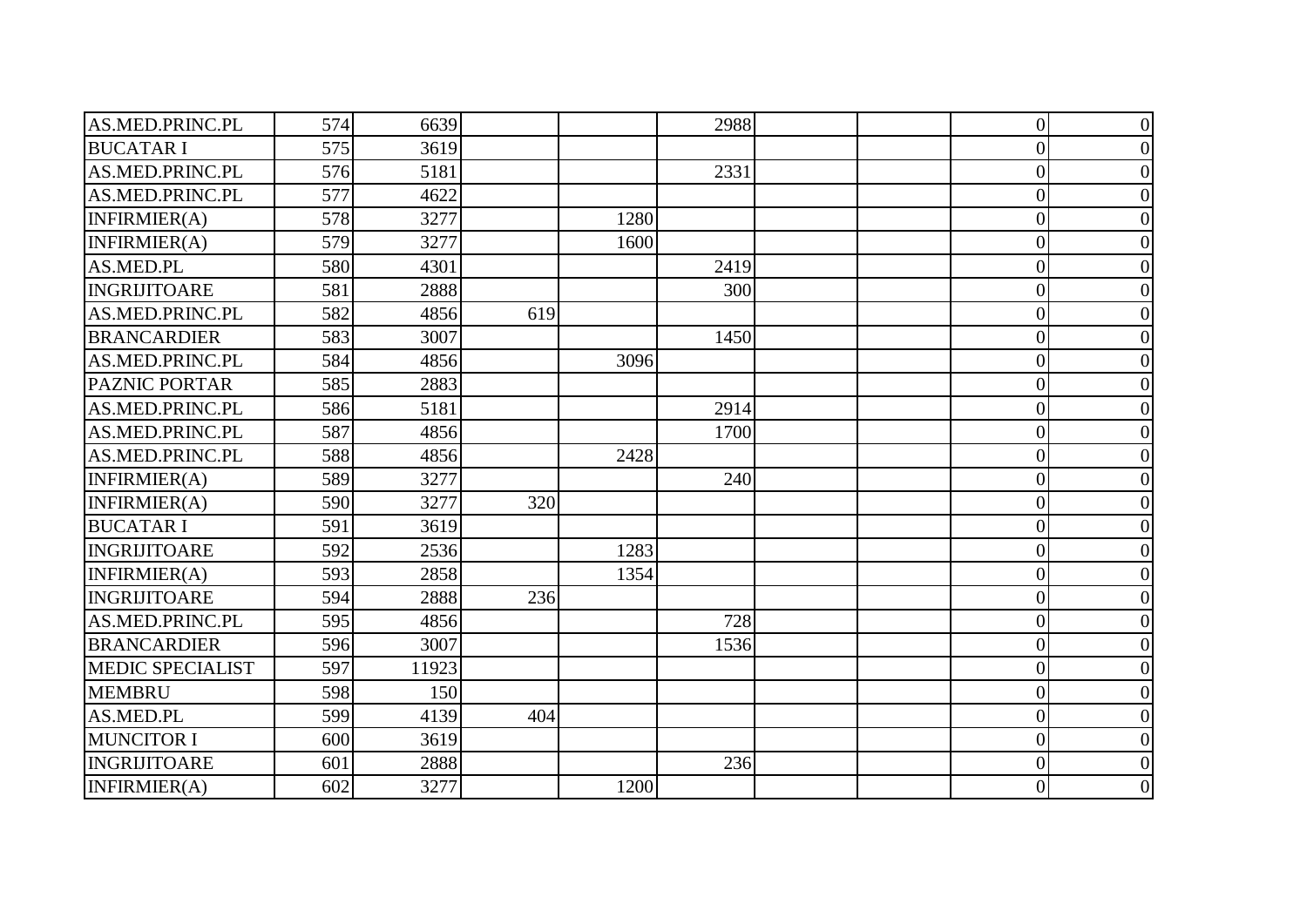| INGRIJITOARE             | 603 | 2888  |      |      |      | 751 | $\overline{0}$ | $\overline{0}$   |
|--------------------------|-----|-------|------|------|------|-----|----------------|------------------|
| AS.MED.PRINC.PL          | 604 | 4856  |      | 2732 |      |     | $\theta$       | $\theta$         |
| <b>BRANCARDIER</b>       | 605 | 2450  |      |      | 1069 |     | $\overline{0}$ |                  |
| <b>SPALATOREASA</b>      | 606 | 2888  | 200  |      |      |     | $\theta$       |                  |
| <b>BRANCARDIER</b>       | 607 | 2818  |      |      | 718  |     | $\overline{0}$ | $\theta$         |
| AS.MED.PRINC.PL          | 608 | 4856  | 1032 |      |      |     | $\overline{0}$ |                  |
| <b>ECONOMIST II</b>      | 609 | 3560  |      |      | 387  |     | $\theta$       |                  |
| AS.MED.PRINC.PL          | 610 | 5181  |      | 2914 |      |     | $\overline{0}$ |                  |
| <b>SPALATOREASA</b>      | 611 | 2888  | 105  |      |      |     | $\overline{0}$ | 0                |
| AS.MED.PRINC.PL          | 612 | 4856  |      |      | 583  |     | $\theta$       |                  |
| AS.MED.PRINC.            | 613 | 4856  |      | 2428 |      |     | $\overline{0}$ |                  |
| <b>INFIRMIER(A)</b>      | 614 | 2970  |      | 1425 |      |     | $\overline{0}$ | 0                |
| AS.MED.PRINC.PL          | 615 | 4856  | 2307 |      |      |     | $\overline{0}$ |                  |
| INFIRMIER(A)             | 616 | 3402  |      | 1473 |      |     | $\overline{0}$ |                  |
| AS.MED.PL                | 617 | 3850  |      |      | 10   |     | $\Omega$       | 0                |
| INFIRMIER(A)             | 618 | 3277  |      | 1600 |      |     | $\overline{0}$ | 0                |
| <b>MUNCITOR I</b>        | 619 | 3619  | 401  |      |      |     | $\theta$       |                  |
| <b>MEDIC SEF SECTIE</b>  | 620 | 16017 | 1064 |      |      |     | 0              |                  |
| <b>MEDIC SEF SECTIE</b>  | 621 | 15254 |      |      |      |     | 3632           | 1929             |
| <b>INGRIJITOARE</b>      | 622 | 3007  |      |      | 1706 |     | 0              |                  |
| <b>REGISTRATOR MEDIO</b> | 623 | 3610  |      |      |      |     | $\overline{0}$ |                  |
| <b>INGRIJITOARE</b>      | 624 | 2888  |      |      | 236  |     | $\overline{0}$ | $\theta$         |
| <b>INGRIJITOARE</b>      | 625 | 2817  | 215  |      |      |     | $\overline{0}$ |                  |
| INFIRMIER(A)             | 626 | 3277  |      |      | 320  |     | $\overline{0}$ |                  |
| AS.MED.PRINC.SSD         | 627 | 4659  |      |      | 699  |     | $\theta$       |                  |
| AS.MED.PRINC.PL          | 628 | 4856  | 728  |      |      |     | $\overline{0}$ | $\overline{0}$   |
| AS.MED.PRINC.PL          | 629 | 4738  |      |      | 1658 |     | $\overline{0}$ | 0                |
| AS.MED.PRINC.PL          | 630 | 4856  | 219  |      |      |     | $\theta$       | $\Omega$         |
| AS.MED.PRINC.PL          | 631 | 4856  |      | 2732 |      |     | $\overline{0}$ | $\boldsymbol{0}$ |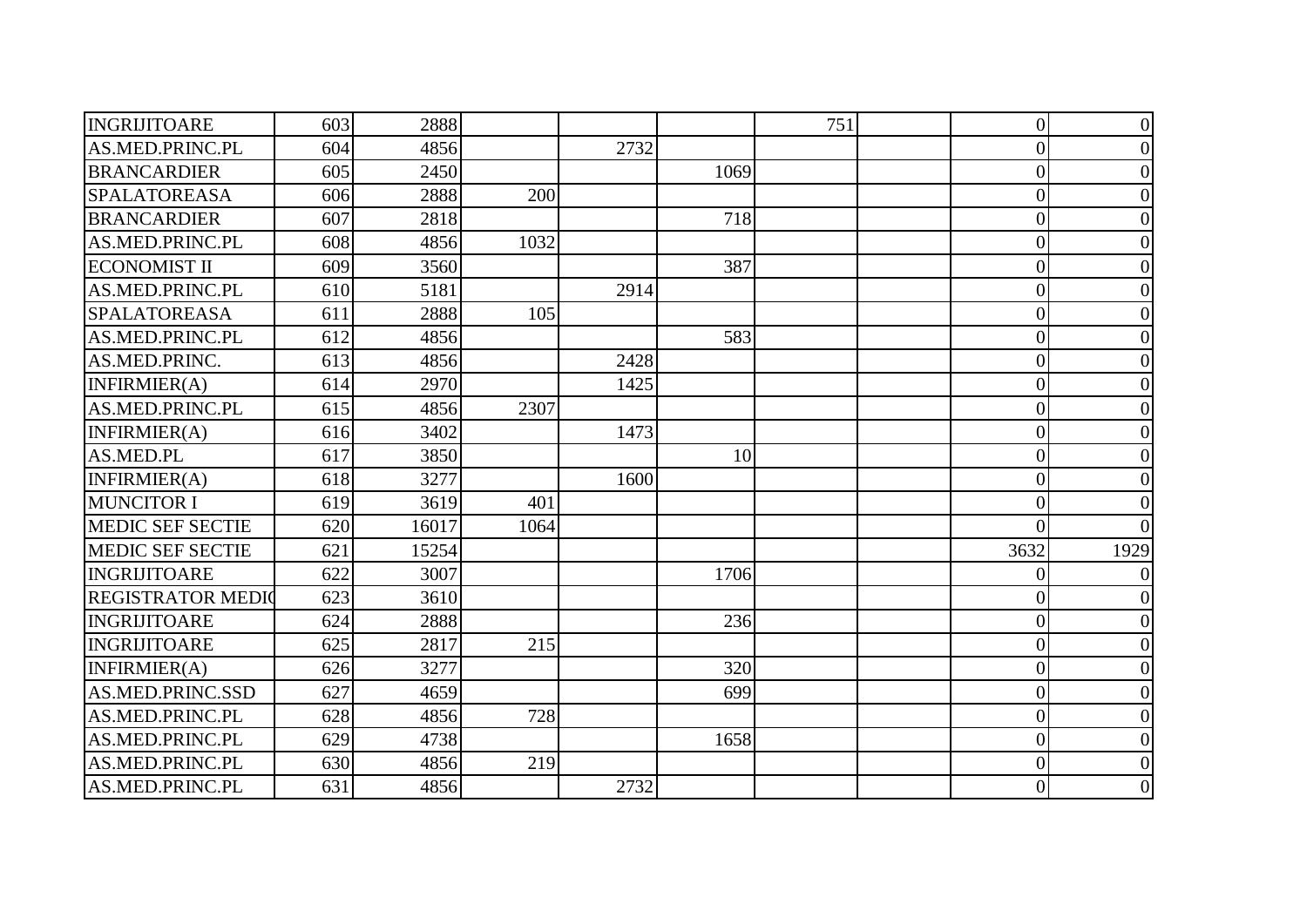| AS.MED.PRINC.PL          | 632 | 4856  | $\overline{0}$ |      |      |  |          |   |
|--------------------------|-----|-------|----------------|------|------|--|----------|---|
| AS.MED.PL                | 633 | 4346  |                |      |      |  |          |   |
| <b>INGRIJITOARE</b>      | 634 | 2725  |                |      | 1393 |  |          |   |
| INFIRMIER(A)             | 635 | 3277  |                | 1600 |      |  |          |   |
| AS.MED.PRINC.PL          | 636 | 4738  |                | 2665 |      |  |          |   |
| INFIRMIER(A)             | 637 | 3118  |                |      | 305  |  |          |   |
| AS.MED.PRINC.PL          | 638 | 4856  | 728            |      |      |  |          |   |
| <b>MEDIC SPECIALIST</b>  | 639 | 10951 | 2738           |      |      |  |          |   |
| <b>MEDIC SPECIALIST</b>  | 640 | 4426  |                |      |      |  |          |   |
| AS.MED.PRINC.PL          | 641 | 6313  |                | 3299 |      |  |          |   |
| <b>INGRIJITOARE</b>      | 642 | 2888  |                |      | 625  |  |          |   |
| AS.MED.PL                | 643 | 4742  |                | 2667 |      |  |          |   |
| INFIRMIER(A)             | 644 | 2910  |                | 1079 |      |  |          |   |
| AS.MED.PRINC.PL          | 645 | 5181  |                |      | 1943 |  |          |   |
| <b>MEDIC SPECIALIST</b>  | 646 | 11786 |                |      | 8840 |  |          |   |
| <b>RESPONSABIL TEHNI</b> | 647 | 11786 |                |      |      |  |          |   |
| <b>INGRIJITOARE</b>      | 648 | 2888  | 263            |      |      |  |          |   |
| AS.MED.PL                | 649 | 4794  |                |      | 1258 |  | $\Omega$ |   |
| AS.MED.PRINC.PL          | 650 | 4856  |                | 1457 |      |  | 0        | 0 |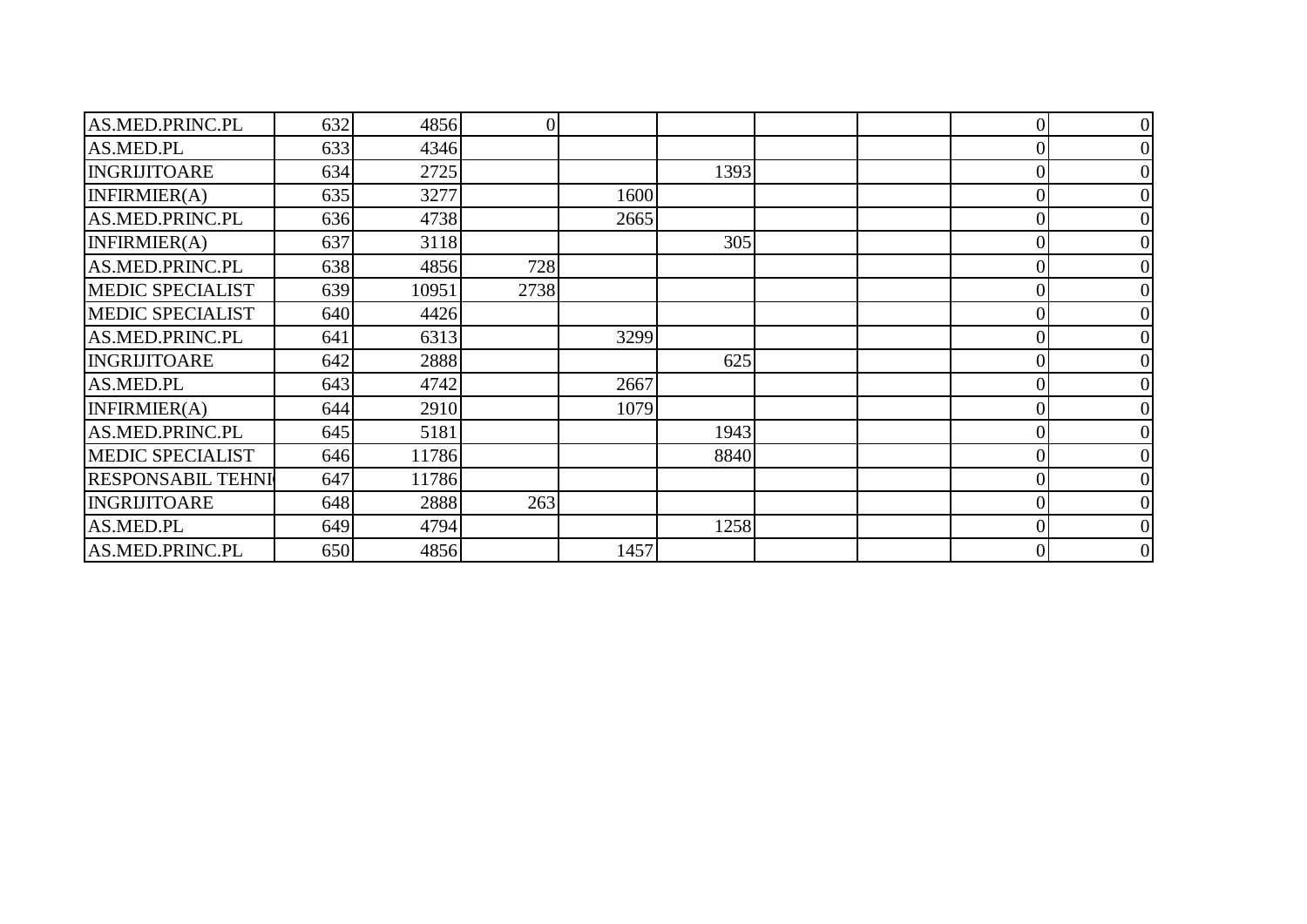| Indemn_Hrana     |  |
|------------------|--|
| 347              |  |
| 347              |  |
| 260              |  |
| 312              |  |
| 347              |  |
| 17               |  |
| 295              |  |
| 260              |  |
| $\overline{0}$   |  |
| $3\overline{12}$ |  |
| 260              |  |
| $34\overline{7}$ |  |
| 347              |  |
| 330              |  |
| 347              |  |
| 347              |  |
| 260              |  |
| 260              |  |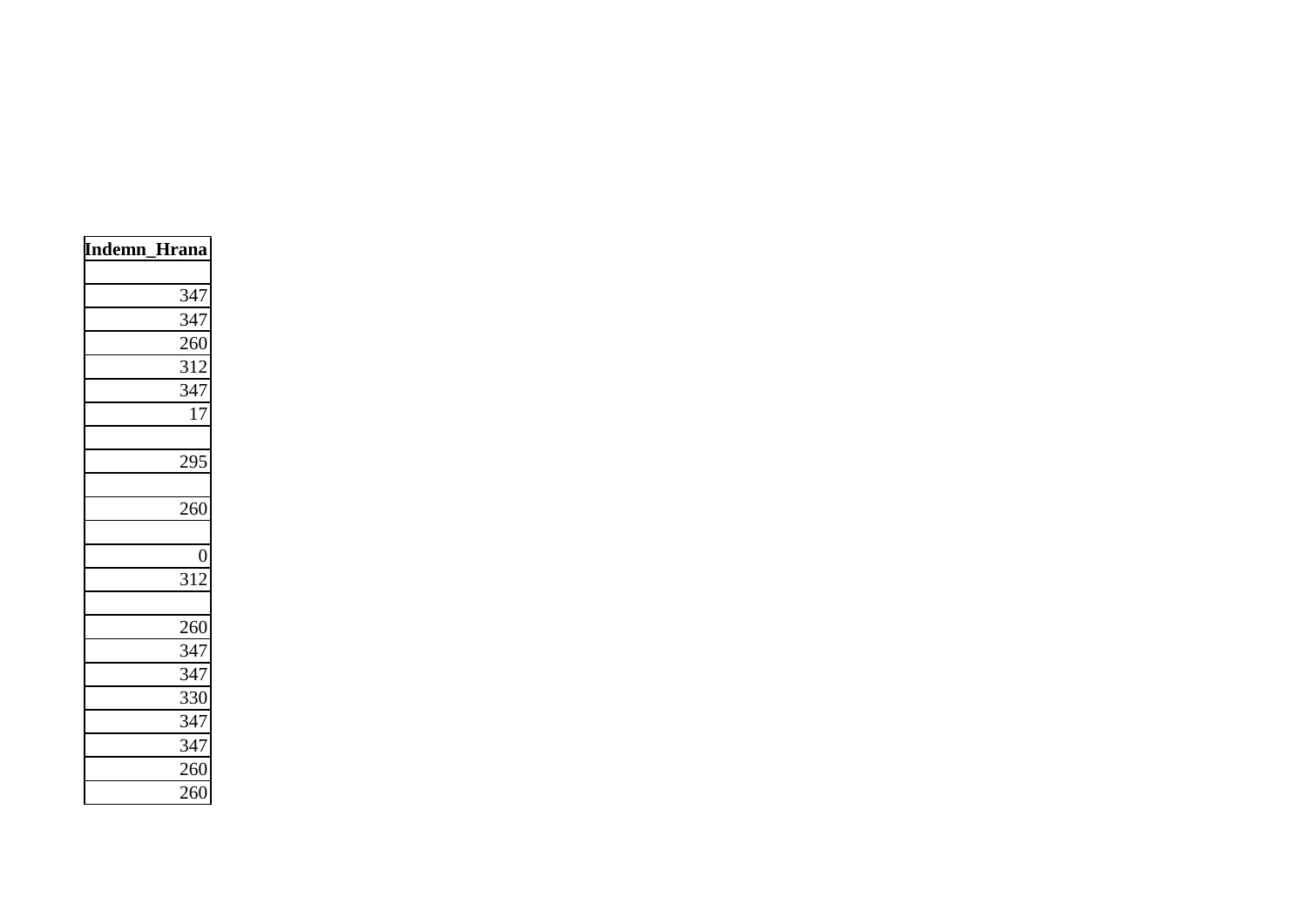| $\boldsymbol{0}$  |
|-------------------|
| $\overline{347}$  |
| 347               |
| 87                |
| $\frac{347}{ }$   |
| 174               |
| $\frac{260}{250}$ |
| $\frac{347}{ }$   |
| 347               |
| 174               |
| 260               |
| 278               |
| 278               |
| $\overline{312}$  |
| 347               |
| $\frac{1}{347}$   |
| $\overline{347}$  |
| 208               |
| 260               |
| $\frac{260}{ }$   |
| 347               |
| 295               |
| $\frac{1}{278}$   |
| $\frac{1}{174}$   |
| $\frac{1}{260}$   |
| 295               |
| 260               |
| 330               |
| $\frac{1}{2}08$   |
|                   |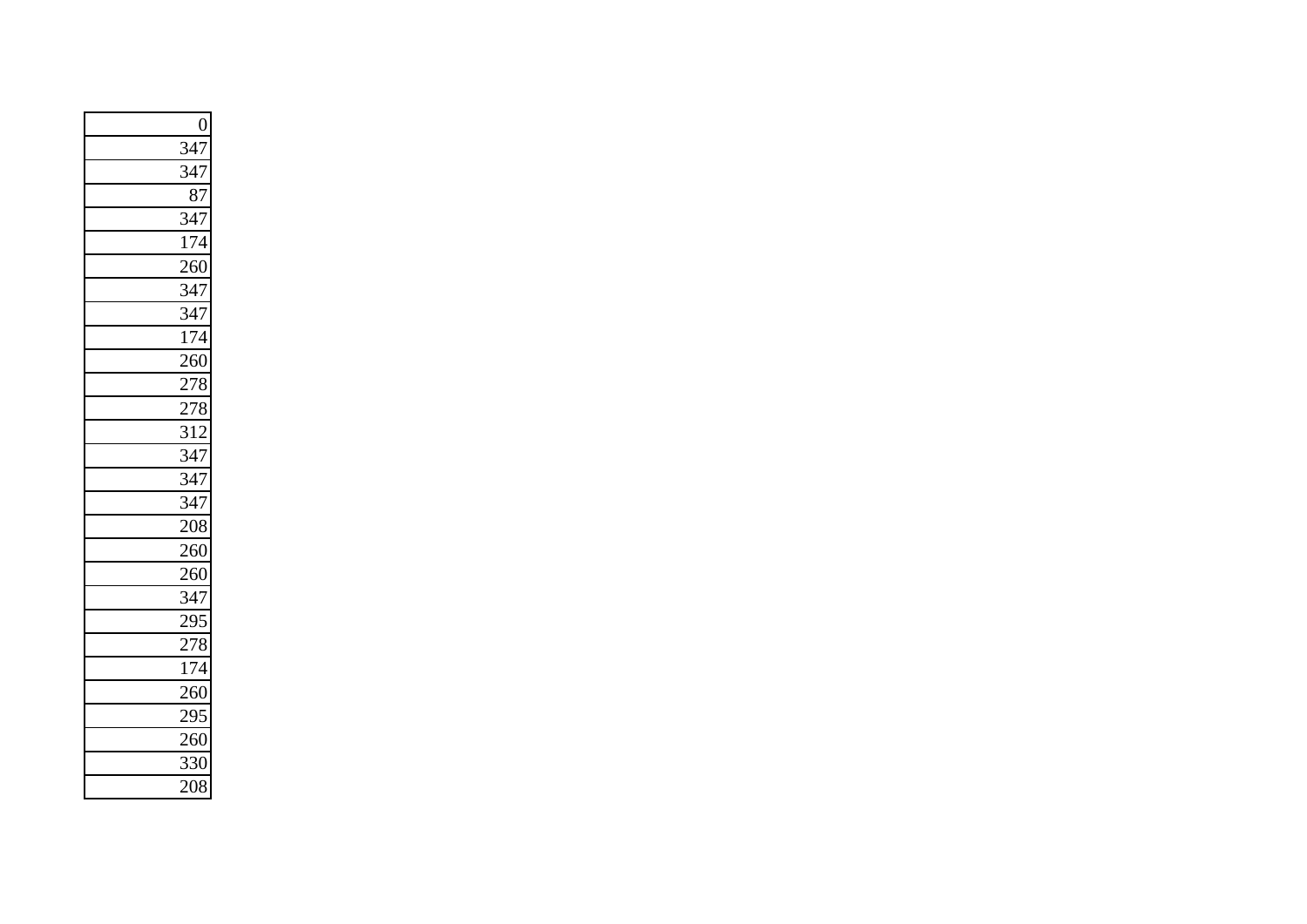| 295               |
|-------------------|
|                   |
| 347               |
| $\frac{1}{347}$   |
| $\overline{312}$  |
| 330               |
|                   |
| 330               |
|                   |
| 260               |
| $\frac{1}{347}$   |
| 121               |
| 260               |
| $\frac{347}{278}$ |
|                   |
| 87                |
|                   |
| $\frac{347}{278}$ |
| $\overline{312}$  |
| 260               |
| 156               |
| 260               |
| 226               |
| $\frac{1}{260}$   |
| 347               |
| 312               |
|                   |
| 330               |
| $\overline{0}$    |
|                   |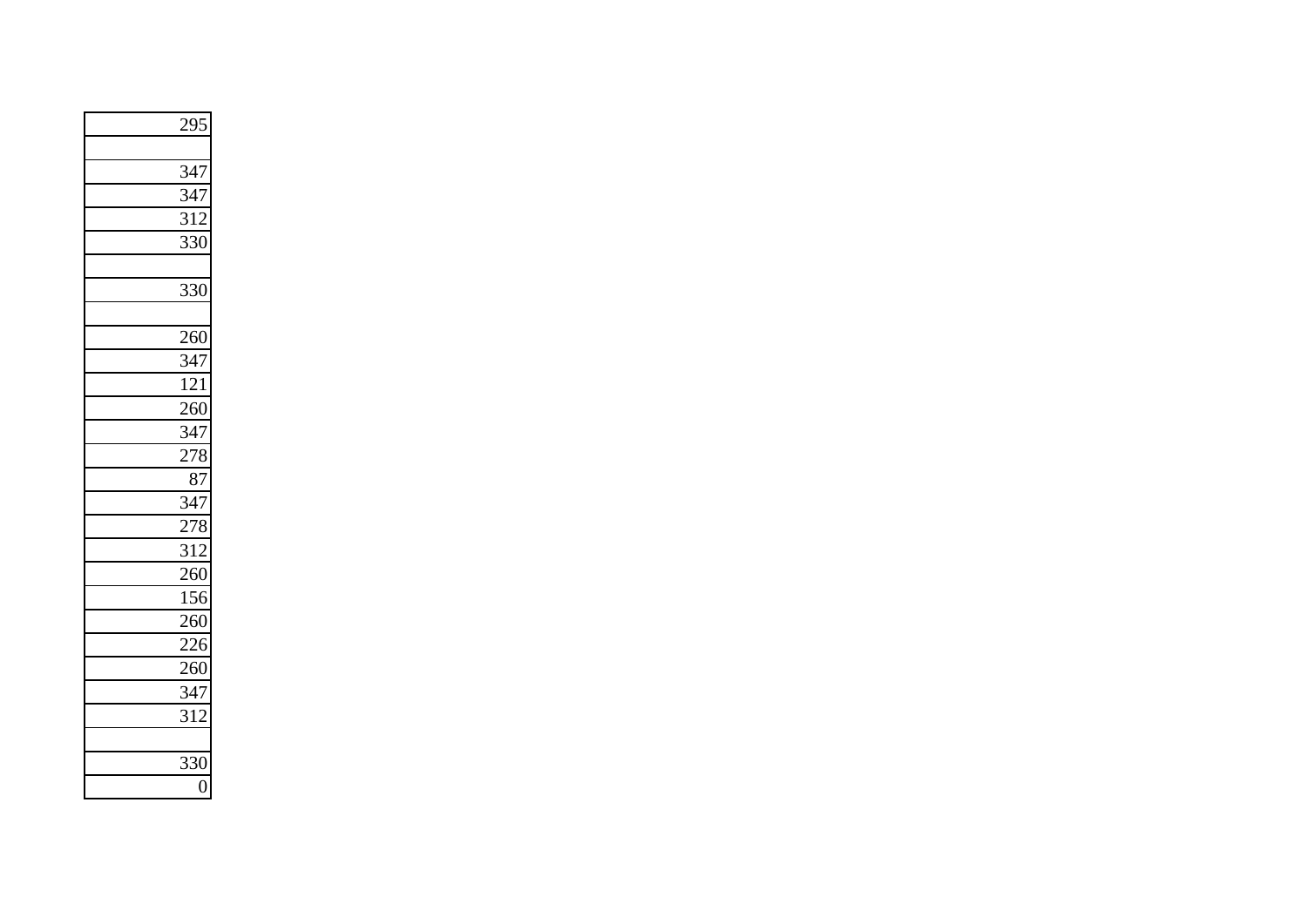| 347              |
|------------------|
| $\overline{347}$ |
| 330              |
| 312              |
| $\overline{330}$ |
| 191              |
| $\overline{347}$ |
| 347              |
| 208              |
| 174              |
| $\overline{347}$ |
| $\frac{1}{260}$  |
| 347              |
| $\frac{1}{260}$  |
| 278              |
| $\overline{347}$ |
| 347              |
| $\frac{226}{2}$  |
| 243              |
|                  |
| 347              |
| 243              |
| 87               |
| $\frac{1}{226}$  |
| 174              |
| 295              |
| 174              |
| $\frac{1}{260}$  |
| 278              |
|                  |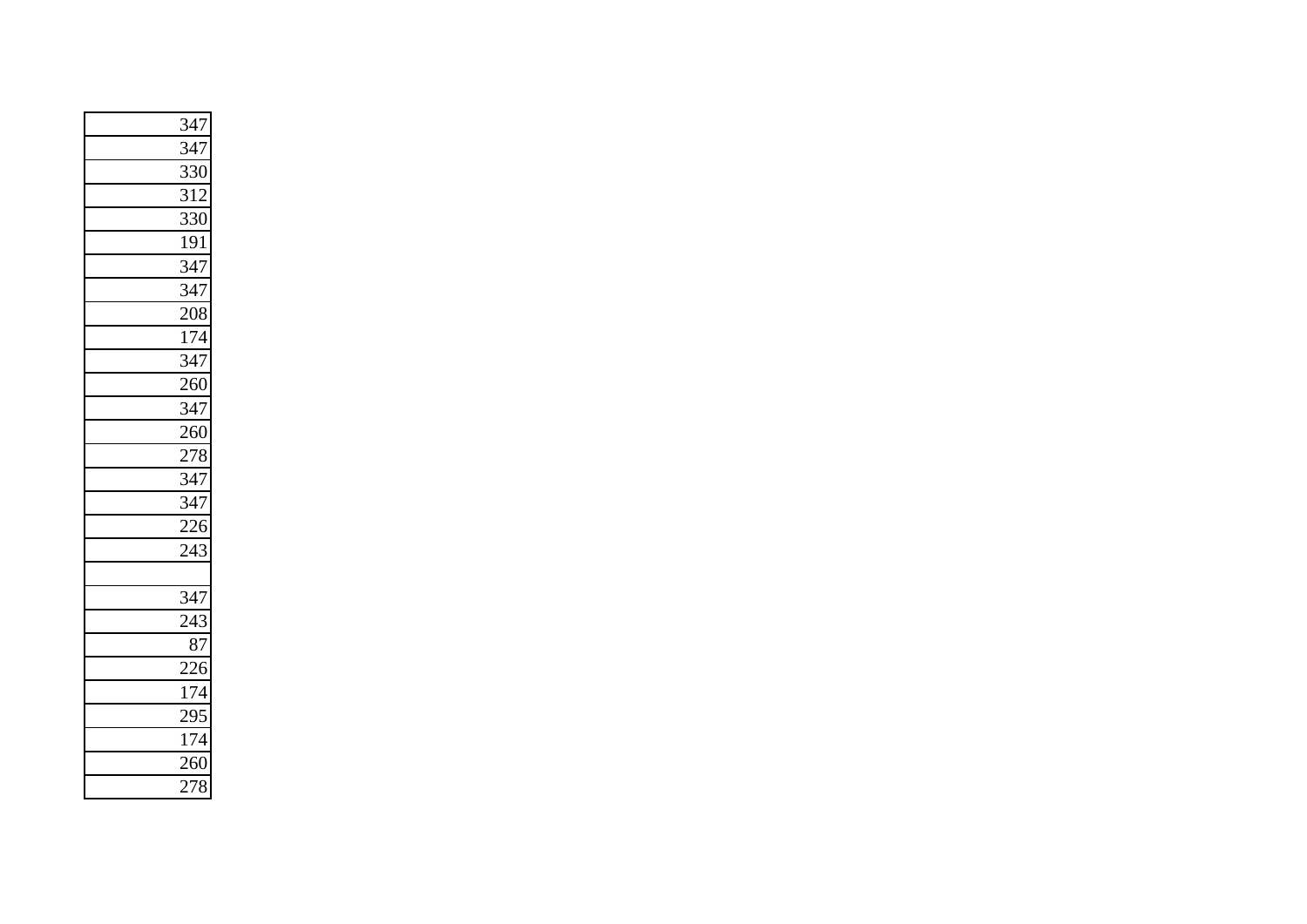| <u>312</u>       |
|------------------|
| $\overline{330}$ |
| 347              |
| $\frac{1}{347}$  |
| $\overline{3}30$ |
|                  |
| 260              |
| $\overline{0}$   |
| $\overline{0}$   |
| 347              |
| 260              |
| 347              |
|                  |
| 104              |
| 347              |
| $\frac{1}{260}$  |
|                  |
| 347              |
| 260              |
|                  |
| 191              |
| $\boldsymbol{0}$ |
| 347              |
| $\frac{1}{347}$  |
| $\overline{347}$ |
| 330              |
| 312              |
| $\overline{347}$ |
| 260              |
|                  |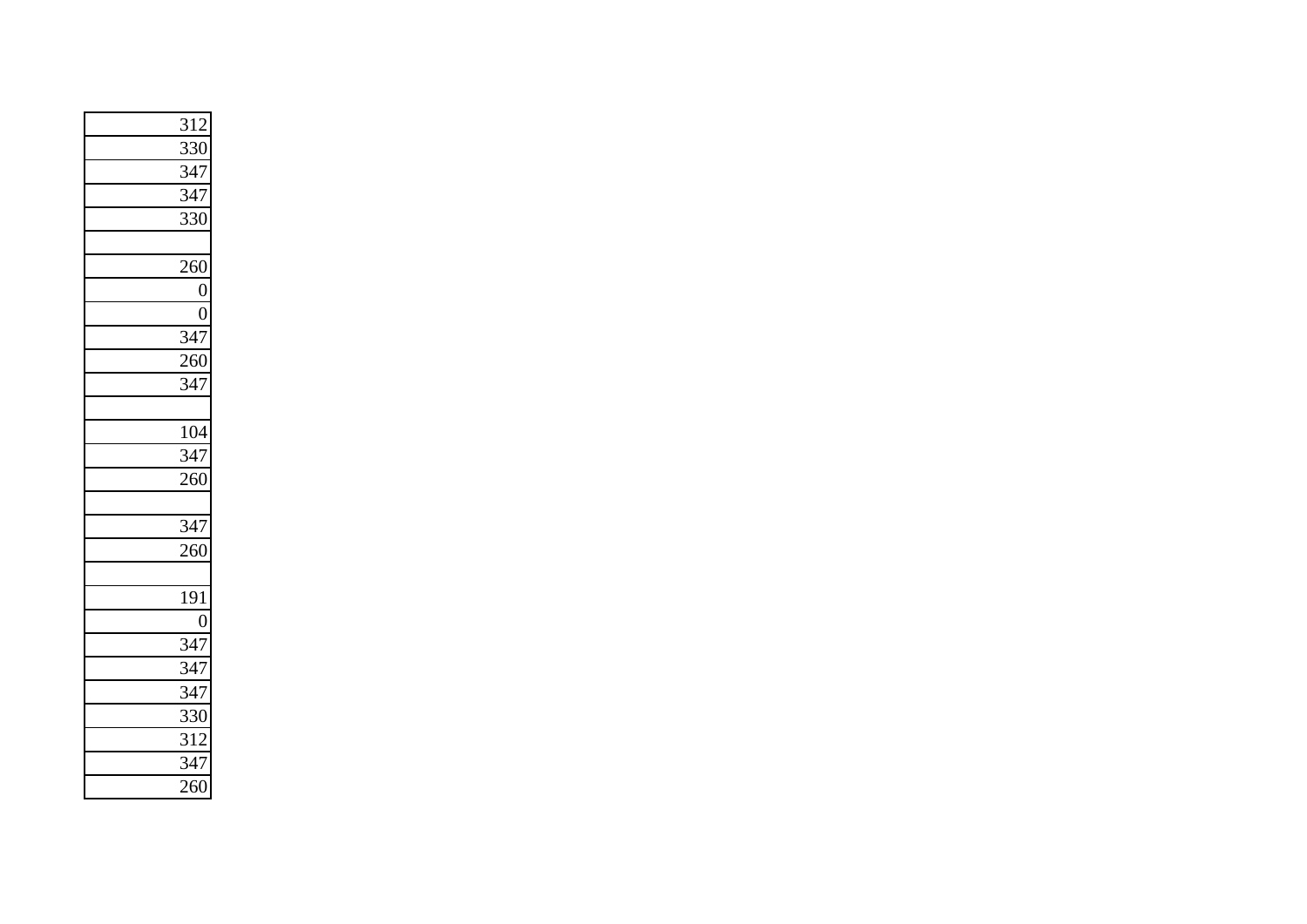| 260               |
|-------------------|
| 278               |
| $\overline{0}$    |
| 260               |
| 226               |
|                   |
| 191               |
| 260               |
| 174               |
|                   |
| $\overline{174}$  |
| 330               |
| 69                |
| $\frac{1}{347}$   |
| 260               |
|                   |
| 174               |
| $\overline{347}$  |
| 347               |
| $\frac{1}{347}$   |
| $\overline{3}$ 47 |
| 347               |
| 330               |
| 260               |
| 139               |
| 347               |
| $\overline{87}$   |
| $\overline{0}$    |
| 312               |
|                   |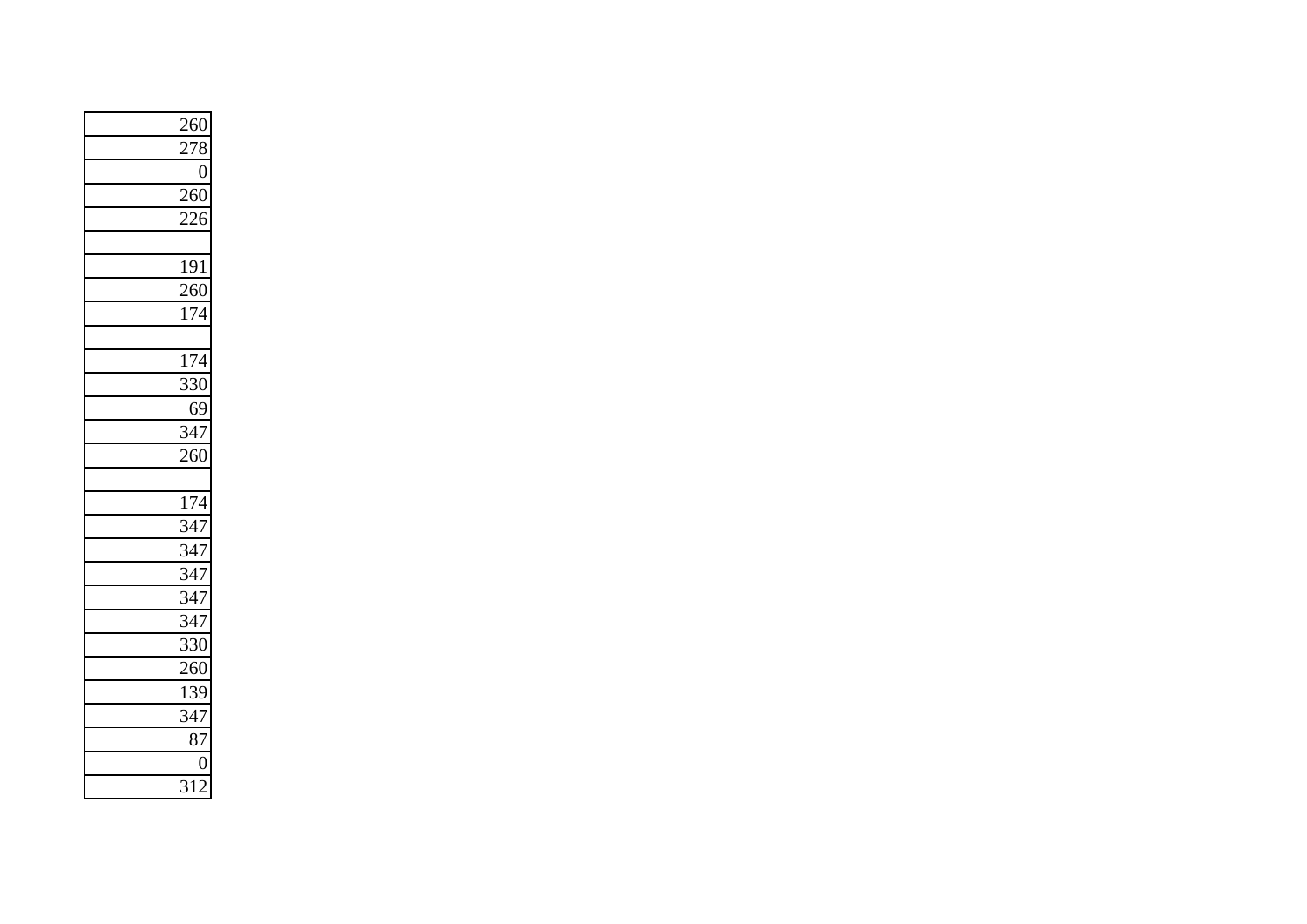| 191              |
|------------------|
| 174              |
| 312              |
|                  |
| $\overline{347}$ |
|                  |
| 312              |
| 260              |
| 347              |
| 208              |
| 347              |
| 330              |
| $\frac{1}{347}$  |
| 295              |
| 243              |
|                  |
|                  |
| 347              |
| 174              |
| $\frac{1}{347}$  |
| 260              |
| $\overline{226}$ |
| 295              |
| $\frac{1}{347}$  |
| 260              |
| $\frac{1}{295}$  |
| 347              |
| 347              |
|                  |
|                  |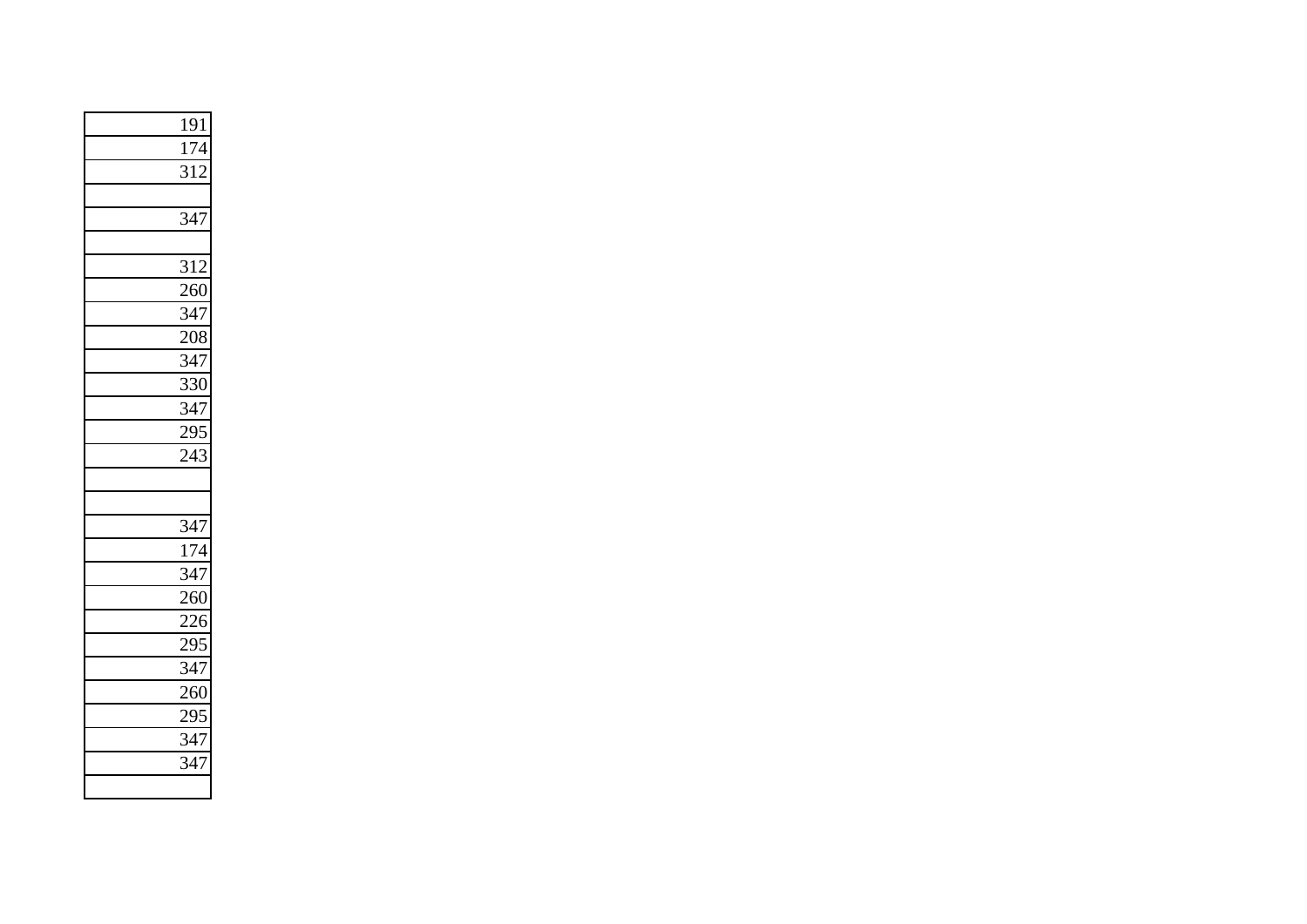| 260               |
|-------------------|
| 208               |
| 243               |
| <u>295</u>        |
| $\overline{347}$  |
| $\overline{278}$  |
| $\overline{0}$    |
|                   |
| 226               |
| $\frac{330}{347}$ |
|                   |
| 347               |
| 260               |
| $\frac{1}{347}$   |
| 104               |
| 278               |
| 330               |
| $\overline{347}$  |
| 260               |
| 347               |
| $\overline{330}$  |
| 347               |
| 87                |
| 347               |
| 278               |
| 278               |
| 347               |
| 347               |
| 330               |
|                   |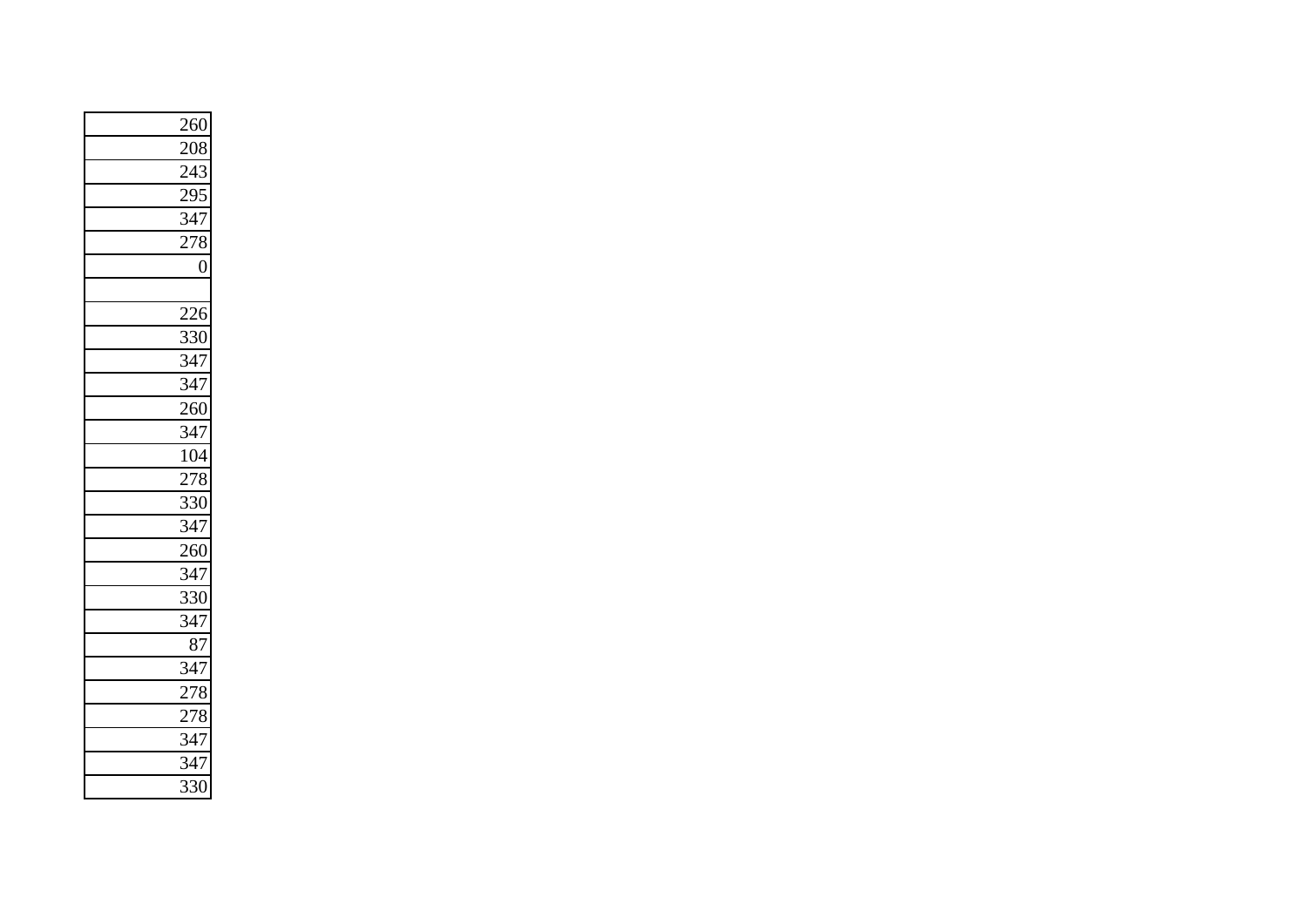| 260               |
|-------------------|
| 347               |
| 278               |
|                   |
| 295               |
| $\frac{347}{312}$ |
|                   |
| 278               |
| $\overline{347}$  |
| 260               |
| $\overline{0}$    |
|                   |
| 347               |
| 330               |
|                   |
| 347               |
| 260               |
| 347               |
| $\overline{347}$  |
|                   |
| 104               |
| 191               |
| 312               |
| $\overline{0}$    |
| 347               |
| 278               |
| 174               |
| $\frac{1}{347}$   |
| 312               |
|                   |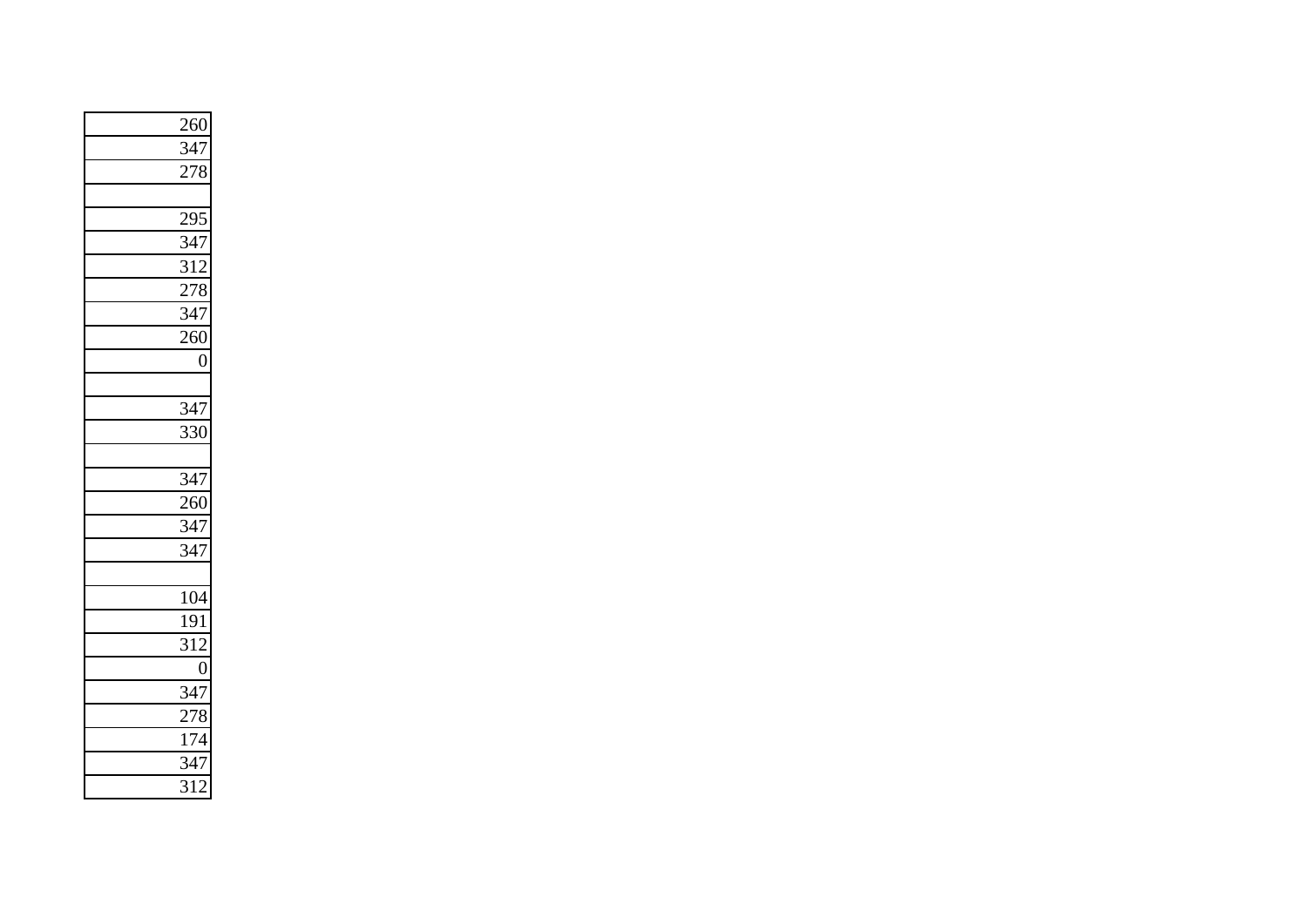| $\frac{278}{347}$ |
|-------------------|
|                   |
| 347               |
| $\frac{174}{17}$  |
| $\overline{243}$  |
| $\overline{312}$  |
| $\frac{347}{347}$ |
|                   |
| 260               |
| 278               |
| $\overline{347}$  |
| 174               |
| 347               |
| 260               |
| $\overline{0}$    |
| 347               |
|                   |
| 295               |
| $\overline{0}$    |
| 226               |
| 347               |
|                   |
| 174               |
| 330               |
| 347               |
| 347               |
| 347               |
|                   |
| 347               |
|                   |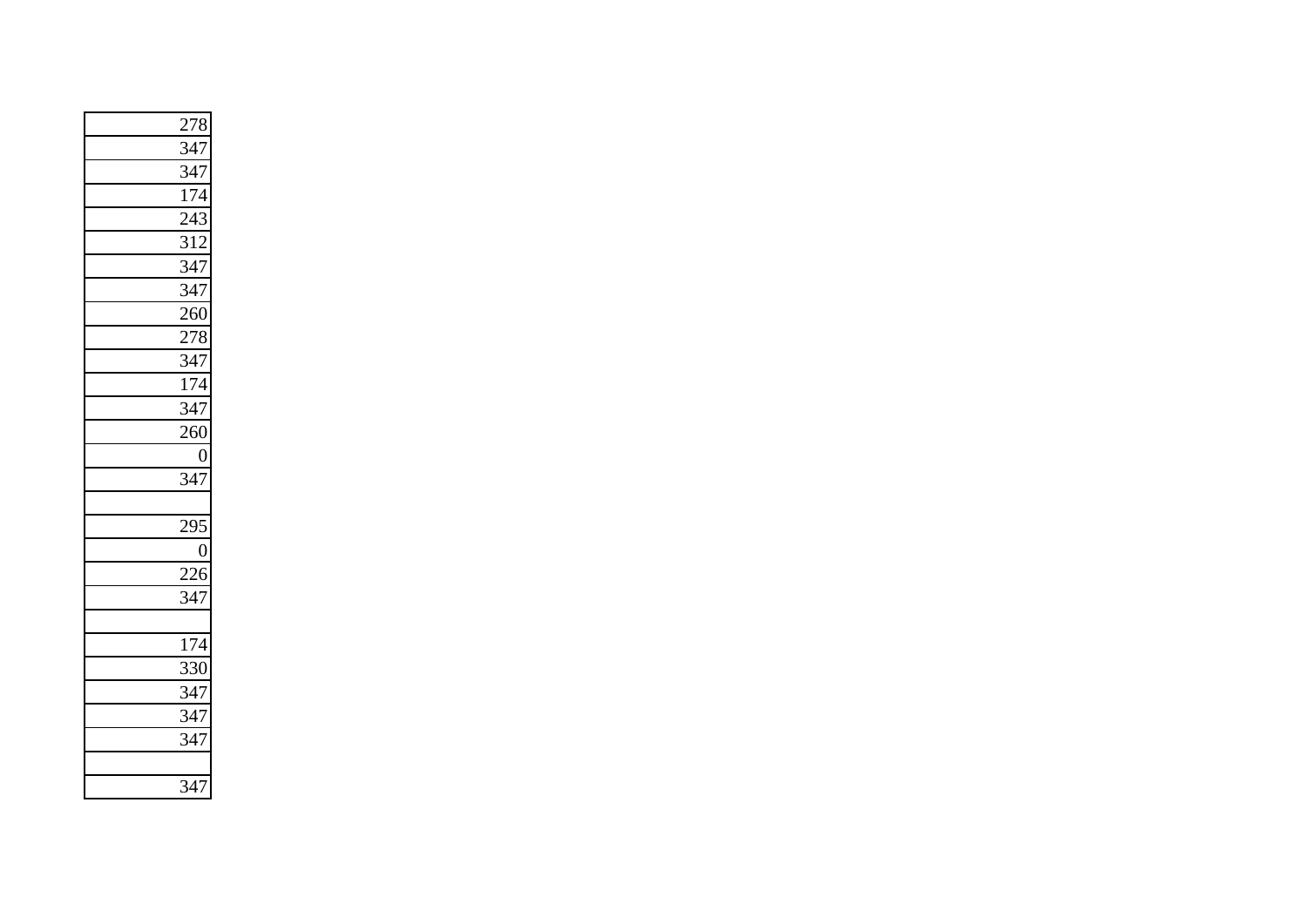| 174                                    |
|----------------------------------------|
| $3\overline{30}$                       |
| 347                                    |
| $\frac{295}{347}$                      |
|                                        |
| $29\overline{5}$                       |
| 330                                    |
| $\frac{330}{347}$                      |
| $\overline{330}$                       |
| 347                                    |
| $rac{2}{347}$                          |
| 312                                    |
| 278                                    |
| $2\overline{78}$                       |
|                                        |
|                                        |
|                                        |
| $\boldsymbol{0}$                       |
| 260                                    |
| $\frac{1}{347}$                        |
|                                        |
| $\frac{347}{295}$<br>$\frac{347}{347}$ |
|                                        |
|                                        |
| 174                                    |
| 260                                    |
| 347                                    |
| $\frac{347}{ }$                        |
|                                        |
| $\overline{347}$                       |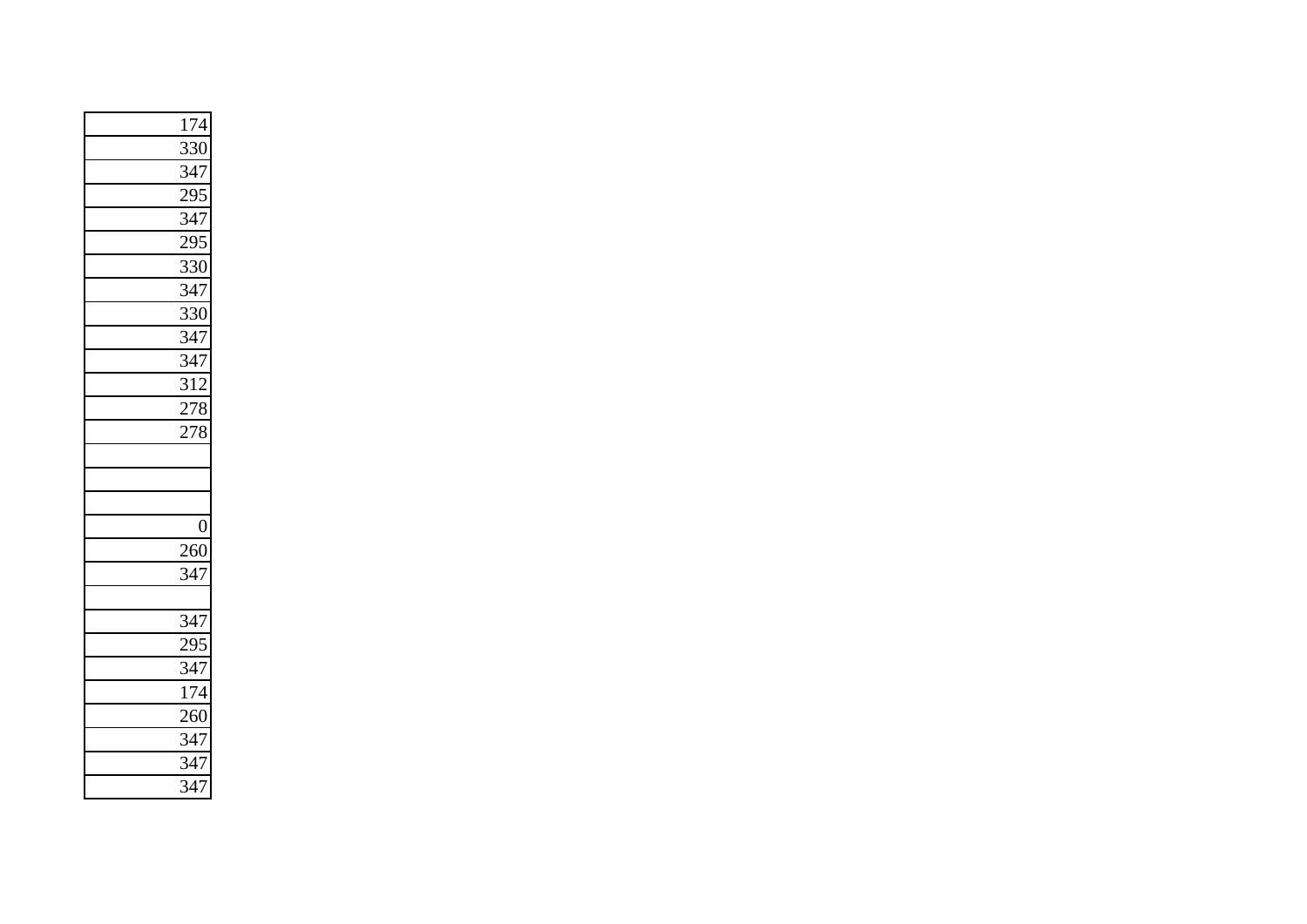| <u>260</u>       |
|------------------|
| $\overline{312}$ |
| 208              |
| $\frac{347}{7}$  |
| 347              |
| 347              |
| 174              |
| $\frac{1}{260}$  |
|                  |
| 295              |
| $\frac{1}{347}$  |
| 260              |
|                  |
| 121              |
| 260              |
| $\overline{0}$   |
| $\overline{312}$ |
| 278              |
|                  |
| $\frac{1}{347}$  |
| $\frac{1}{330}$  |
| $\frac{347}{2}$  |
| 174              |
| $\overline{347}$ |
| 295              |
| 226              |
| 347              |
| $\overline{312}$ |
| $\overline{347}$ |
|                  |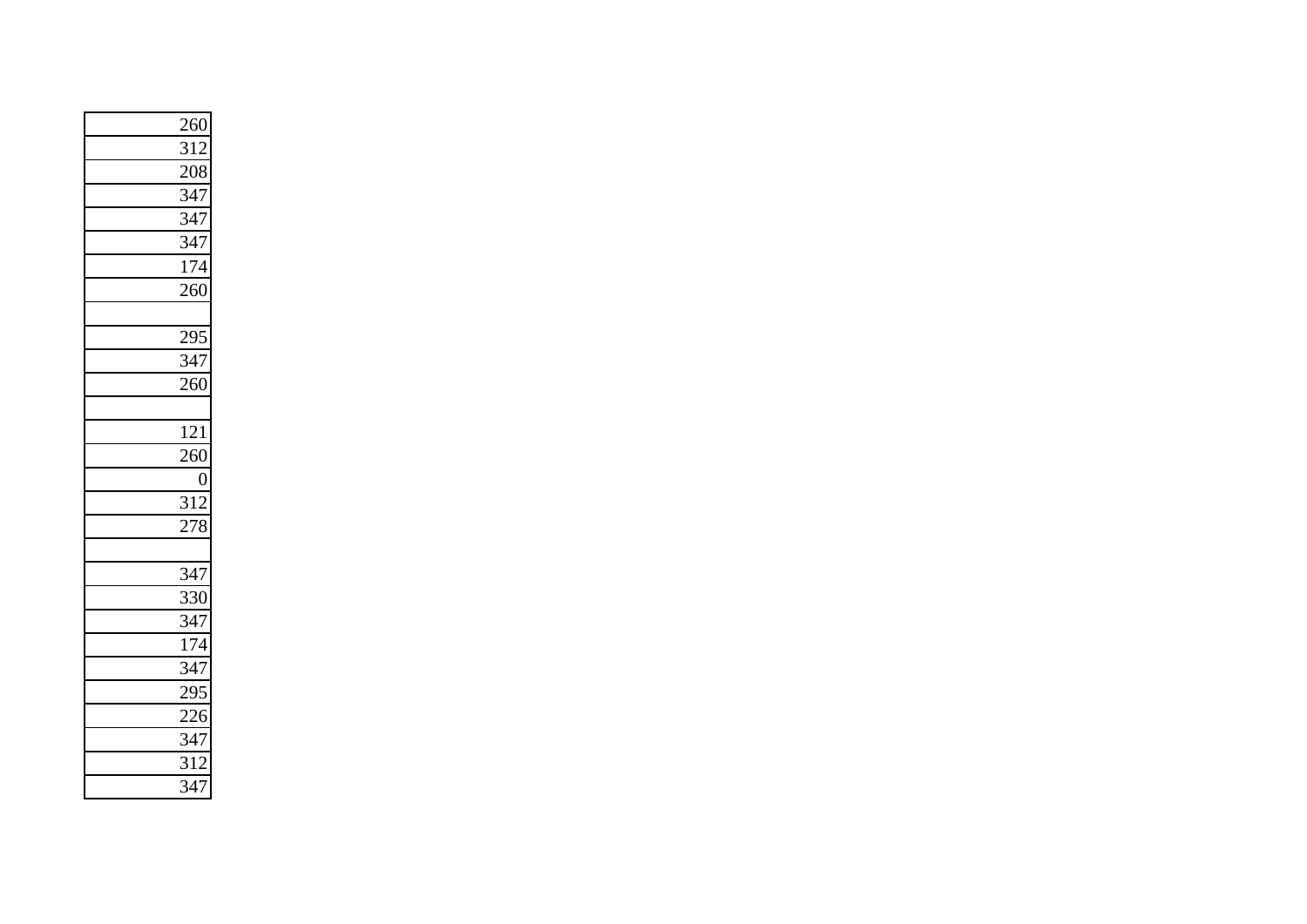| 347              |
|------------------|
| 260              |
| 347              |
| 121              |
| 260              |
| $\overline{0}$   |
| $\overline{226}$ |
| $\frac{1}{347}$  |
| $\overline{0}$   |
| $\overline{0}$   |
| $\overline{0}$   |
| 260              |
| $\frac{347}{ }$  |
| 295              |
| $\overline{347}$ |
| 260              |
|                  |
| $\overline{347}$ |
| 347              |
| 260              |
| 260              |
| $\boldsymbol{0}$ |
| $\frac{1}{347}$  |
| $\overline{312}$ |
| 330              |
| 295              |
| 260              |
|                  |
| 330              |
|                  |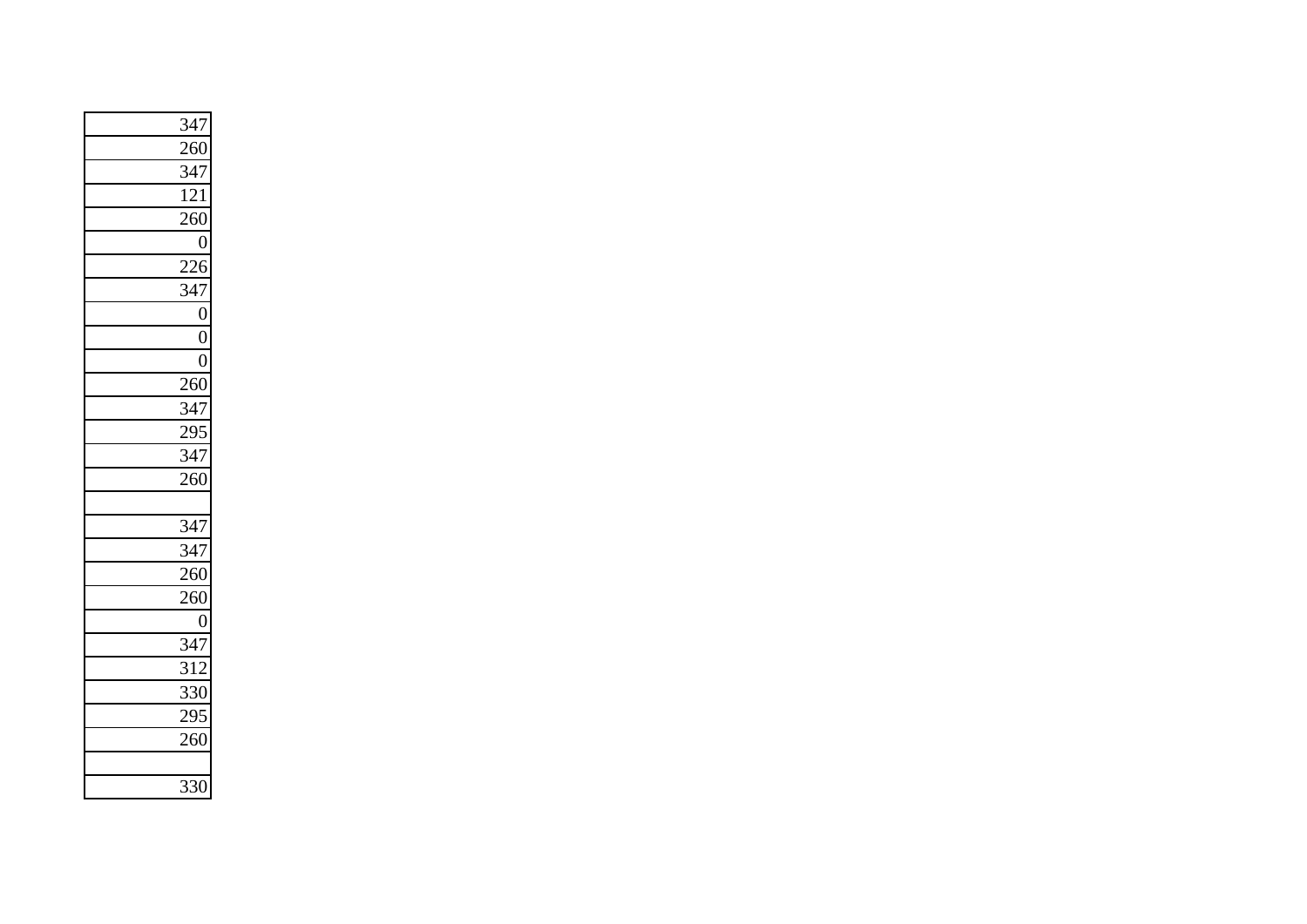| $\frac{260}{347}$ |
|-------------------|
|                   |
| 347               |
| $\frac{1}{243}$   |
| 347               |
| 295               |
| $\frac{1}{174}$   |
| $\frac{1}{347}$   |
| $\frac{1}{347}$   |
| 347               |
| $\frac{1}{347}$   |
| 278               |
| 243               |
| $\overline{347}$  |
| $\overline{17}$   |
| 347               |
| $\frac{1}{347}$   |
| 330               |
|                   |
| $\frac{1}{347}$   |
| $\frac{1}{260}$   |
| 295               |
|                   |
| 330               |
| $\frac{1}{260}$   |
|                   |
| 312               |
| $\overline{347}$  |
| $\frac{260}{250}$ |
|                   |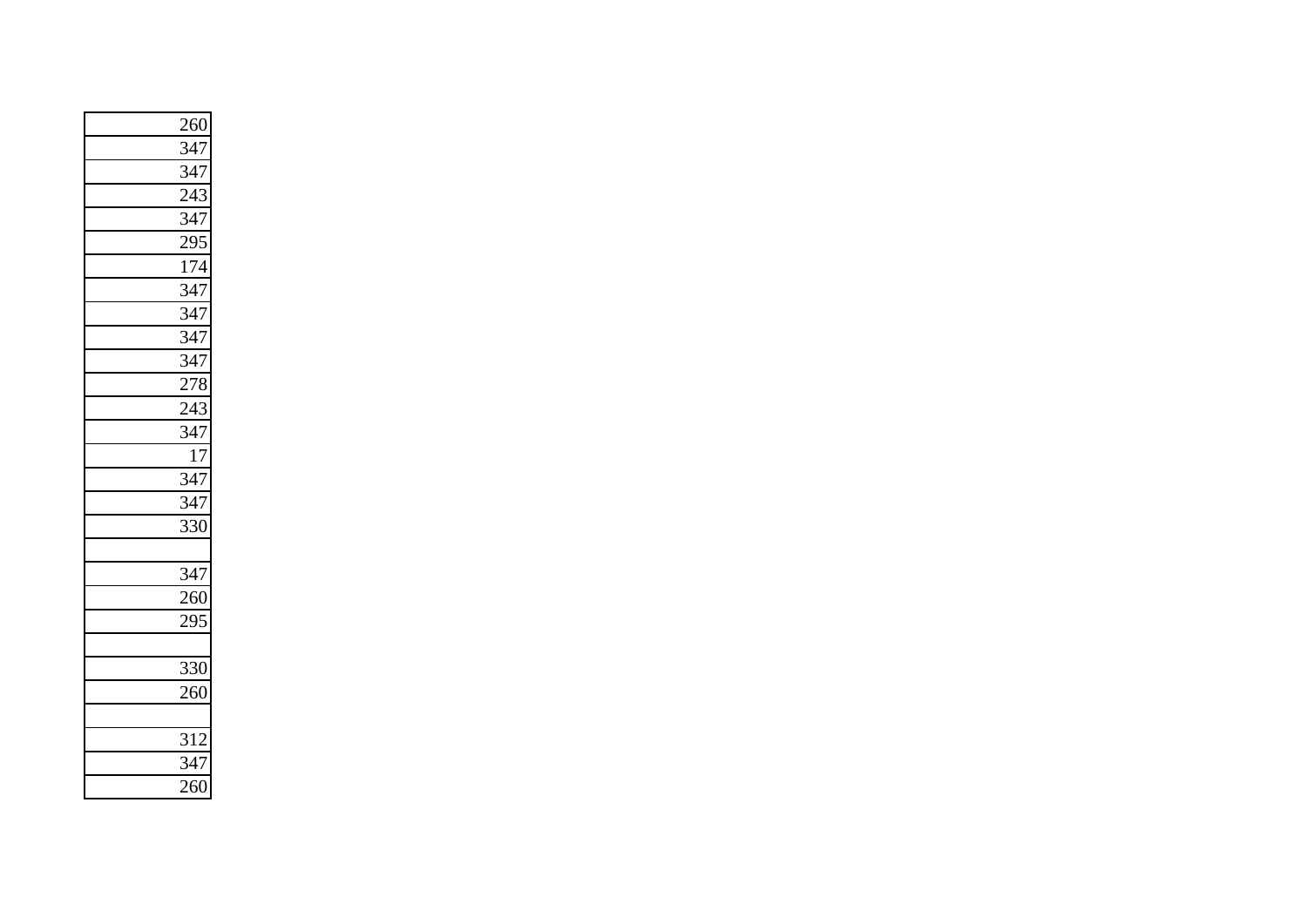| 278              |
|------------------|
|                  |
| 347              |
| $\frac{243}{ }$  |
| $\frac{295}{ }$  |
| $\overline{347}$ |
| $\frac{1}{260}$  |
| 139              |
| $\frac{1}{347}$  |
|                  |
| 330              |
|                  |
| 330              |
| $\overline{312}$ |
|                  |
| $\frac{174}{x}$  |
| 260              |
| $\frac{1}{347}$  |
| 260              |
| $\overline{347}$ |
| 243              |
| $\frac{260}{ }$  |
| 347              |
| 260              |
| $\frac{1}{226}$  |
| 330              |
| 347              |
| 312              |
| $\frac{260}{2}$  |
|                  |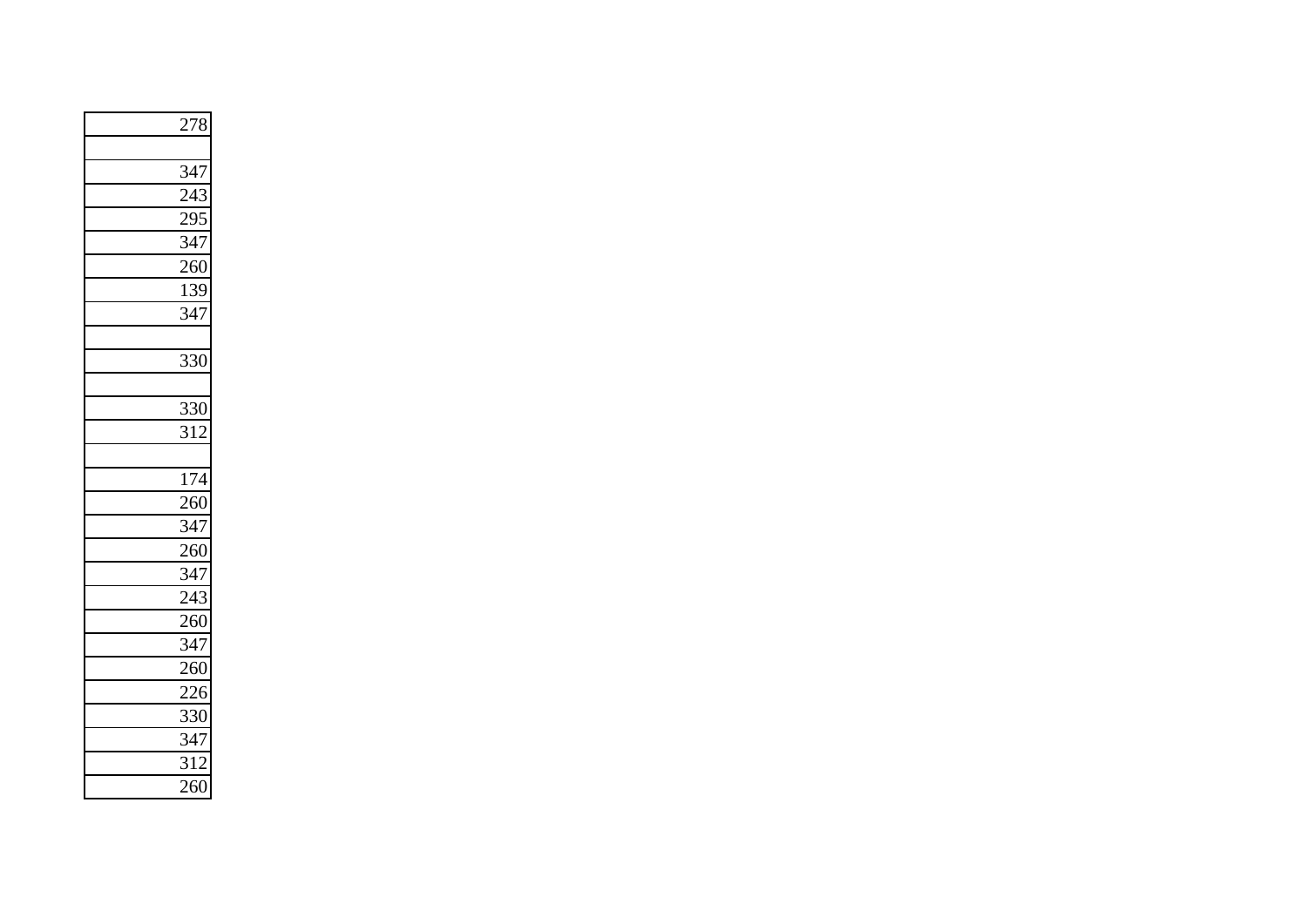| 347               |
|-------------------|
| 260               |
| 260               |
| $\overline{347}$  |
| 347               |
| $rac{1}{347}$     |
| $\frac{1}{260}$   |
| 260               |
|                   |
| $\overline{0}$    |
| $\overline{347}$  |
|                   |
| $\frac{347}{ }$   |
| $\frac{1}{347}$   |
| 330               |
|                   |
| 347               |
| 243               |
| 312               |
| $\overline{174}$  |
| $\overline{0}$    |
| 347               |
| $\frac{260}{250}$ |
| $3\overline{47}$  |
| 191               |
| 174               |
| 208               |
| 260               |
| $\overline{3}47$  |
|                   |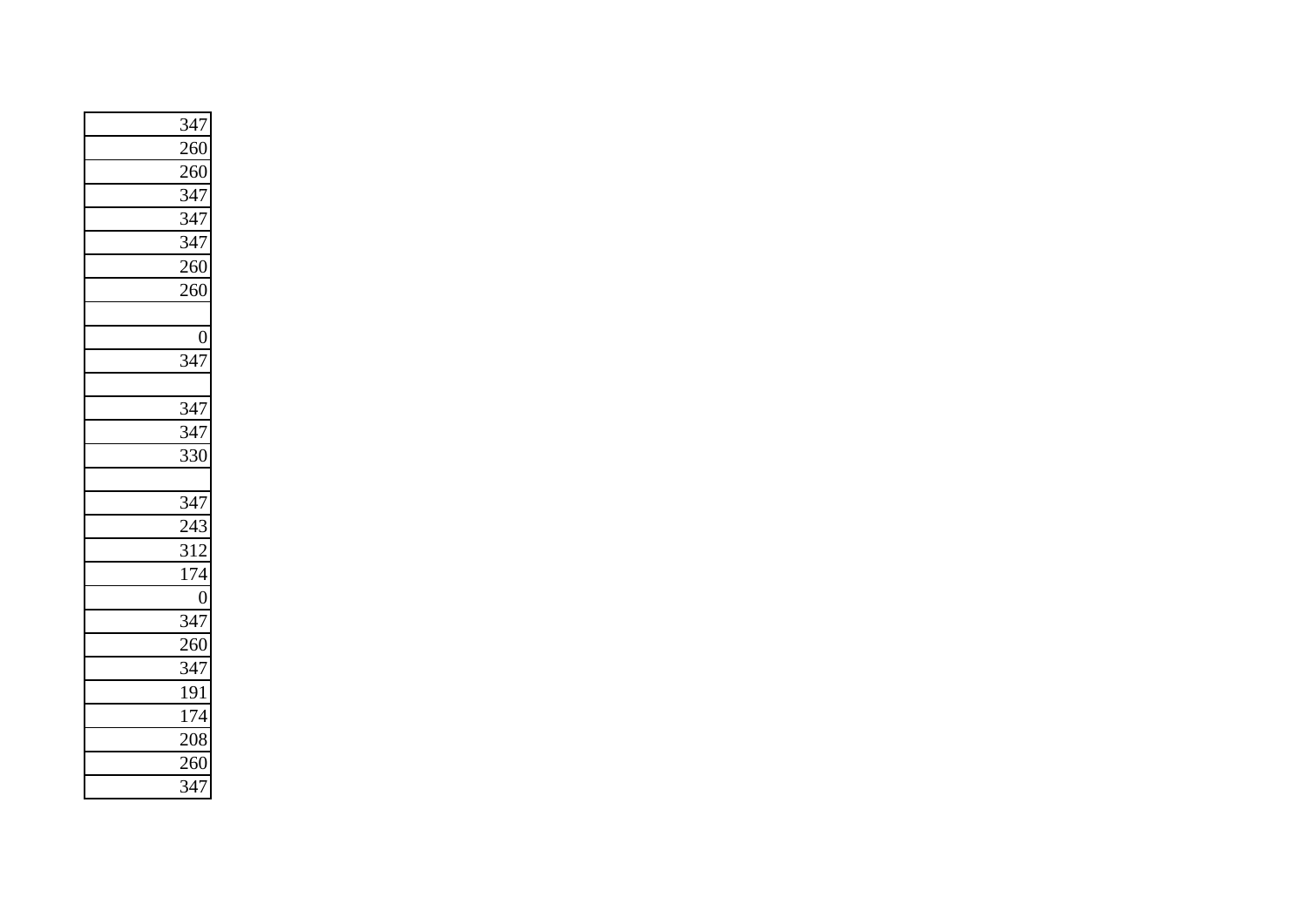| 174               |
|-------------------|
| 347               |
| 278               |
| $\frac{1}{347}$   |
| 260               |
| $\frac{347}{ }$   |
| $\frac{330}{260}$ |
|                   |
| 330               |
| 347               |
| $\frac{1}{347}$   |
| $\overline{347}$  |
| $\frac{347}{7}$   |
| 260               |
| 260               |
| 330               |
| 260               |
| 260               |
| 278               |
| 295               |
|                   |
| 260               |
|                   |
| 156               |
| 260               |
| 295               |
| 260               |
| 295               |
| $\overline{347}$  |
|                   |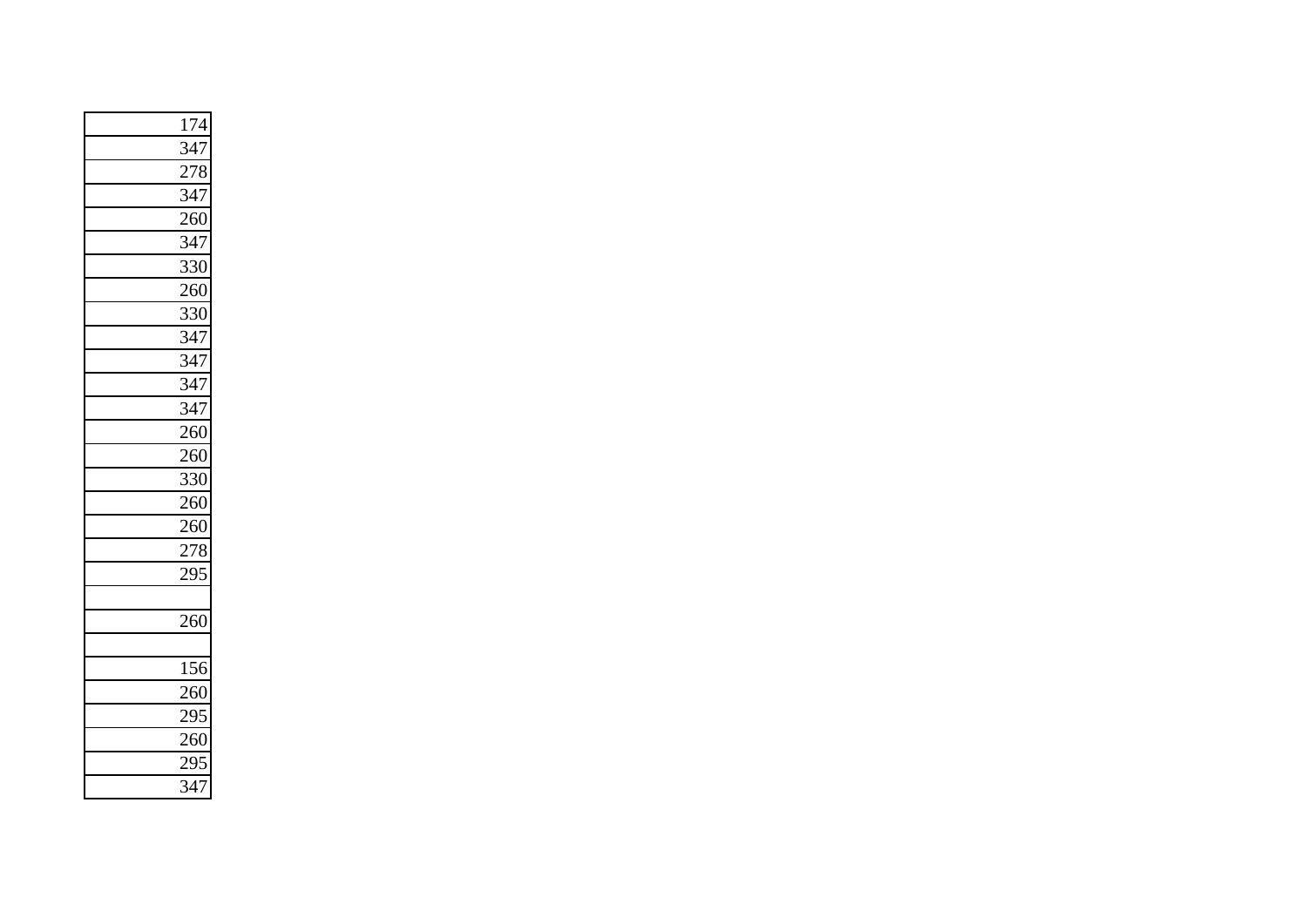| $\frac{347}{347}$ |
|-------------------|
|                   |
| 260               |
| $\overline{347}$  |
| $\frac{1}{260}$   |
| $\overline{156}$  |
| 295               |
|                   |
| 226               |
| $\overline{347}$  |
| $\overline{330}$  |
| 347               |
| $rac{1}{347}$     |
| 260               |
| 260               |
| $\frac{347}{208}$ |
|                   |
| 347               |
|                   |
| 312               |
|                   |
| 243               |
| 347               |
| $\frac{517}{347}$ |
| $\overline{0}$    |
| $\overline{0}$    |
| 295               |
| 347               |
| $\overline{347}$  |
|                   |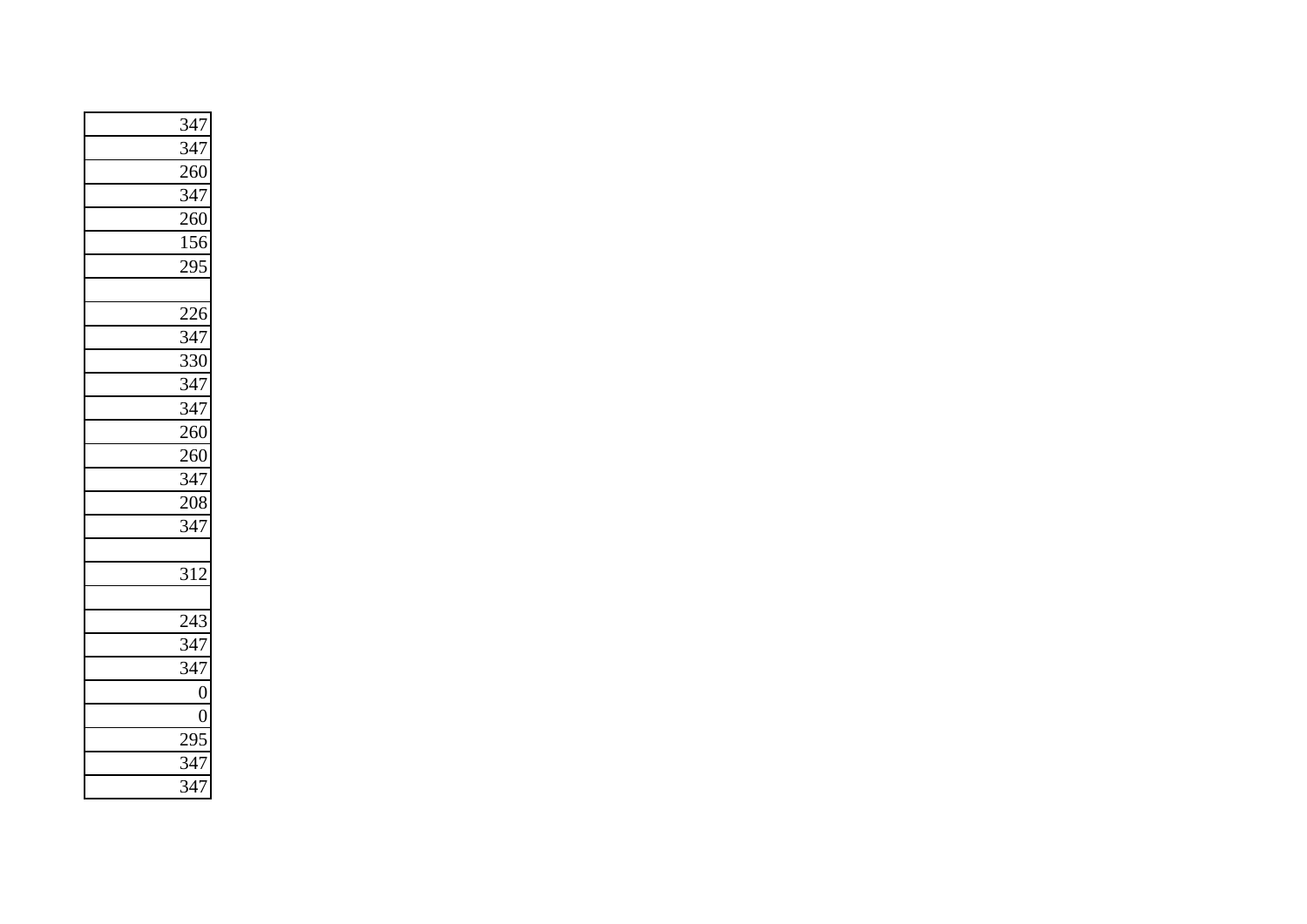| 347              |
|------------------|
| $\overline{347}$ |
| 347              |
| 347              |
| 347              |
| 260              |
|                  |
| 260              |
| 35               |
| 278              |
| 278              |
| 347              |
| 347              |
| 347              |
| $\frac{2}{295}$  |
| $\frac{1}{260}$  |
| 347              |
| 347              |
| 347              |
| $\frac{295}{ }$  |
| 347              |
| 347              |
| 260              |
| 347              |
|                  |
| 278              |
| $\frac{1}{347}$  |
| 260              |
| $\frac{260}{2}$  |
|                  |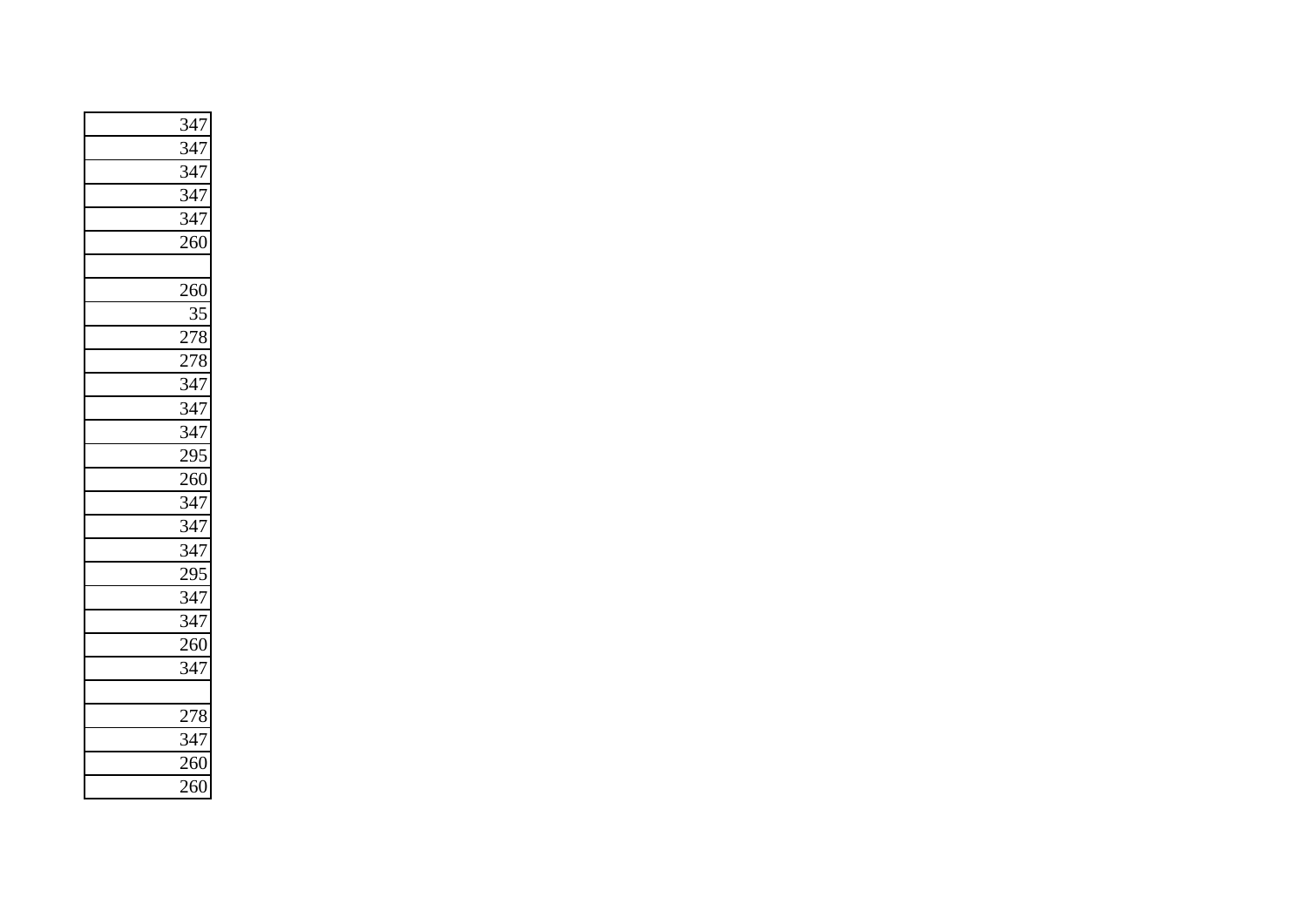| 139               |
|-------------------|
|                   |
| 312               |
| $\frac{1}{347}$   |
| $\overline{312}$  |
| $\frac{1}{278}$   |
| $\frac{347}{347}$ |
|                   |
| 208               |
| $\frac{347}{ }$   |
| $\frac{1}{156}$   |
| $\overline{3}12$  |
| $\frac{260}{250}$ |
| $\frac{295}{260}$ |
|                   |
| 208               |
| 347               |
| 330               |
| $\frac{0}{347}$   |
|                   |
| 260               |
| $\frac{1}{347}$   |
|                   |
| 330               |
| $\overline{347}$  |
|                   |
| 347               |
| $\frac{1}{243}$   |
| $\overline{347}$  |
|                   |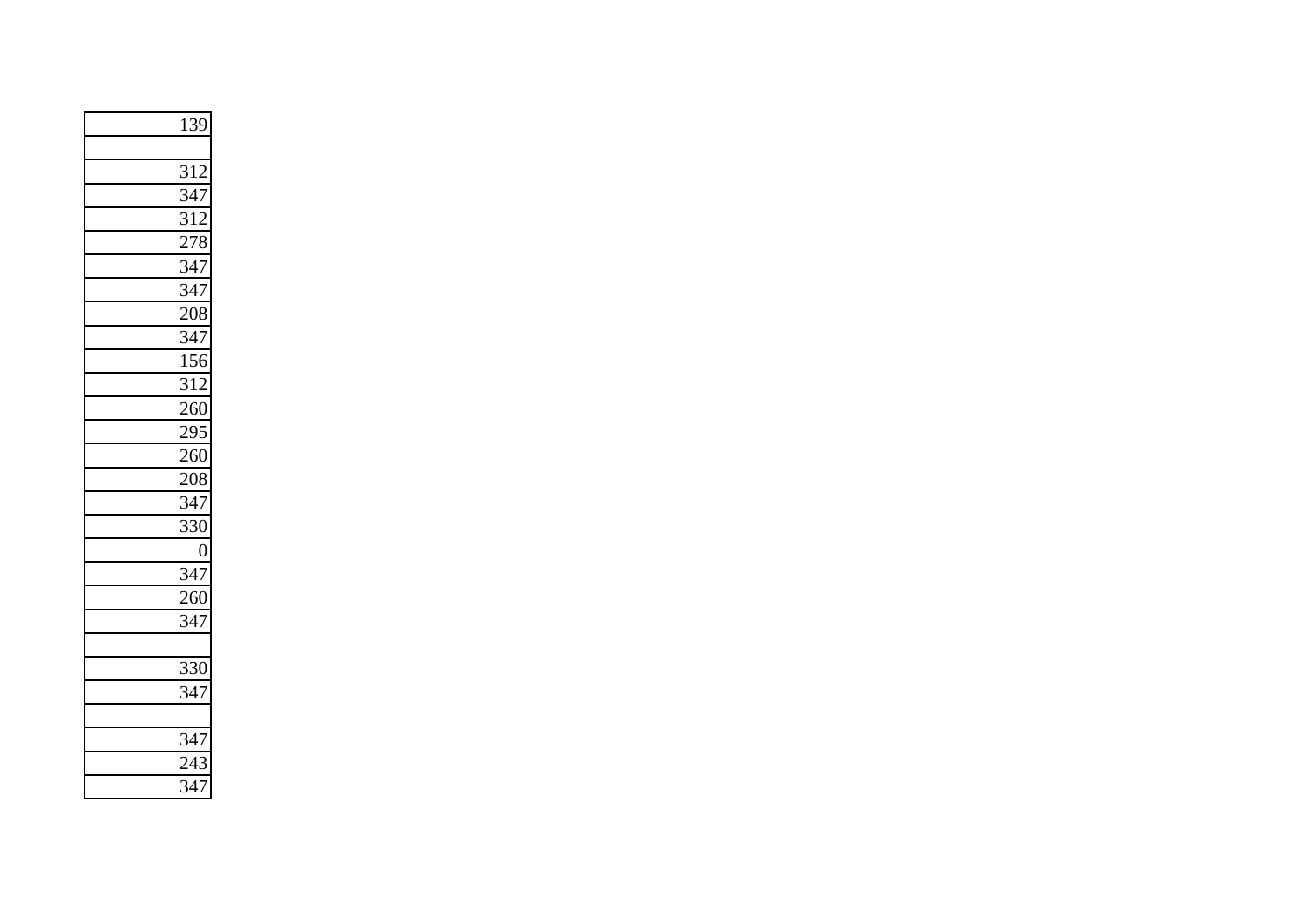| $\frac{208}{347}$ |
|-------------------|
|                   |
| 208               |
| 330               |
| 278               |
| 347               |
| $\frac{1}{260}$   |
| 330               |
| 295               |
| 295               |
| 295               |
| 347               |
| $\frac{1}{260}$   |
| $\frac{1}{347}$   |
| $\frac{347}{260}$ |
|                   |
| $\frac{1}{347}$   |
| $\frac{1}{260}$   |
| 312               |
| $\frac{1}{330}$   |
| 260               |
| $\overline{347}$  |
| 312               |
|                   |
|                   |
| $\frac{226}{1}$   |
| 243               |
| 260               |
| $\frac{1}{260}$   |
|                   |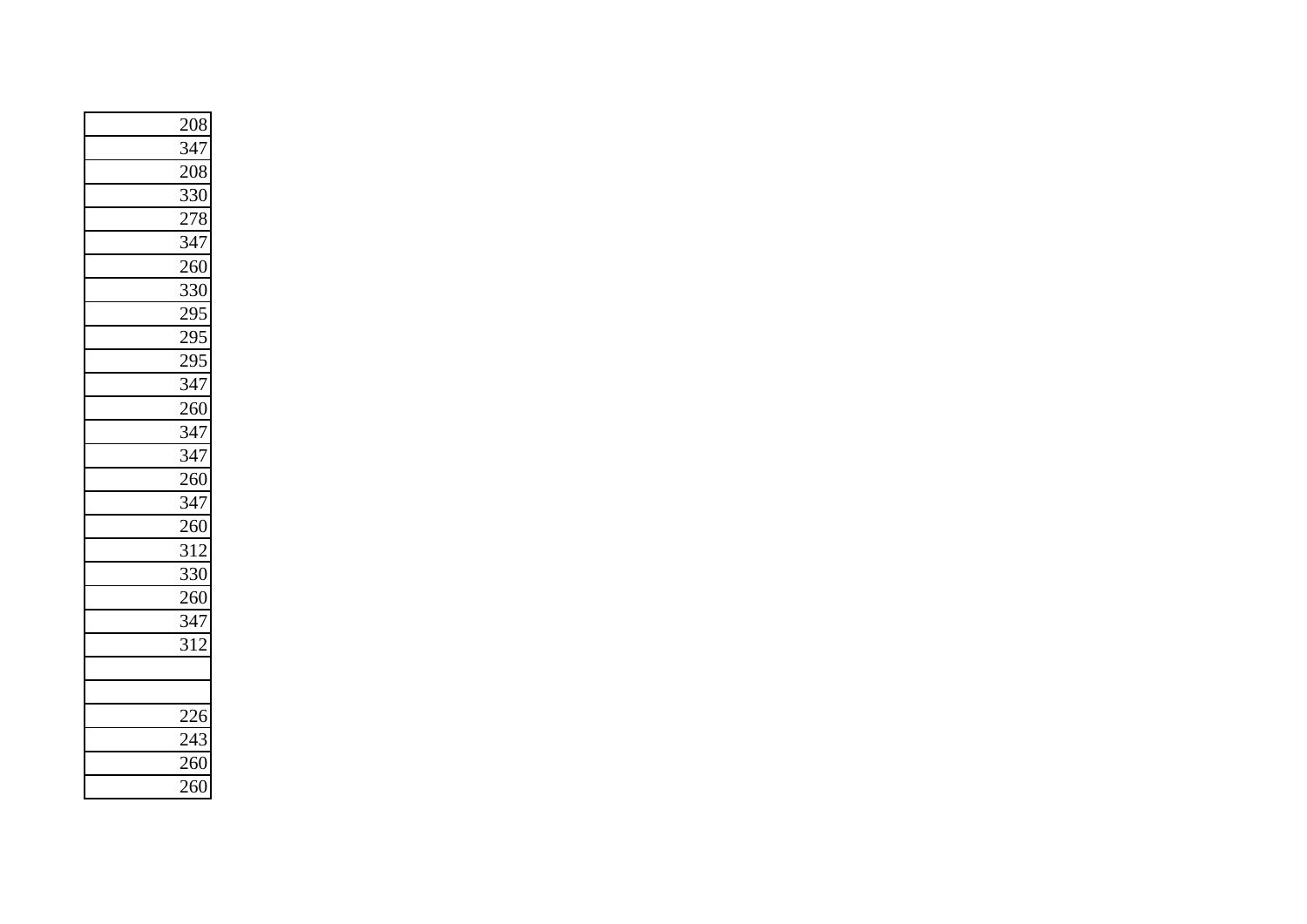| 226               |
|-------------------|
| $\frac{1}{260}$   |
| 260               |
| $\overline{330}$  |
| 347               |
| 295               |
| $\frac{347}{260}$ |
|                   |
| 174               |
| 278               |
| $\frac{1}{347}$   |
| 347               |
| $\overline{330}$  |
| 295               |
| 17                |
| $\frac{1}{347}$   |
| $\overline{347}$  |
| $\frac{1}{174}$   |
|                   |
| 347               |
| $\frac{1}{3}12$   |
| 260               |
| $\frac{243}{5}$   |
| 347               |
| 347               |
| 347               |
| 347               |
| 104               |
| $\frac{1}{260}$   |
|                   |